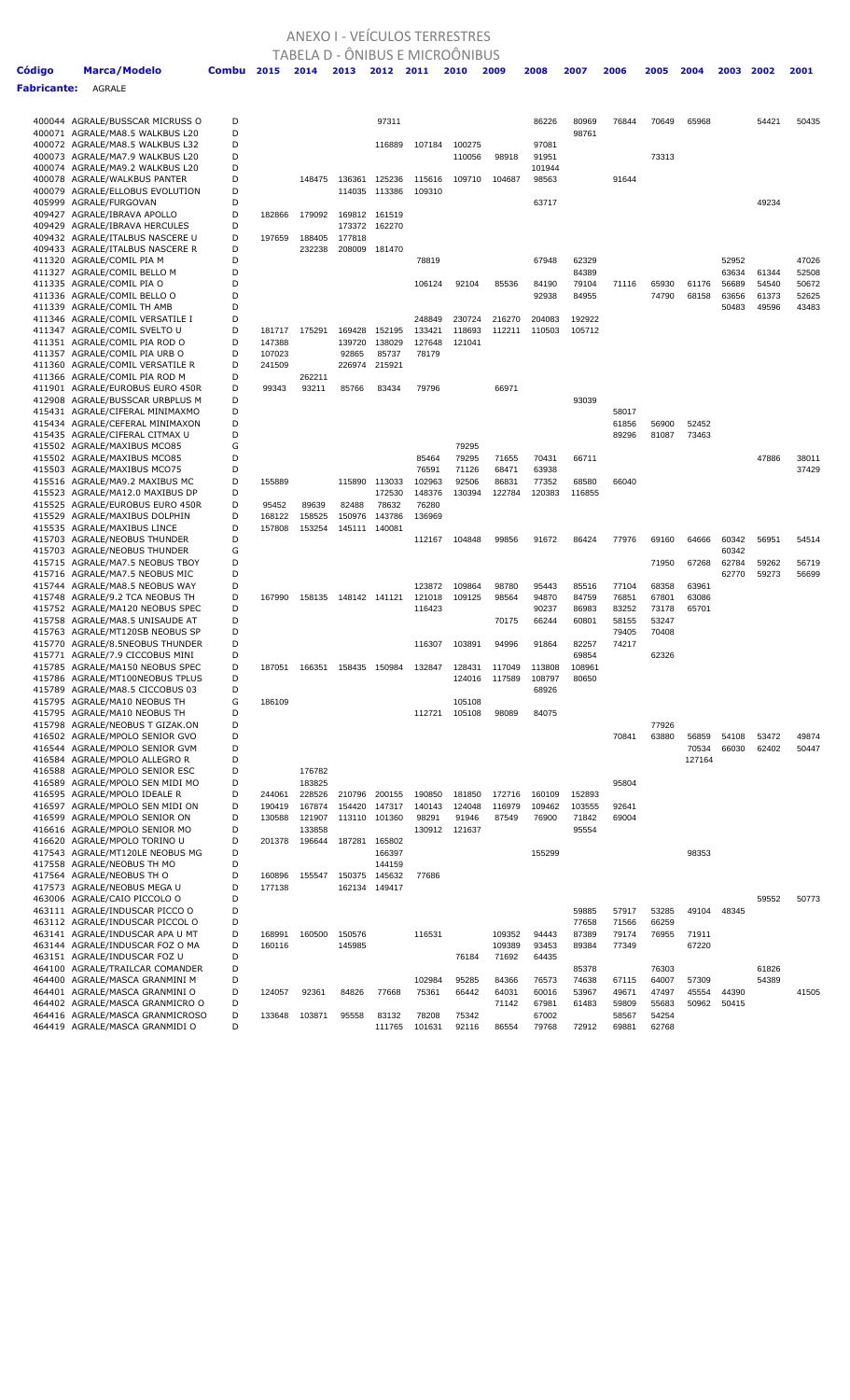| <b>Código</b>          | Marca/Modelo                                                       | <b>Combu</b> | 2015   | 2014           | 2013           | 2012           | 2011   | 2010           | 2009   | 2008   | 2007           | 2006           | 2005   | 2004  | 2003           | 2002  | 2001           |
|------------------------|--------------------------------------------------------------------|--------------|--------|----------------|----------------|----------------|--------|----------------|--------|--------|----------------|----------------|--------|-------|----------------|-------|----------------|
|                        |                                                                    |              |        |                |                |                |        |                |        |        |                |                |        |       |                |       |                |
|                        | 464421 AGRALE/MASCA GRANMIDI M<br>464424 AGRALE/MASCARELLO TH UM   | D<br>D       |        |                |                | 109549         |        |                |        | 113247 | 85645          | 73825          |        |       |                |       |                |
|                        | 464430 AGRALE/MASCA GRMICRO E O                                    | D            | 203986 | 187344         | 172060         | 164249         | 155971 | 137535         | 123629 |        |                |                |        |       |                |       |                |
|                        | 464439 AGRALE/MASCA GRMIDI EW O                                    | D            | 201592 | 190084         |                |                | 186262 | 164241         | 154692 |        |                |                |        |       |                |       |                |
|                        | 464446 AGRALE/MASCA GFLEX MA150                                    | D            |        |                |                |                |        | 130487         |        |        |                |                |        |       |                |       |                |
|                        | 464447 AGRALE/MASCA VMIDIMA15 O                                    | D            |        |                | 116997         | 109296         | 104041 | 98875          |        |        |                |                |        |       |                |       |                |
|                        | 464456 AGRALE/MASCA ROMA ON                                        | D            | 348048 | 327548         | 301469         | 287202         | 272871 | 256078         |        |        |                |                |        |       |                |       |                |
|                        | 464464 AGRALE/MASCA GRAN MIDI R                                    | D            | 232647 |                |                |                | 76638  |                |        |        |                |                |        |       |                |       |                |
|                        | 464465 AGRALE/MASCA GRAN MIDI U                                    | D            | 211941 | 198598         | 182159         | 175158         | 161053 |                |        |        |                |                |        |       |                |       |                |
|                        | 464470 AGRALE/MASCA GRANVIAMD E                                    | D            | 200741 | 194012         | 187509         |                |        |                |        |        |                |                |        |       |                |       |                |
|                        | 464471 AGRALE/MASCA ROMA R                                         | D            | 336072 | 326600         | 300679         |                |        |                |        |        |                |                |        |       |                |       |                |
|                        | 464472 AGRALE/MASCA VMIDIMA15 O                                    | D            |        |                | 117007         |                |        |                |        |        |                |                |        |       |                |       |                |
|                        | 464473 AGRALE/MASCA GRAN MIDI R                                    | D            | 232647 | 218917         |                |                |        |                |        |        |                |                |        |       |                |       |                |
|                        | 464474 AGRALE/MASCA GRAN MIDI U                                    | D<br>G       | 211941 | 198598         | 182159         |                |        |                |        |        |                |                |        |       |                |       |                |
|                        | 464477 AGRALE/MASCA GRANMINI EL                                    |              |        | 195773         |                |                |        |                |        |        |                |                |        |       |                |       |                |
| <b>Fabricante:</b>     | <b>BUSSCAR</b>                                                     |              |        |                |                |                |        |                |        |        |                |                |        |       |                |       |                |
|                        |                                                                    |              |        |                |                |                |        |                |        |        |                |                |        |       |                |       |                |
|                        | 400066 BUSSCAR/URBPLUSELE TROLE                                    | G            |        |                |                |                |        |                |        | 71154  | 65349          |                | 59406  | 52479 | 50746          | 45566 | 40914          |
|                        | 400068 BUSSCAR/URBPLUSS HIBRIDO                                    | G            |        |                |                |                |        |                | 266651 |        | 240885         |                |        |       |                | 49602 |                |
|                        | 400068 BUSSCAR/URBPLUSS HIBRIDO                                    | D            |        |                |                |                |        |                |        |        |                |                |        |       |                |       | 47466          |
|                        | 400069 BUSSCAR/URBPLUSTOUR 610T                                    | D            |        |                |                |                |        |                |        |        |                |                |        |       | 65227          |       |                |
|                        | 412901 BUSSCAR/JUM BUSS 340                                        | D            |        |                |                |                |        |                |        |        |                |                |        |       |                |       | 50250          |
|                        | 412902 BUSSCAR/MIDUSS ISBE250                                      | D            |        |                |                |                |        |                |        |        |                |                |        |       | 83026          |       |                |
|                        | 412903 BUSSCAR/MIDUSS ISBE250<br>412906 AGRALE/BUSSCAR URBPLUS U   | D<br>D       |        |                |                |                | 235496 | 227972         |        | 198604 |                |                |        | 87904 |                |       |                |
| <b>Fabricante:</b> BYD |                                                                    |              |        |                |                |                |        |                |        |        |                |                | 100507 |       |                |       |                |
|                        |                                                                    |              |        |                |                |                |        |                |        |        |                |                |        |       |                |       |                |
|                        |                                                                    |              |        |                |                |                |        |                |        |        |                |                |        |       |                |       |                |
|                        | 406300 I/BYD K9A 12D                                               | D            |        | 183372         |                |                |        |                |        |        |                |                |        |       |                |       |                |
| <b>Fabricante:</b>     | CHERY                                                              |              |        |                |                |                |        |                |        |        |                |                |        |       |                |       |                |
|                        |                                                                    |              |        |                |                |                |        |                |        |        |                |                |        |       |                |       |                |
|                        |                                                                    |              |        |                |                |                |        |                |        |        |                |                |        |       |                |       |                |
|                        | 404200 I/CHERY RELY H13 MINIBUS                                    | D            |        |                |                | 28192          |        |                |        |        |                |                |        |       |                |       |                |
| <b>Fabricante:</b>     | CITROEN                                                            |              |        |                |                |                |        |                |        |        |                |                |        |       |                |       |                |
|                        |                                                                    |              |        |                |                |                |        |                |        |        |                |                |        |       |                |       |                |
|                        |                                                                    |              |        |                |                |                |        |                |        |        |                |                |        |       |                |       |                |
|                        | 406163 CITROEN/JUMPER MARIMAR P<br>415900 I/CITROEN JUMPER 320M    | D<br>D       | 65019  | 58807          | 55107          | 49569          | 48426  |                |        |        |                |                |        |       |                |       | 23328          |
|                        | 415902 CITROEN/JUMPER EUROLAF P                                    | D            |        |                | 63116          | 60362          | 56928  | 50360          |        |        |                |                |        |       |                |       |                |
|                        | 416100 CITROEN/JUMPER MBS 33M15                                    | D            |        |                |                |                |        |                |        |        |                |                |        |       | 27571          |       |                |
|                        | 416101 CITROEN/JUMPER MBS 33M16                                    | G            |        |                |                |                |        |                |        |        |                |                | 35551  |       |                |       |                |
|                        | 416101 CITROEN/JUMPER MBS 33M16                                    | D            |        |                |                |                | 63491  |                |        |        |                |                | 35551  | 30836 | 29144          | 25986 |                |
|                        | 416102 CITROEN/JUMPER MBS 33M10                                    | D            |        |                |                |                |        |                |        |        |                |                |        |       | 27578          |       |                |
|                        | 416105 CITROEN/JUMPER M33M HDI                                     | G            |        |                |                |                |        |                |        |        |                | 38044          |        |       |                |       |                |
|                        | 416105 CITROEN/JUMPER M33M HDI                                     | D            |        |                |                |                |        | 52217          | 47280  | 45793  | 42410          | 40462          | 37030  |       | 30494          |       |                |
|                        | 416108 CITROEN/JUMPER M35L HDI                                     | D            |        |                |                | 52533          |        |                |        |        |                |                |        |       | 21377          |       |                |
|                        | 416109 CITROEN/JUMPER C33M HDI                                     | D            |        |                |                |                |        |                |        |        |                |                | 37023  |       |                |       |                |
|                        | 416112 CITROEN/JUMPER M35LH 23S                                    | D            |        |                |                | 70698          | 67694  | 63805          | 56781  |        |                |                |        |       | 30609          |       |                |
|                        | 416113 CITROEN/JUMPER M33M 23S                                     | D            | 82076  |                | 69234          | 62502          | 57792  | 51035          | 49025  | 47518  | 44856          |                |        |       | 34547          |       |                |
|                        | 416116 CITROEN/JUMP GREENCAR ES                                    | D            | 81047  | 74950          | 71976          | 67158          | 63096  | 55400          |        |        |                |                |        |       |                |       |                |
|                        | 416117 CITROEN/JUMPER REVES ESC                                    | D<br>D       | 80999  | 76375          |                | 69826          | 66343  | 59785          |        |        |                |                |        |       |                |       |                |
|                        | 416118 CITROEN/JUMPER TRA 35ESC<br>416119 CITROEN/JUMPER JAEDI MIC | D            | 86448  | 77825<br>81040 | 74695<br>78620 | 71690<br>73883 |        | 64025<br>54649 |        |        |                |                |        |       |                |       |                |
|                        | 416120 CITROEN/JUMPER M33M 2.3                                     | D            | 87141  | 81856          |                |                |        |                |        |        |                |                |        |       |                |       |                |
|                        | 416121 CITROEN/JUMPER M35LH 2.3                                    | G            |        | 82483          |                |                |        |                |        |        |                |                |        |       |                |       |                |
|                        | 416121 CITROEN/JUMPER M35LH 2.3                                    | D            | 87297  | 82483          |                |                |        |                |        |        |                |                |        |       |                |       |                |
|                        | 416124 CITROEN/JUMPER CLASSYVAN                                    | D            | 99227  | 96250          |                |                |        |                |        |        |                |                |        |       |                |       |                |
| <b>Fabricante:</b>     | <b>DODGE</b>                                                       |              |        |                |                |                |        |                |        |        |                |                |        |       |                |       |                |
|                        |                                                                    |              |        |                |                |                |        |                |        |        |                |                |        |       |                |       |                |
|                        |                                                                    |              |        |                |                |                |        |                |        |        |                |                |        |       |                |       |                |
|                        | 407802 I/DODGE SPRINTER2500 170                                    | D            |        |                |                |                |        |                |        | 57569  |                |                |        |       |                |       |                |
| <b>Fabricante:</b>     | <b>DUCATO</b>                                                      |              |        |                |                |                |        |                |        |        |                |                |        |       |                |       |                |
|                        |                                                                    |              |        |                |                |                |        |                |        |        |                |                |        |       |                |       |                |
|                        | 411511 I/DUCATO MAXI REFAM MIC3                                    | D            |        |                |                |                |        |                |        |        |                |                |        |       |                | 28791 |                |
| <b>Fabricante:</b>     | FIAT                                                               |              |        |                |                |                |        |                |        |        |                |                |        |       |                |       |                |
|                        |                                                                    |              |        |                |                |                |        |                |        |        |                |                |        |       |                |       |                |
|                        |                                                                    |              |        |                |                |                |        |                |        |        |                |                |        |       |                |       |                |
|                        | 404405 FIAT/DUCATO COMBINATO                                       | G            |        |                |                |                |        |                |        |        |                |                |        |       | 26465          | 25817 | 25297          |
|                        | 404405 FIAT/DUCATO COMBINATO                                       | D            |        |                |                |                | 48149  | 42801          | 40764  | 40172  | 36632          | 34405          | 32868  | 30866 | 26465          | 25817 | 25297          |
|                        | 404406 FIAT/DUCATO MINIBUS                                         | D            | 83972  | 79177          | 72718          | 69254          | 65957  | 59615          | 54487  | 50521  | 46797          | 43380          | 39903  | 37459 | 34926          | 33566 | 28121          |
|                        | 404406 FIAT/DUCATO MINIBUS                                         | G            | 83972  | 79178          |                |                |        |                | 54487  | 50521  |                | 43380          |        |       | 34926          |       |                |
|                        | 404407 FIAT/DUCAMA FFORMA MIC23<br>404408 FIAT/DUCATO 15REFAMMIC13 | D<br>D       |        |                |                |                | 60149  | 56961          | 51780  | 35858  | 43416<br>33044 | 41270<br>31166 |        | 37299 | 33610<br>27338 | 25298 | 28549<br>24146 |
|                        | 404409 FIAT/DUCATO C REFAMMIC12                                    | D            |        |                |                |                |        |                |        |        | 41945          | 36876          |        | 33362 | 30542          | 28173 | 24889          |
|                        | 404410 FIAT/DUCATO M REFAMMIC11                                    | D            |        |                |                |                |        | 56603          | 54520  | 48270  | 45528          | 41315          |        | 33485 | 31369          | 29570 | 26298          |
|                        | 404411 FIAT/DUCATO REVESCAP                                        | D            |        |                |                |                |        |                | 46673  |        | 42263          | 39026          | 35031  | 32418 | 30281          | 26841 | 26211          |
|                        | 404412 FIAT/DUCACOMFFORMA MIC21                                    | D            |        |                |                |                | 62497  | 57953          | 52782  | 48394  | 44276          | 42173          | 38442  | 36327 | 32896          | 31269 | 28552          |
|                        | 404413 FIAT/DUCA15 FFORMA MIC20                                    | D            |        |                | 58215          | 52402          |        | 45726          | 43054  | 40966  | 38919          | 36867          | 33838  | 31595 | 29531          | 27735 | 27623          |
|                        | 404414 FIAT/DUCATO NIKS                                            | D            |        |                |                | 68684          | 65414  | 56739          | 49091  | 44722  | 41987          | 38892          | 35578  |       | 30584          | 28213 | 24923          |
|                        | 404415 FIAT/DUCATO NIKS 16                                         | D            |        |                |                |                | 58603  | 55140          | 49094  | 43648  | 42007          | 38884          | 35587  | 34244 | 30598          | 28217 | 24933          |
|                        | 404416 FIAT/DUCATO VIATURE MV                                      | D            | 68946  |                |                |                |        |                |        |        | 40331          | 38206          | 35116  | 32679 | 30625          | 28200 | 25532          |
|                        | 404417 FIAT/DUC MAXI CIRILO M07                                    | D            |        |                |                |                |        |                |        |        | 41169          |                |        |       | 29298          |       | 26010          |
|                        | 404418 FIAT/DUCATO MAXI JAEDI T                                    | D            |        |                |                |                |        |                |        |        |                | 35260          | 33247  |       | 30604          | 27157 | 25435          |
|                        | 404419 FIAT/DUCATO 15 JAEDI TUR                                    | D            |        |                |                |                |        |                | 37375  |        | 36493          | 32985          |        |       | 27794          | 26985 | 25230          |
|                        | 404420 FIAT/DUCA ESCOLAR FFBM25                                    | D            | 90058  | 82890          | 73926          | 69116          | 64298  | 60685          | 53511  | 49738  | 44946          | 42509          | 39916  | 37114 | 34478          | 33128 | 29261          |
|                        | 404421 FIAT/DUCA ESCOLAR FFBM26                                    | D            |        |                |                | 67702          |        | 57540          | 52746  | 49257  | 43832          | 42107          | 39239  | 36461 | 33440          | 31494 | 28488          |

FIAT/DUCATO EMBRAFI 16 D 40513 37184 32095 31933 27853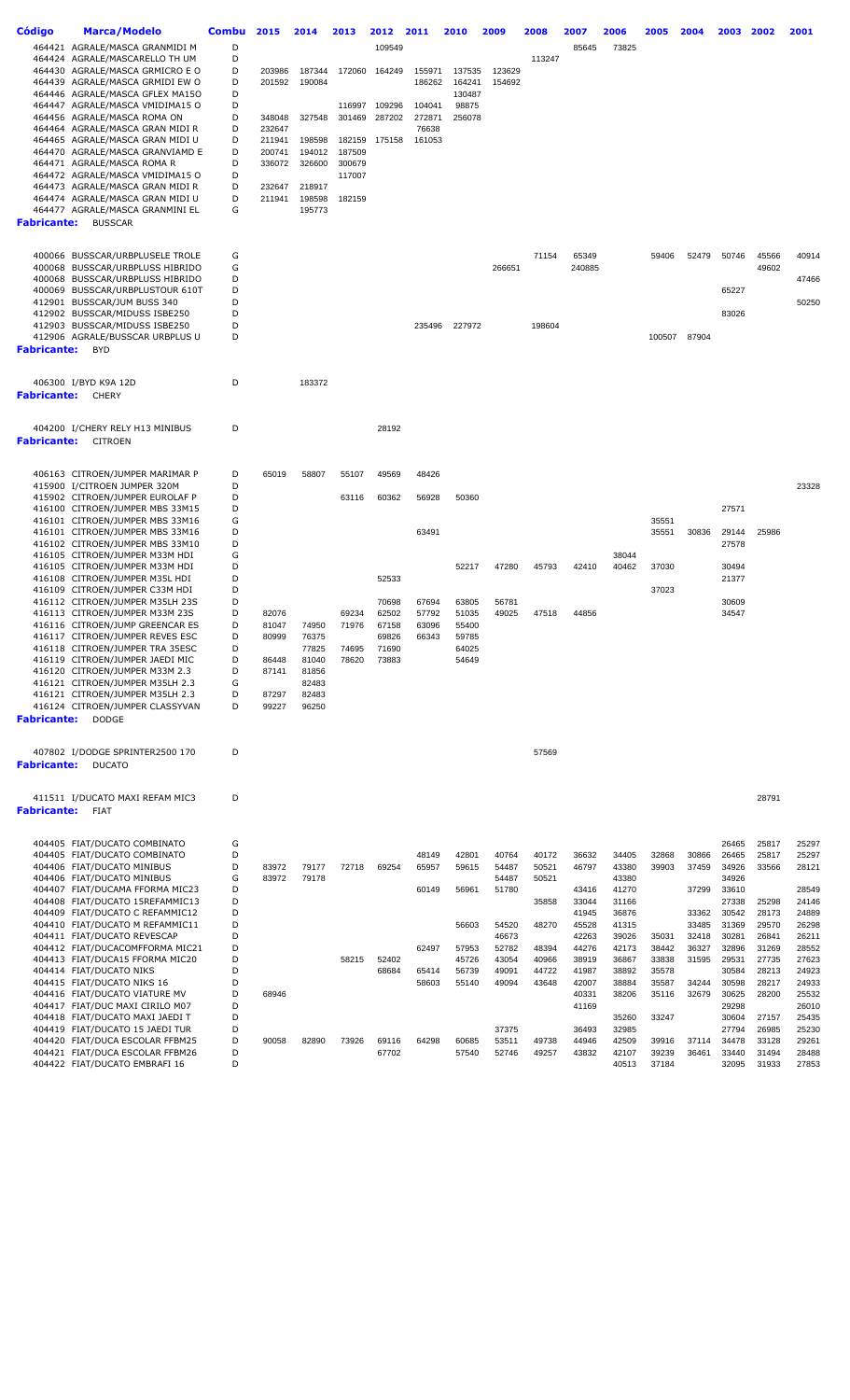| Código                  | <b>Marca/Modelo</b>                                                | <b>Combu</b> | 2015           | 2014           | 2013           | 2012           | 2011           | 2010           | 2009           | 2008           | 2007           | 2006           | 2005           | 2004           | 2003           | 2002           | 2001           |
|-------------------------|--------------------------------------------------------------------|--------------|----------------|----------------|----------------|----------------|----------------|----------------|----------------|----------------|----------------|----------------|----------------|----------------|----------------|----------------|----------------|
|                         | 404423 FIAT/DUCATO 15 JAEDI ESC                                    | D            |                |                |                |                |                |                |                | 44728          | 44043          |                | 38140          |                |                | 31054          |                |
|                         | 404424 FIAT/DUCATO MUL REVESCAP                                    | D            | 82218          |                | 74845          |                | 68132          |                | 51072          | 46509          | 43203          | 39642<br>38168 | 35050          | 32630          | 32884<br>31159 | 28317          | 28579          |
|                         | 404425 FIAT/DUCATO NIKS MULT 16                                    | D            | 84394          | 77508          | 71184          | 67795          | 64567          | 59115          | 54125          | 47594          | 43397          | 40051          | 37664          | 33092          | 30881          | 28751          | 26958          |
|                         | 404426 FIAT/DUCATO NIKS MULT 17                                    | D            |                |                |                |                |                |                |                |                | 41389          | 38041          | 35616          | 33154          | 31541          |                |                |
|                         | 404427 FIAT/DUCATO MC VIA VAN                                      | D            |                |                |                |                |                |                | 46422          | 43684          | 41411          | 37314          | 36746          | 33406          |                | 28809          |                |
|                         | 404428 FIAT/DUCATO MULT JAEDI T                                    | D            | 78217          | 71836          | 67950          | 64808          | 63512          | 57253          | 51324          | 44459          | 41342          | 38017          | 35586          | 33154          | 31019          | 27849          |                |
|                         | 404429 FIAT/DUCATO C VIA VAN                                       | D            |                |                |                | 57142          |                | 55055          |                |                | 44481          | 41942          | 37594          | 36898          | 34293          | 32685          | 30245          |
|                         | 404430 FIAT/DUCATO MC JAEDI TUR                                    | D            |                |                |                |                |                |                |                | 44816          | 44116          | 39720          |                | 35718          |                |                | 28633          |
|                         | 404431 FIAT/DUCATO COMB JAEDI T                                    | D            |                |                |                |                | 65697          | 57307          | 52403          | 49553          | 43309          | 41127          | 38518          | 36378          | 32952          |                |                |
|                         | 404432 FIAT/DUCATO MU CIRILO A3                                    | G            |                |                |                |                |                |                |                |                |                |                | 36450          |                |                |                |                |
|                         | 404432 FIAT/DUCATO MU CIRILO A3                                    | D            | 74365          | 70120          | 68956          | 66602          | 63428          | 58096          | 53972          | 43754          | 43180          | 40017          | 36450          | 33790          | 31292          |                |                |
|                         | 404434 FIAT/DUCATO CO CIRILO A2                                    | G            |                |                |                |                |                |                |                |                |                |                |                | 37016          |                |                |                |
|                         | 404434 FIAT/DUCATO CO CIRILO A2<br>404436 FIAT/DUCATO MARTICAR 17  | D<br>D       |                |                | 72004          |                |                | 57249<br>56659 | 49028          | 49810<br>44058 | 44623<br>43095 | 42062<br>40768 | 39678<br>37444 | 37016<br>35012 |                |                | 30341          |
|                         | 404437 FIAT/DUCATO MARTICAR 16                                     | D            | 85364<br>85812 | 78400<br>78811 | 72382          | 68575<br>68937 | 65311<br>65653 | 56956          | 49289          | 44283          | 43307          | 38943          | 37628          | 35196          | 32481          | 30677          | 28174          |
|                         | 404438 FIAT/DUCATO MARTICAR 14                                     | D            | 70341          | 64601          | 59330          | 56505          | 53815          | 46693          | 44709          | 40589          | 37142          | 33834          |                |                |                |                | 23908          |
|                         | 404440 FIAT/DUCATO GREENCAR MO1                                    | D            | 74280          | 68220          | 62655          | 59670          | 56830          | 49309          | 42486          | 39487          | 38349          | 35224          | 33865          |                |                |                | 27337          |
|                         | 404441 FIAT/DUCATO MODIFICAR EM                                    | D            | 73152          | 67184          | 61702          | 58764          | 55966          | 48553          | 44167          | 42212          | 38622          | 35194          | 33044          |                |                |                |                |
|                         | 404442 FIAT/DUCATO TRANSFORM P                                     | D            |                |                |                |                | 58298          | 53109          | 46052          | 43092          | 40380          | 36347          | 34861          | 32719          | 30666          | 28245          | 25557          |
|                         | 404443 FIAT/DUCATO ALLTECH                                         | D            |                |                |                |                |                |                |                | 44053          | 43107          |                | 37447          |                |                |                | 28021          |
|                         | 404444 FIAT/DUCATO M BUS RONTAN                                    | D            | 81417          | 76769          | 73114          | 69633          | 66317          | 57518          | 49864          | 48347          | 44919          | 40014          | 35746          | 33414          |                |                |                |
|                         | 404445 FIAT/DUCATO TECFORM TP                                      | D            | 75811          | 69627          | 63947          | 60903          | 58002          | 50330          | 46281          | 44488          | 41059          |                | 33557          |                |                | 27802          |                |
|                         | 404445 FIAT/DUCATO TECFORM TP                                      | G            |                | 69627          |                |                |                |                |                |                |                |                |                |                |                |                |                |
|                         | 404446 FIAT/DUCATO MODIFICAR TP                                    | D            | 85878          | 78871          | 72436          | 68988          | 65701          | 56973          | 52234          | 51086          | 42818          |                |                | 33781          | 31900          | 29674          |                |
|                         | 404447 FIAT/DUCATO NIKS MIC 20                                     | D<br>D       | 89555          | 82250          | 75540          | 71943          | 68518          | 59439          | 55838          | 51683          | 49227          | 46673          |                |                |                | 36574          | 34745          |
|                         | 404448 FIAT/DUCATO GUERRA MC 20<br>404449 FIAT/DUCATO MC TCA MIC   | D            | 85408<br>87111 | 78440<br>80005 | 72041<br>73479 | 68610<br>69978 | 66033<br>66649 | 59861<br>58138 | 52249<br>51666 | 47945<br>47895 | 46297<br>47066 | 41653<br>44907 | 40072<br>41209 | 37464          | 34548<br>37007 | 32625<br>34386 | 30023<br>31742 |
|                         | 404450 FIAT/DUCATO GUERRA MC 16                                    | D            |                |                |                |                | 66123          | 59609          | 51595          | 46676          | 45605          | 41361          | 39477          |                | 33625          | 31332          | 29391          |
|                         | 404452 FIAT/DUCATO M JAEDI OESC                                    | D            |                | 84960          | 78028          | 74313          | 70775          | 61399          | 56036          | 52612          | 47562          | 44401          |                |                |                | 34770          |                |
|                         | 404453 FIAT/DUCATO MUL ATENA MI                                    | D            | 85284          | 82900          | 77355          | 75523          | 70164          | 61202          | 55916          | 50440          | 46765          | 44089          | 41601          | 39167          | 36045          |                |                |
|                         | 404454 FIAT/DUCATO MULTI REVESC                                    | D            | 85510          | 78533          | 72126          | 68691          | 65420          | 56747          | 50453          | 46506          | 44931          | 43077          | 39694          | 37849          | 35708          | 33908          |                |
|                         | 404455 FIAT/DUCATO GCASA MIC1                                      | D            | 91784          | 84296          | 77419          | 73732          | 70223          | 60901          | 52699          | 47360          |                |                |                |                |                |                |                |
|                         | 404458 FIAT/DUCATO CLASSY VANS                                     | D            | 94454          | 86748          | 79671          | 75878          | 72265          | 63041          | 54489          | 49510          |                |                | 43459          |                |                |                |                |
|                         | 404459 FIAT/DUC M APLIKART M20                                     | D            | 84112          | 80851          | 67614          | 63677          | 58432          | 51569          | 49048          | 46486          |                |                | 38165          |                |                |                |                |
|                         | 404460 FIAT/DUCATO TCA AMB                                         | D            |                |                |                |                |                |                |                | 39175          |                |                |                |                | 29593          |                |                |
|                         | 404461 FIAT/DUC TRANSFORMERS TE                                    | D            | 95880          | 88122          | 76688          | 72657          | 65385          | 63827          | 58555          | 56000          | 52753          |                | 50279          | 48208          |                |                |                |
|                         | 404462 FIAT/DUCATO VIPK                                            | D            | 70876          | 64031          | 57846          | 52068          | 49710          | 47397          |                | 45725          | 41439          |                |                | 38351          |                |                |                |
|                         | 404463 FIAT/DUCATO FABUSFORMA                                      | D<br>D       | 95314          | 89109          | 85547          | 79743          | 74710          | 70635          | 69751          | 67743          | 62945          |                | 60764          |                | 57870          |                |                |
| 404499 FIAT             | 411501 IMP/FIAT DUCATO                                             | D            |                |                |                | 50835          |                |                | 47097          | 53523          | 39323          | 51402<br>36927 | 34818          | 33043          | 49408<br>31497 | 49108<br>31110 | 44818<br>28060 |
|                         | 411503 IMP/FIAT DUCATO MINIBUS                                     | D            |                |                |                |                |                |                |                | 48257          |                | 40465          |                | 40191          |                |                | 24877          |
|                         | 411504 IMP/FIAT DUCATO COMBINAT                                    | D            |                |                |                |                |                |                |                |                | 44656          |                |                |                |                |                |                |
|                         | 411506 I/FIAT DUCATO 15 GB MIC                                     | D            |                |                |                |                |                |                |                |                |                |                |                |                |                |                | 25328          |
|                         | 411507 I/FIAT DUCAMAXI GB MIC                                      | D            |                |                | 59086          |                |                |                |                |                |                |                |                |                |                |                |                |
|                         | 411508 I/FIAT DUCATO 10 MC CCAP                                    | D            |                |                |                |                |                |                |                |                |                |                |                |                |                |                | 25403          |
|                         | 411509 I/FIAT DUCATO FFORMA M09                                    | D            |                |                |                |                |                |                |                |                |                |                | 37253          |                |                | 28082          | 24810          |
|                         | 411510 I/FIAT DUCATO FFORMA M11                                    | D            |                |                |                |                |                |                |                |                |                |                |                |                |                |                | 24946          |
|                         | 411512 I/FDUCATO FFORMA ESCOLAR                                    | D            |                |                |                |                |                |                |                |                |                |                |                |                |                |                | 25432          |
|                         | 411515 I/FIAT DUCAT15 CIRILO M5                                    | D            |                |                |                |                |                |                |                |                |                |                |                |                |                |                | 25408          |
|                         | 411516 FIAT/DUCAT15VT CIRILO M6                                    | D            |                |                |                |                |                |                |                |                |                |                |                |                | 27929          | 27710          | 25765          |
|                         | 411517 I/FIAT DUCATO 15 JAEDI T<br>411700 FIAT/DUCATO M EMBRAFI 16 | D<br>D       | 75781          |                | 68735          | 65462          | 62345          | 56803          | 49136          | 35038<br>43679 | 42899          | 38824          | 37514          | 35090          |                | 23637          | 22777<br>28095 |
|                         | 411701 FIAT/DUCATO C EMBRAFI 16                                    | D            |                |                |                |                |                | 57043          | 49360          | 43636          | 43387          |                | 37696          | 35258          | 32539          |                |                |
|                         | 415604 I/FIAT DUCA10 FFORMA M03                                    | D            |                |                |                |                |                |                |                |                |                |                |                |                |                |                | 25281          |
|                         | 415607 I/FIAT DUCA15 FFORMA M07                                    | D            |                |                |                |                |                |                |                |                |                |                |                |                |                | 26542          | 25402          |
|                         | 463502 FIAT/DUCATO MULT TAKO MI                                    | D            | 87161          | 80050          | 73519          | 70018          | 66684          | 61084          | 55830          | 52100          | 46659          | 44007          | 41517          | 38717          | 35973          | 34305          | 31736          |
|                         | 464500 FIAT/DUCATO MC SITNE                                        | D            | 77121          | 73449          | 67456          | 64244          | 61186          | 53081          | 46037          | 43056          | 40353          | 36325          | 35940          | 32715          |                | 28225          | 25557          |
| <b>Fabricante:</b> FORD |                                                                    |              |                |                |                |                |                |                |                |                |                |                |                |                |                |                |                |
|                         |                                                                    |              |                |                |                |                |                |                |                |                |                |                |                |                |                |                |                |
|                         |                                                                    |              |                |                |                |                |                |                |                |                |                |                |                |                |                |                |                |
|                         | 412268 I/FORD TRANSIT MARTI ON                                     | D            |                |                | 76494          | 72852          | 66672          |                |                |                |                |                |                |                |                |                |                |
|                         | 413112 I/FORD TRANSIT JAEDI TUR                                    | D            |                | 77333          | 69372          | 67150          | 66035          | 54612          | 52235          | 49913          |                |                |                |                |                |                |                |
|                         | 413208 I/FORD TRANSIT 350L BUS<br>413209 I/FORD TRANSIT TCA MIC    | D<br>D       | 92337<br>96756 | 87019<br>92809 | 78347<br>84572 | 75745<br>80687 | 73715<br>77893 | 62113<br>70431 | 56325<br>64747 | 55435<br>56341 |                |                |                |                |                |                |                |
|                         | 413210 I/FORD TRANSIT NIKS MO17                                    | D            |                |                | 81916          |                | 74677          | 70117          | 63515          | 59463          |                |                |                |                |                |                |                |
|                         | 413211 I/FORD TRST MODIFICAR TP                                    | D            | 85896          |                | 76999          | 73426          | 71019          | 62977          | 60800          | 53794          |                |                |                |                |                |                |                |
|                         | 413212 I/FORD TRANSIT REVES 21L                                    | D            | 88487          |                | 80483          | 76017          | 72858          | 67811          | 62073          | 55107          |                |                |                |                |                |                |                |
|                         | 413213 I/FORD TRANSIT REVES 16L                                    | D            |                |                |                | 80582          | 73968          | 68416          | 63109          | 55619          |                |                |                |                |                |                |                |
|                         | 413214 I/FORD ECONOLINE E350                                       | G            |                |                | 110616         | 104301         |                |                |                |                | 60661          |                |                | 53510          |                |                |                |
|                         | 413215 I/FORD TRANSIT GCASA ESC                                    | D            |                |                | 85310          | 79508          | 76263          | 69352          | 63632          |                |                |                |                |                |                |                |                |
|                         | 413216 I/FORD TRANSIT350LCIRILO                                    | D            | 98937          |                | 86912          | 82773          | 72356          | 65882          |                |                |                |                |                |                |                |                |                |
|                         | 413217 I/FORD E350 XL                                              | G            |                |                |                |                |                | 92149          |                |                |                |                |                |                |                |                |                |
|                         | 413218 I/FORD TRANSIT CIRILO MC                                    | D            |                |                | 80708          |                |                |                |                |                |                |                |                |                |                |                |                |
|                         | 413219 I/FORD E350 SUPERDUTY                                       | G            |                |                |                |                |                |                |                |                |                |                | 74255          |                |                |                |                |
|                         | 413220 I/FORD E350 XLT SD WAGON                                    | D<br>D       |                |                | 79598          |                |                |                | 88657          |                |                |                |                |                |                |                |                |
|                         | 413221 I/FORD TRANSIT CLASSY<br>413223 I/FORD TRANSIT 410LMBUS     | D            | 93522          |                | 80035          |                |                |                |                |                |                |                |                |                |                |                |                |
|                         | <b>Fabricante:</b> GM - CHEVROLET                                  |              |                |                |                |                |                |                |                |                |                |                |                |                |                |                |                |
|                         |                                                                    |              |                |                |                |                |                |                |                |                |                |                |                |                |                |                |                |
|                         | 411106 I/GM VAN 2500 EXPRESS                                       | G            |                |                |                |                |                |                |                |                |                |                |                |                | 37556          | 36092          | 34685          |
|                         | 411107 I/GM EXPRESS G3500                                          | G            |                |                |                | 120414         |                |                | 106218         | 93812          |                |                | 65392          |                | 63937          |                |                |
|                         | 411109 I/GM EXPRESS VAN G2300                                      | G            |                |                |                |                |                |                |                | 65183          |                |                |                |                |                |                |                |
|                         | 411112 I/GM SUBURBAN LS 25004WD                                    | G            |                |                |                |                |                |                | 131972         |                |                |                |                |                |                |                |                |
|                         | 411113 I/GM EXPRESS LT3500                                         | G            |                |                |                | 93980          |                |                |                |                |                |                |                |                |                |                |                |
|                         | 411114 I/GM EXPRESS G3500 LT                                       | G            |                |                |                | 118451         |                |                |                |                |                |                |                |                |                |                |                |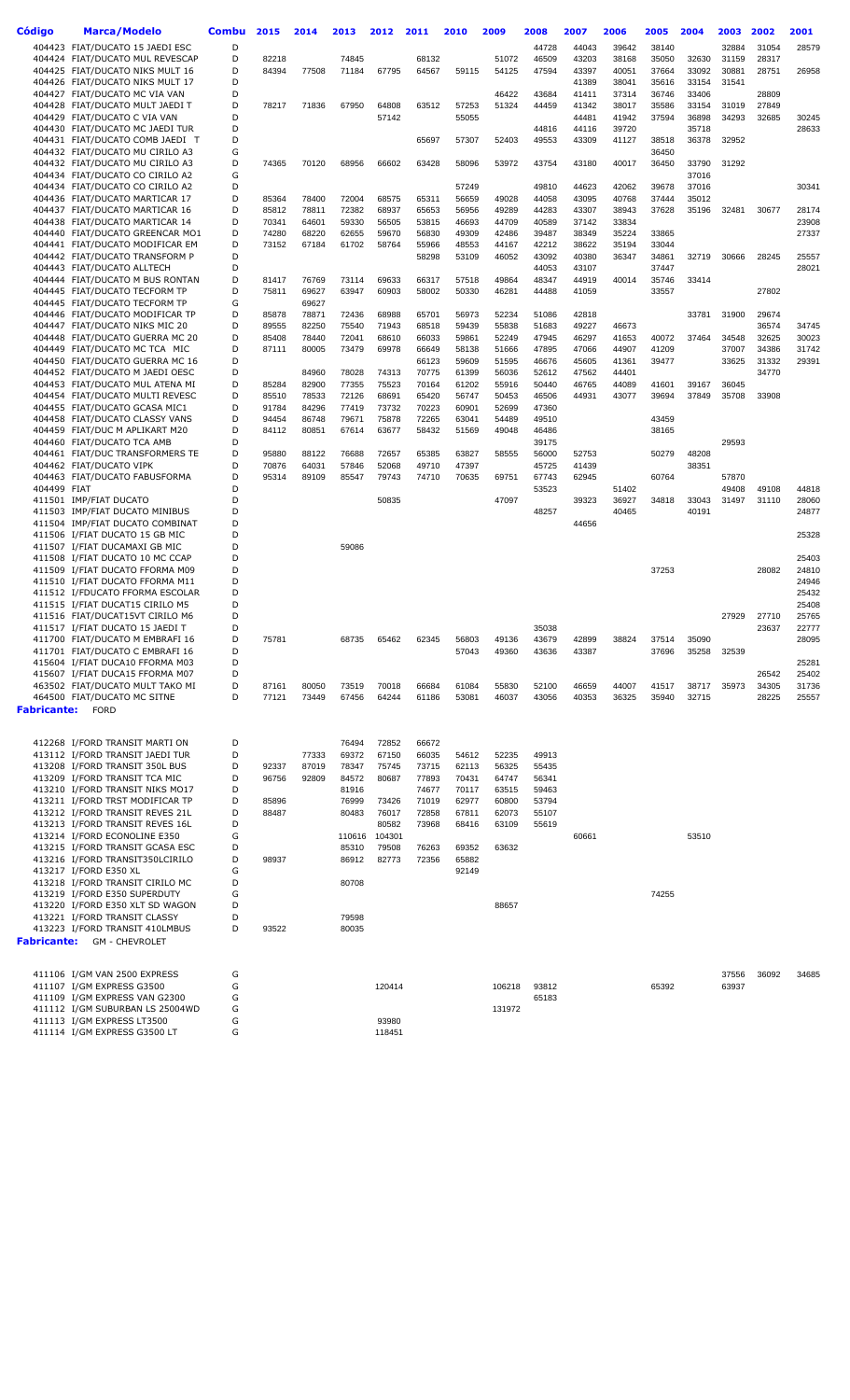| <b>Código</b><br><b>Fabricante:</b> | <b>Marca/Modelo</b><br>411115 I/CHEVROLET EXPR VAN LT<br>HOME-CAR                                                                                                                                                                                                                                                                                        | Combu<br>G                                          | 2015   | 2014             | 2013             | 2012<br>91474 | 2011           | 2010  | 2009           | 2008                    | 2007           | 2006            | 2005           | 2004                             | 2003                             | 2002                                               | 2001                                               |
|-------------------------------------|----------------------------------------------------------------------------------------------------------------------------------------------------------------------------------------------------------------------------------------------------------------------------------------------------------------------------------------------------------|-----------------------------------------------------|--------|------------------|------------------|---------------|----------------|-------|----------------|-------------------------|----------------|-----------------|----------------|----------------------------------|----------------------------------|----------------------------------------------------|----------------------------------------------------|
| <b>Fabricante:</b>                  | 409702 HOME-CAR/VOYAGE<br><b>HYUNDAI</b>                                                                                                                                                                                                                                                                                                                 | D                                                   |        |                  |                  |               |                |       |                |                         |                |                 |                |                                  |                                  | 52204                                              |                                                    |
|                                     | 414002 IMP/HYUNDAI H100 DLX<br>414003 IMP/HYUNDAI H100 SPR<br>414004 IMP/HYUNDAI H100 SPREL<br>414006 I/HYUNDAI H100 GLS<br>414006 I/HYUNDAI H100 GLS<br>414007 I/HYUNDAI H100 GL<br>414010 I/HYUNDAI H1STAREX SVX<br>414012 I/HYUNDAI H1STAREX SVX<br>414012 I/HYUNDAI H1STAREX SVX<br>414013 I/HYUNDAI H1STAREX SVX12<br>414015 I/HYUNDAI H1STAREX GLS | D<br>D<br>D<br>G<br>D<br>D<br>D<br>G<br>D<br>D<br>G |        |                  | 67363            |               |                | 64742 |                | 51822<br>55791          | 53606<br>42582 | 50409           | 42014<br>46112 | 35835<br>31598<br>35451<br>39337 | 27334<br>26095<br>33637          | 20760<br>27282<br>18776<br>26310<br>23641<br>32211 | 17513<br>24659<br>21289<br>29660                   |
| <b>Fabricante:</b> IFN              | 414016 I/HYUNDAI H1STAREX CVX                                                                                                                                                                                                                                                                                                                            | D                                                   |        |                  |                  |               |                |       |                | 49236                   |                |                 |                |                                  |                                  |                                                    |                                                    |
| <b>Fabricante:</b>                  | 416300 IFN/M 220<br><b>INDABRA</b>                                                                                                                                                                                                                                                                                                                       | D                                                   |        |                  |                  |               |                |       |                |                         |                |                 |                |                                  |                                  | 51501                                              |                                                    |
|                                     | 415724 INDABRA/OA106 NEOBUS TH<br>463405 INDABRA/OA106 HOBBY PRIN<br>463600 INDABRA/ELDETALLE OA1011<br><b>Fabricante:</b> INDUSCAR                                                                                                                                                                                                                      | D<br>D<br>D                                         |        |                  |                  |               |                |       |                |                         |                |                 |                |                                  | 56485                            | 54476                                              | 50251<br>49987                                     |
|                                     | 463154 INDUSCAR/MILLENNIUM TR U<br>463167 IVECO/INDUSCAR APACHE U<br><b>Fabricante:</b> INTERNATIONAL                                                                                                                                                                                                                                                    | D<br>D                                              | 237208 | 186651           | 203438           | 189522        | 176955         |       |                | 140744 133789           |                |                 |                |                                  |                                  |                                                    |                                                    |
| <b>Fabricante:</b>                  | 417555 INTERNATIONAL/NEOBUSTH U<br>417574 INTERNATIONAL/NEOBUSTH O<br>ITAL                                                                                                                                                                                                                                                                               | D<br>D                                              |        | 152374<br>186668 | 139942<br>177043 | 134398        | 121252         |       |                |                         |                |                 |                |                                  |                                  |                                                    |                                                    |
|                                     | 409435 VW/ITALBUS NASCERE U<br><b>Fabricante:</b> ITAPOA                                                                                                                                                                                                                                                                                                 | D                                                   |        | 185989           | 177133           |               |                |       |                |                         |                |                 |                |                                  |                                  |                                                    |                                                    |
|                                     | 405801 ITAPOA/ITAPOA 800<br>405802 ITAPOA/900<br><b>Fabricante:</b> IVECO-FIAT                                                                                                                                                                                                                                                                           | D<br>D                                              |        |                  |                  |               |                |       |                |                         | 65686          |                 | 65399<br>56278 | 60171<br>53598                   | 57286                            |                                                    |                                                    |
|                                     | 404433 IVECOFIAT/DAILY VIA VAN<br>404456 IVECO/D TRANSFORM MICRO<br>404457 IVECO/DAILY SITNEI MIC<br>406161 IVECO/DL MARIMAR VOYAGER                                                                                                                                                                                                                     | D<br>D<br>D<br>D                                    |        |                  |                  |               | 60485<br>81619 | 60620 | 54826<br>57661 | 61450<br>51851<br>54232 | 54608<br>52308 | 52577<br>49150  | 48207<br>44049 | 45067                            |                                  | 42670                                              | 40746<br>35975                                     |
|                                     | 411331 IVECO FIAT/COMIL BELLA M<br>411344 IVECO/COMIL SVELTO U<br>415602 I/IVECO T3510 GUEVEL MIC<br>415609 I/IVECO T4912 FFORMA M02                                                                                                                                                                                                                     | D<br>D<br>D<br>D                                    | 176234 |                  |                  |               |                |       |                |                         | 126910         | 120867<br>36021 |                |                                  | 47202                            | 44230                                              | 30776                                              |
|                                     | 415717 IVECO/4912 NEOBUS TBOY<br>415723 IVECO/5912 NEOBUS TBOY<br>415735 IVECO/6013 NEOBUS TBOY<br>415775 IVECO/6013 NEOBUS TBOY E                                                                                                                                                                                                                       | D<br>D<br>D<br>D                                    |        |                  |                  |               |                |       |                |                         | 74144          | 73481           | 83866          | 60710                            | 45863                            | 35687<br>43930                                     | 34374<br>36285                                     |
|                                     | 415802 I/IVECOFIAT D4012 MAXIV.<br>415803 I/IVECOFIAT DT3510M CCAP<br>415804 I/IVECOFIAT DT4912M CCAP<br>415806 I/IVECOFIAT T4912 FFBM08<br>415809 I/IVECOFIAT T3510 FFBM16                                                                                                                                                                              | D<br>D<br>D<br>D<br>D                               |        |                  |                  |               |                | 63198 | 58774          |                         |                |                 |                |                                  |                                  |                                                    | 36535<br>29886<br>30920<br>29882                   |
|                                     | 415812 I/IVECOFIAT 3510 REFAM02<br>415813 I/IVECOFIAT T3510 FFBM17<br>415817 I/IVECO 3510 REFAM MIC 4<br>416000 IVECOFIAT/D4912 MAXIVAN                                                                                                                                                                                                                  | D<br>D<br>D<br>D                                    |        |                  |                  |               | 59877          |       |                |                         | 53056          | 38946           |                | 39340                            |                                  |                                                    | 29896<br>30461                                     |
|                                     | 416001 IVECOFIAT/D4012 MAXIVAN<br>416002 IVECOFIAT/D4012 MAXIVAN1<br>416003 IVECOFIAT/D4912 MAXIVAN1<br>416004 IVECOFIAT/4912 GCASA MIC<br>416005 IVECOFIAT/3510 GCASA MIC<br>416006 IVECOFIAT/3510 GUEVELMIC                                                                                                                                            | D<br>D<br>D<br>D<br>D<br>D                          |        |                  |                  |               |                |       |                |                         |                |                 |                | 42208<br>40296                   | 41454<br>39192<br>33016<br>31596 | 38417<br>38317<br>31652<br>30309<br>30325          | 36283<br>37104<br>36577<br>30428<br>28548<br>29032 |
|                                     | 416007 IVECOFIAT/3510FFBM MIC22<br>416008 IVECO/3510 REFAM MIC 08<br>416009 IVECO/4912 REFAM MIC 10<br>416010 IVECOFIAT/4912FFBM MIC24                                                                                                                                                                                                                   | D<br>D<br>D<br>D                                    |        |                  |                  |               |                |       |                | 50308                   |                | 42002           | 35039          | 33008                            | 31213<br>33324                   | 29750<br>30782<br>33167                            | 28486<br>29484<br>30431<br>31890                   |
|                                     | 416011 IVECOFIAT/4912 JAEDI TUR<br>416013 IVECO/3510 REFAM MIC 07<br>416014 IVECOFIAT/3510 GC MIC20<br>416015 IVECOFIAT/BRAZCAR D4912V<br>416016 IVECOFIAT/BRAZCAR D3510V<br>416017 IVECOFIAT/NOGUEIRA NOTUR                                                                                                                                             | D<br>D<br>D<br>D<br>D<br>D                          |        |                  |                  |               |                |       |                |                         | 46802          | 36005           | 33928          | 31568                            | 29796                            | 30777                                              | 31860<br>29470<br>27065<br>32099<br>31019<br>39751 |
|                                     | 416018 IVECOFIAT/DAILY VIATUREM                                                                                                                                                                                                                                                                                                                          | D                                                   |        |                  |                  |               |                |       |                |                         |                |                 |                |                                  |                                  | 39161                                              | 37674                                              |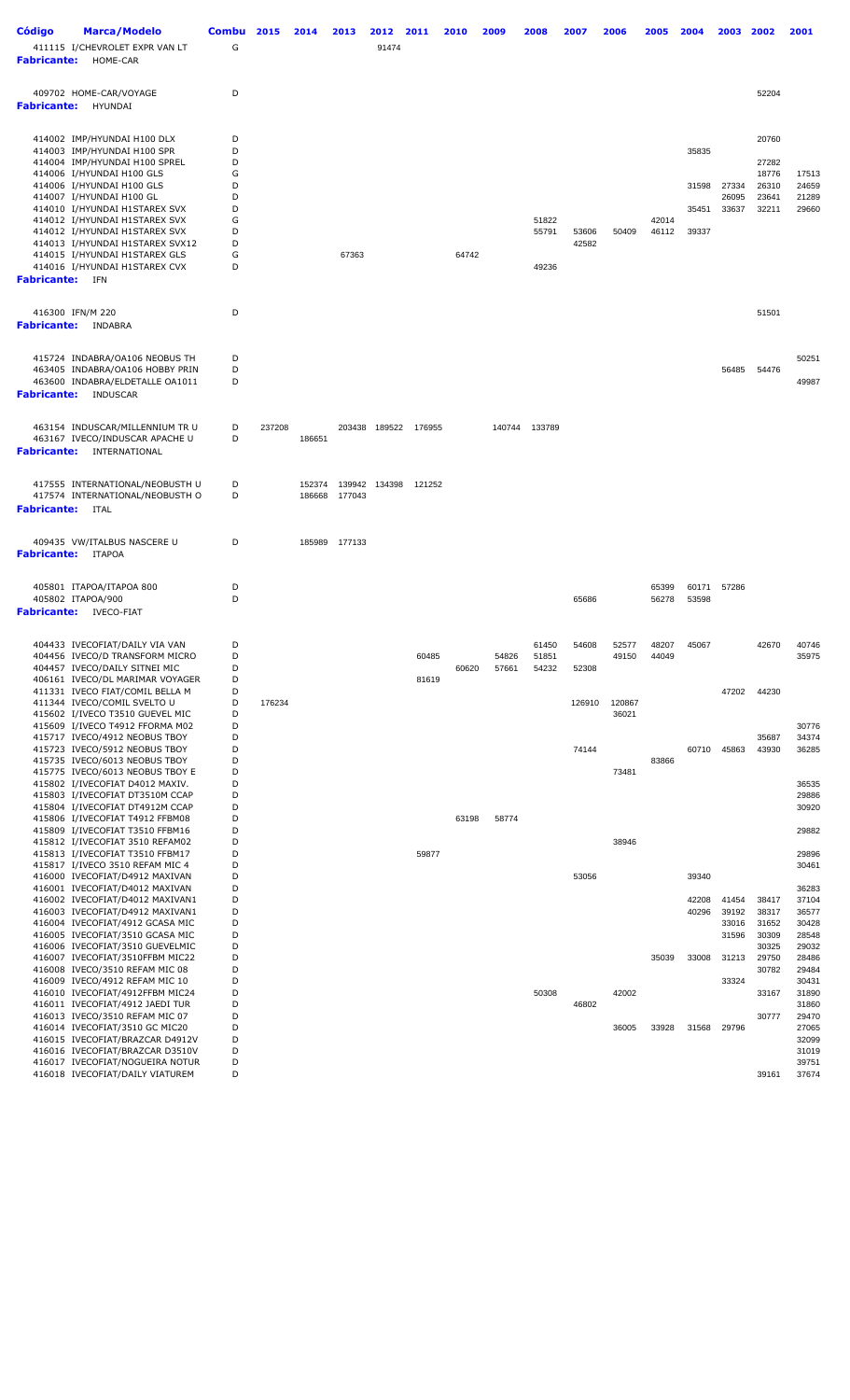| Código             | <b>Marca/Modelo</b>                                                | <b>Combu</b> | 2015           | 2014             | 2013             | 2012           | 2011           | 2010           | 2009           | 2008           | 2007           | 2006           | 2005           | 2004           | 2003           | 2002           | 2001           |
|--------------------|--------------------------------------------------------------------|--------------|----------------|------------------|------------------|----------------|----------------|----------------|----------------|----------------|----------------|----------------|----------------|----------------|----------------|----------------|----------------|
|                    | 416019 IVECO/4912 REFAM MIC14                                      | D            |                |                  |                  |                |                |                |                |                |                |                |                |                |                |                | 30575          |
|                    | 416021 IVECOFIAT/DAILY CIRILOM3                                    | D            |                | 85399            |                  |                | 70354          |                |                | 58692          | 55653          | 51933          | 48226          |                |                | 39799          | 38016          |
|                    | 416024 IVECOFIAT/D4912MAXIVANS1                                    | D            |                |                  |                  |                |                |                |                |                |                |                |                | 52854          | 50825          | 49257          |                |
|                    | 416025 IVECOFIAT/D4012MAXIVANS1<br>416026 IVECOFIAT/3510 JAEDI TUR | D<br>D       |                |                  |                  |                |                |                |                |                |                |                |                | 43628          | 40435          | 37477<br>31355 | 30394          |
|                    | 416027 IVECO/5912REFAM ATTUALE1                                    | D            |                |                  |                  |                |                |                |                |                |                |                |                |                | 45398          | 43392          |                |
|                    | 416028 IVECOFIAT/DAILY CORTEZI3                                    | D            |                |                  |                  |                |                |                |                |                |                |                |                |                |                |                | 31041          |
|                    | 416029 IVECO/DAILY 40 JAEDI TUR                                    | D            |                |                  |                  | 51203          | 46504          | 43710          | 40275          | 36659          |                |                |                |                |                | 28631          |                |
|                    | 416032 IVECO/CITYCLASS 6012                                        | D            |                |                  |                  |                |                |                |                |                |                |                |                |                | 55515          |                |                |
|                    | 416033 IVECO/CITYCLASS 6012 IF                                     | D            |                |                  |                  |                |                |                |                |                |                |                |                |                | 63824          |                |                |
|                    | 416034 IVECO/CITYCLASS 6013<br>416035 IVECO/CITYCLASS 6013 IF      | D<br>D       |                |                  |                  |                |                |                |                |                | 71194<br>71220 | 63668<br>63651 | 62045<br>63237 | 60115<br>60110 | 55132<br>55110 |                |                |
|                    | 416036 IVECOFIAT/DAILY3510 NAP                                     | D            |                |                  |                  |                |                |                |                |                |                |                | 40551          |                | 35227          | 32486          | 30602          |
|                    | 416037 IVECO/CITYCLASS 6012 MO1                                    | D            |                |                  |                  |                |                |                |                |                |                |                |                | 60629          | 55556          |                |                |
|                    | 416038 IVECOFIAT/DAILY4912 NAP                                     | D            |                |                  |                  |                |                |                |                |                |                |                | 36664          | 32887          |                | 29233          | 27800          |
|                    | 416039 IVECOFIAT/D3510VAN NAP A                                    | D            |                |                  |                  |                |                |                |                |                |                | 56614          |                |                |                | 33107          | 31691          |
|                    | 416040 IVECO/DAILY5013 MAXIVAN1<br>416041 IVECO/DAILY4013 MAXIVA   | D<br>D       |                |                  |                  |                |                |                |                | 64356          | 52564          | 57815<br>50438 | 51952          | 41898          |                |                |                |
|                    | 416042 IVECO/DAILY4013 MAXIVAN1                                    | D            |                |                  |                  |                |                |                |                |                |                | 53062          | 47060          |                |                |                |                |
|                    | 416043 IVECO/DAILY5013 MAXIVAN                                     | D            |                |                  |                  |                |                |                |                |                | 56029          | 52029          | 47728          |                |                |                |                |
|                    | 416044 IVECO/CITYCLASS 6013 MO                                     | D            |                |                  |                  |                |                |                |                |                | 71201          | 66997          | 62993          | 60138          |                |                |                |
|                    | 416045 IVECO/CITYCLASS6013M                                        | D            |                |                  |                  |                |                |                |                |                |                |                | 60365          |                |                |                |                |
|                    | 416046 IVECO/6013 CICCOBUS GRAN<br>416047 IVECO/TRAILCAR CONCORDE  | D<br>D       |                |                  |                  |                |                |                |                |                | 98011          | 89258          | 83984<br>90182 |                |                |                |                |
|                    | 416048 IVECO/DAILY GCASA MIC1                                      | D            | 81665          |                  | 72803            | 66864          | 65740          | 60270          | 55559          | 54147          | 52776          |                |                |                |                |                |                |
|                    | 416049 IVECO/DAILY45S16 MINIBUS                                    | G            |                |                  |                  |                |                |                |                | 53923          |                |                |                |                |                |                |                |
|                    | 416049 IVECO/DAILY45S16 MINIBUS                                    | D            |                |                  |                  |                | 67642          | 63786          | 60071          | 53923          | 52831          | 50163          |                |                |                |                |                |
|                    | 416050 IVECO/DAILY GREENCAR MO                                     | D            | 81570          | 73434            | 67443            | 61488          | 58521          | 57357          | 54292          | 49762          | 46931          |                |                |                | 37652          |                |                |
|                    | 416052 IVECO/DAILY MODIFICAR TP                                    | D            |                |                  |                  | 75033          | 71460          | 62319          | 59246          | 55705          | 53584          | 50200          | 46710          |                |                |                |                |
|                    | 416053 IVECO/DAILY CIRILO 55C16<br>416054 IVECO/DAILY NIKS MIC 20  | D<br>D       |                |                  |                  |                | 62946<br>72676 | 56378<br>61584 | 52936<br>58096 | 47944<br>56281 |                | 41769          |                | 39072          |                |                |                |
|                    | 416058 IVECO/DAILY5013 THB MIS                                     | D            |                |                  |                  |                |                |                | 51144          | 46578          |                |                |                |                |                |                |                |
|                    | 416059 IVECO/DAILY55C16 TCA MIC                                    | D            |                |                  |                  | 66200          | 60319          | 53869          | 52385          | 51297          |                |                |                | 40891          |                |                |                |
|                    | 416060 IVECO/CITYCLASS 70C16                                       | G            |                |                  |                  |                | 71080          | 65910          |                |                |                |                |                |                |                |                |                |
|                    | 416060 IVECO/CITYCLASS 70C16                                       | D            |                |                  |                  |                | 79437          | 69320          | 68751          |                | 61443          |                |                |                |                |                |                |
|                    | 416061 IVECO/DAILY CIRILO MICRO<br>416062 IVECO/DAILY CLASSYVANS   | D<br>D       |                | 87933            | 78397            | 80484          | 73336<br>72837 | 69447          | 67098          | 61784          |                |                |                |                |                |                |                |
|                    | 416064 IVECO/DAILY 55C17MINIBUS                                    | D            |                |                  |                  | 73839          |                |                |                |                |                |                |                |                |                |                |                |
|                    | 416065 IVECO/CITYCLASS 70C17                                       | G            |                | 87224            |                  |                |                |                |                |                |                |                |                |                |                |                |                |
|                    | 416065 IVECO/CITYCLASS 70C17                                       | D            | 94972          | 87224            | 80108            | 76674          |                |                |                |                |                |                |                |                |                |                |                |
|                    | 416066 IVECO/CITYCLASS 70C17HD                                     | D            | 81333          | 76310            | 71598            | 67176          |                |                |                |                |                |                |                |                |                |                |                |
|                    | 416068 IVECO/BUS170S28 FRETNB<br>416069 IVECO/BUS170S28 URBNB      | D<br>D       |                |                  | 161129<br>137445 |                |                |                |                |                |                |                |                |                |                |                |                |
|                    | 416070 IVECO/BUS170S28 URBCAI                                      | D            |                |                  | 134998           |                |                |                |                |                |                |                |                |                |                |                |                |
|                    | 416071 IVECO/BUS170S28 FRETMP                                      | D            |                |                  | 150268           |                |                |                |                |                |                |                |                |                |                |                |                |
|                    | 416072 IVECO/BUS170S28 URBMAS                                      | D            |                |                  | 136719           |                |                |                |                |                |                |                |                |                |                |                |                |
|                    | 416400 I/IVECO MASCA GRANVIA O                                     | D            | 198829         |                  |                  |                |                |                |                |                |                |                | 97340          |                |                |                |                |
|                    | 416564 IVECO/MPOLO FRATELLO ON<br>416565 IVECO/MPOLO FRATELLO ESC  | D<br>D       |                |                  |                  |                |                |                |                |                |                |                | 63970          |                | 57534          | 52334<br>55557 | 50220<br>53325 |
|                    | 416566 IVECO/MPOLO FRATELLO MO                                     | D            |                |                  |                  |                |                |                |                |                |                |                | 57244          | 54999          | 51565          | 49356          | 47180          |
|                    | 416612 I/IVECO MPOLO VIALE U                                       | D            |                |                  |                  | 108249         |                |                |                |                |                |                | 65037          | 57381          |                | 49484          |                |
|                    | 416664 IVECO/MPOLO TORINO U                                        | D            | 209796         |                  |                  |                |                |                |                |                |                |                |                |                |                |                |                |
|                    | 417571 I/IRISBUS NEOBUS ROAD R                                     | D            |                |                  |                  | 203039         |                |                |                |                |                |                |                |                |                |                |                |
|                    | 417575 IVECO/NEOBUS ROAD R<br>417576 IVECO/NEOBUS MEGA U           | D<br>D       |                | 281429<br>193117 |                  |                |                |                |                |                |                |                |                |                |                |                |                |
|                    | 464001 I/IVECOF DT4912V BRAZCAR                                    | D            |                |                  |                  |                |                |                |                |                |                |                |                |                |                |                | 30922          |
|                    | 464413 IVECO/MASCA GRANMINI M                                      | D            |                |                  |                  |                |                |                |                |                |                |                |                |                | 46534          |                |                |
|                    | 464428 IVECO/MASCA GRANVIA O                                       | D            | 197259         | 183846           |                  |                |                |                |                |                |                | 97234          |                |                |                |                |                |
|                    | 464479 IVECO/MASCA GRAN VIA U                                      | D            | 209238         | 197395           | 185502           |                |                |                |                |                |                |                |                |                |                |                |                |
|                    | 464481 IVECO/MASCA ROMA R<br>800206 IVECO / D CC1 THB UM.CM        | D<br>D       |                | 281526           | 73667            |                |                |                |                |                |                |                |                |                |                |                |                |
| Fabricante:        | JINBEI                                                             |              |                |                  |                  |                |                |                |                |                |                |                |                |                |                |                |                |
|                    |                                                                    |              |                |                  |                  |                |                |                |                |                |                |                |                |                |                |                |                |
|                    | 465200 I/JIMBEI8 HAISE SY6480A1C                                   | G            |                |                  |                  |                |                |                |                |                | 14100          |                |                |                |                |                |                |
|                    | 465201 I/JIMBEI HAISE SY6480 AD                                    | D            |                |                  |                  |                |                |                |                |                | 14792          |                |                |                |                |                |                |
|                    | 465202 I/JINBEI VAN 13P L                                          | G            |                |                  |                  |                |                |                |                | 32443          |                |                |                |                |                |                |                |
|                    | 465203 I/JINBEI VAN 13P SL                                         | G            |                |                  |                  |                |                |                |                | 30702          |                |                |                |                |                |                |                |
|                    | 465204 I/JINBEI FABUSFORMA M35                                     | G            | 43544          | 39978            | 38233            | 36564          | 36120          | 34565          | 33657          | 32592          |                |                |                |                |                |                |                |
|                    | 465204 I/JINBEI FABUSFORMA M35                                     | D<br>G       | 43859          |                  |                  |                |                |                |                | 32592          |                |                |                |                |                |                |                |
|                    | 465205 I/JINBEI SY6413N3LWB L<br>465206 I/JINBEI SY6483N3LWB       | G            |                |                  |                  |                |                | 36657<br>37042 |                |                |                |                |                |                |                |                |                |
|                    | 465207 I/JINBEI SY6413N3 L                                         | G            |                |                  |                  |                |                | 36905          |                |                |                |                |                |                |                |                |                |
|                    | 465208 I/JINBEI SY6513US3BH L                                      | G            |                |                  |                  |                |                | 36976          | 35127          |                |                |                |                |                |                |                |                |
|                    | 465209 I/JINBEI SY6543US3BH SL                                     | G            |                |                  |                  |                |                | 37537          | 35585          |                |                |                |                |                |                |                |                |
|                    | 465210 I/JINBEI SY6483N3 L                                         | G            |                |                  |                  |                |                | 35812          | 34020          |                |                |                |                |                |                |                |                |
|                    | 465212 I/JINBEI TOPIC SL<br>465213 I/JINBEI TOPIC L                | G<br>G       | 50126<br>44829 | 46947<br>41728   | 43738<br>38842   | 42100<br>37241 | 39671<br>34692 | 37943<br>32352 |                |                |                |                |                |                |                |                |                |
|                    | 465213 I/JINBEI TOPIC L                                            | D            |                |                  |                  | 42763          |                | 39008          |                |                |                |                |                |                |                |                |                |
|                    | 465214 I/JINBEI GRAN TOPIC VAN                                     | G            | 44515          | 41973            | 37490            | 33486          | 31914          | 30519          |                |                |                |                |                |                |                |                |                |
|                    | 465222 I/JINBEI VAN NIKS ESCO                                      | G            |                |                  | 41563            | 37942          | 36970          |                |                |                |                |                |                |                |                |                |                |
|                    | 465223 I/JINBEI TOPIC MAR AMB                                      | D            |                | 53194            | 41576            |                |                |                |                |                |                |                |                |                |                |                |                |
| <b>Fabricante:</b> | <b>KIA MOTORS</b>                                                  |              |                |                  |                  |                |                |                |                |                |                |                |                |                |                |                |                |

412801 IMP/KIA BESTA SV D D 18072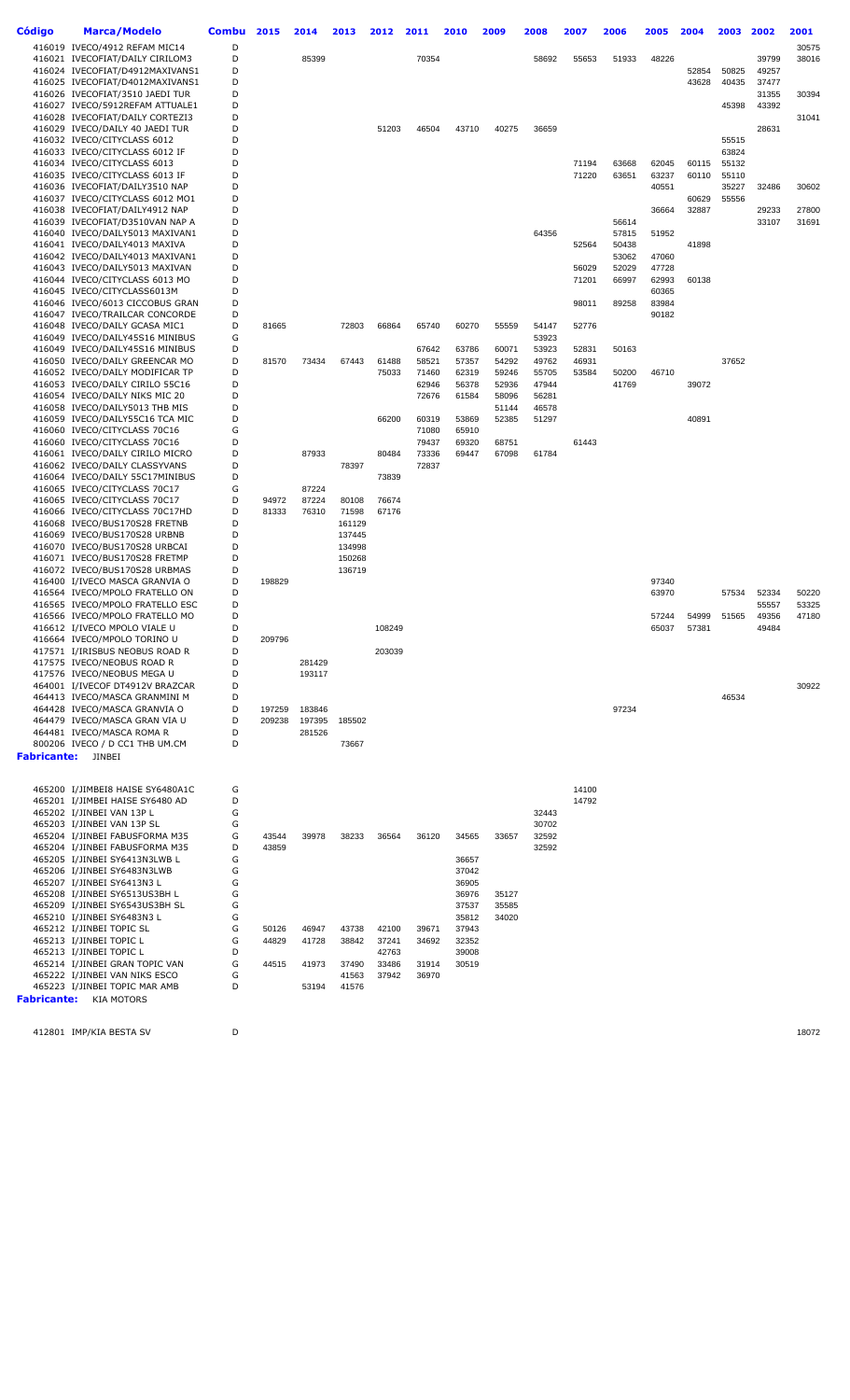| Código             | <b>Marca/Modelo</b>                                                 | <b>Combu</b> | 2015             | 2014             | 2013             | 2012             | 2011             | 2010            | 2009             | 2008             | 2007             | 2006            | 2005            | 2004             | 2003           | 2002           | 2001            |
|--------------------|---------------------------------------------------------------------|--------------|------------------|------------------|------------------|------------------|------------------|-----------------|------------------|------------------|------------------|-----------------|-----------------|------------------|----------------|----------------|-----------------|
|                    | 412802 IMP/KIA BESTA                                                | D            |                  |                  |                  |                  |                  |                 |                  |                  |                  |                 |                 | 22491            |                |                | 18156           |
|                    | 412805 IMP/KIA BESTA 12P GS                                         | D            |                  |                  |                  |                  |                  |                 |                  |                  |                  |                 | 28979           | 28127            | 26802          | 23851          | 21348           |
|                    | 412807 IMP/KIA BESTA 12P RS                                         | D            |                  |                  |                  |                  |                  |                 |                  |                  |                  |                 |                 |                  |                |                | 21224           |
|                    | 412808 I/KIA BESTA GS GRAND                                         | G            |                  |                  |                  |                  |                  |                 |                  |                  |                  |                 |                 |                  |                |                | 22179           |
|                    | 412808 I/KIA BESTA GS GRAND<br>412811 I/KIA BESTA G RONTAN MIC      | D<br>D       |                  |                  |                  |                  |                  |                 |                  |                  |                  |                 | 41417           | 33496            | 30425          | 27894          | 26364<br>22057  |
|                    | 412812 I/KIA BESTA GS GRAND2                                        | D            |                  |                  |                  |                  |                  |                 |                  |                  |                  |                 | 38357           | 33518            |                |                |                 |
|                    | 412813 I/KIA BONGO III COACH                                        | D            |                  |                  |                  |                  |                  |                 |                  |                  |                  |                 | 31315           |                  |                |                |                 |
|                    | 412899 IMP/KIA                                                      | D            |                  |                  |                  |                  |                  |                 |                  |                  |                  |                 |                 |                  |                |                | 20249           |
|                    | <b>Fabricante:</b> LAND ROVER                                       |              |                  |                  |                  |                  |                  |                 |                  |                  |                  |                 |                 |                  |                |                |                 |
|                    |                                                                     |              |                  |                  |                  |                  |                  |                 |                  |                  |                  |                 |                 |                  |                |                |                 |
|                    | 413700 LR/DEFENDER110 DL                                            | D            |                  |                  |                  |                  |                  |                 |                  |                  |                  |                 |                 |                  |                | 45155          |                 |
| <b>Fabricante:</b> | M.BENZ                                                              |              |                  |                  |                  |                  |                  |                 |                  |                  |                  |                 |                 |                  |                |                |                 |
|                    |                                                                     |              |                  |                  |                  |                  |                  |                 |                  |                  |                  |                 |                 |                  |                |                |                 |
|                    |                                                                     |              |                  |                  |                  |                  |                  |                 |                  |                  |                  |                 |                 |                  |                |                |                 |
|                    | 400004 M.BENZ/BUSSCAR URBANUS U<br>400006 M.BENZ/BUSSCAR URBANUSS U | D<br>D       |                  |                  |                  |                  | 168937           |                 | 152398           | 141301           | 133509           | 124832          | 116931          | 84899            | 78964          | 73417          | 51168<br>50798  |
|                    | 400023 M.BENZ/BUSSCAR INTERBUS R                                    | D            |                  |                  |                  |                  |                  |                 | 109604           | 102124           | 96845            | 90136           | 84301           |                  |                | 68129          | 56397           |
|                    | 400030 M.BENZ/BUSSCAR EL BUSS R                                     | D            |                  |                  |                  |                  | 190000           |                 | 170195           | 158304           | 149405           | 140154          | 128113          | 88767            | 83200          | 75807          | 56479           |
|                    | 400033 M.BENZ/BUSSCAR JUM BUSS R                                    | D            |                  |                  |                  |                  |                  |                 | 175457           | 163002           | 154624           | 143130          | 133569          | 124351           | 92415          | 85990          | 64956           |
|                    | 400035 M.BENZ/BUSSCAR VIS BUSS R                                    | D            |                  |                  |                  |                  |                  |                 | 122789           | 114284           | 107912           | 100984          | 93389           | 78595            | 72880          | 68155          | 56457           |
|                    | 400039 MBENZ/BUSSCAR J BU 400 R<br>400041 M.BENZ/BUSSCAR PANORAMIR  | D<br>D       |                  |                  |                  |                  |                  |                 | 181280           | 246045<br>168916 | 234722<br>160130 | 222605          | 140870          | 193634<br>104312 |                | 71651          | 109634<br>56493 |
|                    | 400043 M.BENZ/BUSSCAR MICRUSS O                                     | D            |                  |                  |                  |                  |                  |                 | 130044           | 114954           | 107611           | 99821           | 91353           | 86216            |                | 77855          | 54577           |
|                    | 400047 M.BENZ/BUSSCAR MICRUSS M                                     | D            |                  |                  |                  |                  |                  |                 |                  | 80143            |                  |                 |                 |                  |                |                |                 |
|                    | 400056 M.BENZ/BUSSCAR URBPLUS U                                     | D            |                  |                  |                  |                  | 125025           |                 | 111270           | 105444           | 100028           | 93294           | 84711           | 70970            | 66083          | 61768          | 51266           |
|                    | 400057 MBENZ/BUSSCAR URBPLUS A                                      | D            |                  |                  |                  |                  |                  |                 |                  | 139733           | 130674           | 121791          | 110470          |                  |                |                |                 |
|                    | 400063 M.BENZ/BUSSCAR MINIMIC O                                     | D            |                  |                  |                  |                  |                  |                 |                  |                  |                  |                 |                 |                  |                | 51972          |                 |
|                    | 400064 M.BENZ/BUSSCAR MINIMIC M<br>400065 MBENZ/BUSSCAR VBUS HI6X2  | D<br>D       |                  |                  |                  |                  |                  |                 |                  | 157787           | 69332            | 65484           | 108066          |                  |                |                |                 |
|                    | 400075 M.BENZ/BUSSCAR ECOSS U                                       | D            |                  |                  |                  |                  |                  |                 | 143759           | 134229           | 127282           | 120253          | 115223          |                  |                |                |                 |
|                    | 400200 I/M.BENZ SPR SITNEI MIC                                      | D            | 84601            | 79771            | 73422            | 67579            | 62218            | 56973           | 53590            | 48321            | 46412            | 43254           | 40104           | 36702            | 34855          | 33526          | 31766           |
|                    | 401700 M.BENZ/OH1628L ROD LINCE                                     | D            |                  |                  |                  |                  |                  | 153121          | 144443           | 134349           | 127371           |                 |                 | 107842           |                |                | 71687           |
|                    | 401701 M.BENZ/OF1721 ROD LINCE                                      | D            |                  |                  |                  |                  |                  |                 |                  |                  |                  |                 |                 |                  |                |                | 58309           |
|                    | 401703 M.BENZ/1720A HOMETUR O                                       | D<br>D       |                  |                  |                  | 126110 123293    |                  |                 |                  | 98468            |                  |                 | 143874<br>84777 |                  |                |                |                 |
|                    | 403200 M.BENZ/LO 712 WALKBUS L28<br>403201 M.BENZ/LO812 WALKBUS L32 | D            |                  |                  |                  |                  | 115166           | 111370          | 106299<br>105505 |                  | 93898<br>94014   |                 |                 |                  |                |                |                 |
|                    | 403202 M.BENZ/LO915 WALKBUS L20                                     | D            |                  |                  |                  |                  | 111798           |                 | 99610            | 90336            |                  |                 | 76984           |                  |                |                |                 |
|                    | 404602 M.BENZ/LO 814                                                | D            |                  |                  |                  |                  |                  |                 |                  |                  |                  |                 |                 |                  |                |                | 46633           |
|                    | 404605 M.BENZ/LO 814 GIZAK ON                                       | D            |                  |                  |                  |                  |                  |                 | 67216            |                  |                  |                 | 62105           | 59259            | 56644          | 51826          | 49211           |
|                    | 406164 I/M.BENZ 313 MARIMAR PAS                                     | D            |                  |                  |                  |                  | 73028            | 69058           |                  |                  |                  |                 |                 | 44600            |                |                | 42622           |
|                    | 406200 M.BENZ/OF 1318<br>406600 M.BENZ/OH1518 NEOBUS MEG            | D<br>D       |                  |                  |                  |                  |                  |                 |                  |                  | 120474           | 56630           |                 |                  |                |                |                 |
|                    | 406601 M.BENZ/OH1518 NEOBUS SPC                                     | D            |                  |                  |                  |                  |                  | 123157          |                  | 108872           |                  | 91168           |                 |                  |                |                |                 |
|                    | 406602 M.BENZ/OH1622 NEOBUSMEGA                                     | D            |                  |                  |                  |                  |                  |                 |                  | 111087           |                  |                 |                 |                  |                |                |                 |
|                    | 406603 M.BENZ/OH1622 NEOBUS SPR                                     | D            |                  |                  |                  |                  |                  |                 |                  | 109343           |                  |                 |                 |                  |                |                |                 |
|                    | 407500 M.BENZ/LO 610                                                | D            |                  |                  |                  |                  |                  |                 |                  |                  |                  |                 |                 |                  |                |                | 74293           |
|                    | 409437 M.BENZ/ITALBUS NASCER U                                      | D            |                  | 208420           |                  |                  |                  |                 |                  |                  |                  |                 |                 |                  |                |                |                 |
|                    | 409438 M.BENZ/ITALBUS NASCERR<br>409439 M.BENZ/COMIL OF1519 ORE     | D<br>D       | 281341           | 208543<br>267662 |                  |                  |                  |                 |                  |                  |                  |                 |                 |                  |                |                |                 |
|                    | 410504 M.BENZ/OF 1519 R.ORE                                         | D            | 175474           | 161159           |                  | 148010 143341    |                  |                 |                  |                  |                  |                 |                 |                  |                |                |                 |
|                    | 410801 M.BENZ/OF 1618                                               | D            |                  |                  |                  |                  |                  |                 |                  |                  |                  |                 |                 |                  |                |                | 37209           |
|                    | 410802 M.BENZ/OF 1620                                               | D            |                  |                  |                  |                  |                  |                 |                  |                  |                  |                 |                 |                  |                |                | 41254           |
|                    | 411306 M.BENZ/COMIL VERSATILE I                                     | D            |                  |                  |                  |                  | 169834           | 143633          | 131907           | 122262           | 115817           | 108246          | 101415          | 80774            | 75052          | 70666          | 58059           |
|                    | 411309 M.BENZ/COMIL CAMP HD R<br>411310 M.BENZ/COMIL PIA M          | D<br>D       |                  |                  |                  |                  | 218260           | 188350<br>95982 | 148133<br>86487  | 133427<br>80177  | 123949<br>75774  | 110240<br>71379 | 66906           | 82644<br>60549   | 78196<br>57502 | 55574          | 56400<br>50801  |
|                    | 411312 M.BENZ/COMIL DOPPIO A                                        | D            |                  |                  | 281856           | 229767           | 182802           | 152455          | 123789           | 114861           | 108966           | 101466          | 95376           |                  |                | 68024          |                 |
|                    | 411316 M.BENZ/COMIL SVELTO U                                        | D            | 182724           | 176881           | 162449           | 155000           | 147826           | 124923          | 114534           | 106168           | 100661           | 94199           | 88142           | 70782            | 65715          | 61654          | 50776           |
|                    | 411316 M.BENZ/COMIL SVELTO U                                        | G            |                  |                  |                  |                  |                  |                 |                  |                  |                  |                 |                 | 70782            |                |                | 50776           |
|                    | 411318 M.BENZ/COMIL CAMPIONE R                                      | D<br>D       | 293367           | 269431           | 247449           | 236118           | 224408           | 190404          | 174381           | 162028           | 153048           | 143434          | 133973          | 98376            | 92140          | 83807          | 58040           |
|                    | 411328 M.BENZ/COMIL BELLO M<br>411332 M.BENZ/COMIL BELLO O          | D            |                  |                  |                  | 120092           |                  |                 |                  |                  |                  |                 |                 | 68214<br>68353   | 64281<br>64340 | 61316<br>61495 | 50880<br>51182  |
|                    | 411334 M.BENZ/COMIL PIA O                                           | D            |                  |                  |                  |                  | 127857           | 108081          | 100180           | 93068            | 87977            | 81933           | 76760           | 69427            | 63520          | 61550          | 50879           |
|                    | 411348 M.BENZ/COMIL SVELTO                                          | D            |                  |                  |                  |                  | 167746           | 147452          | 139352           |                  |                  |                 |                 |                  |                |                |                 |
|                    | 411349 M.BENZ/COMIL VERSATILE R                                     | D            | 293541           | 269592           | 247597           | 243757           | 239996           |                 |                  | 187674           |                  |                 |                 |                  |                |                |                 |
|                    | 411350 M.BENZ/COMIL PIA ROD O                                       | D            | 176171           | 161798           | 148598           | 141514           | 134565           |                 |                  |                  |                  |                 |                 |                  |                |                |                 |
|                    | 411353 M.BENZ/COMIL PIA URB O                                       | D<br>D       | 175477           | 161161<br>253619 | 148013<br>232928 | 142530<br>223920 | 136111           |                 |                  | 115891           |                  |                 |                 |                  |                |                |                 |
|                    | 411356 M.BENZ/COMIL CAMPIONE LD<br>411371 M.BENZ/COMIL CAMPIONE DD  | D            | 276148<br>263774 | 248716           | 234518           |                  | 214699<br>216012 |                 |                  |                  |                  |                 |                 |                  |                |                |                 |
|                    | 412204 IMP/M.BENZ 310D SPRINTERM                                    | D            |                  |                  |                  |                  |                  |                 |                  |                  | 53241            |                 | 47782           | 38110            | 35609          | 33321          | 30694           |
|                    | 412207 I/MBENZ CCAP SPRINTER M                                      | D            |                  |                  |                  |                  |                  |                 |                  |                  | 42398            | 39695           | 38457           | 33781            | 30964          | 28071          | 27137           |
|                    | 412208 I/M.BENZ 312D SPRINTER M                                     | D            |                  |                  |                  |                  |                  |                 |                  |                  |                  |                 |                 |                  |                |                | 33534           |
|                    | 412209 I/MBENZ 312D SPRINM CCAP                                     | D            |                  |                  |                  |                  |                  |                 |                  |                  |                  |                 |                 |                  |                |                | 24079           |
|                    | 412210 I/MBENZ 312DS FFORMA M10<br>412211 I/MBENZ 312DS CIRILO M01  | D<br>D       |                  |                  |                  |                  |                  |                 |                  |                  |                  |                 | 41009           |                  |                |                | 30930<br>24081  |
|                    | 412212 I/M.BENZ SPRINTER NIKS16                                     | D            |                  |                  |                  |                  | 50975            | 46673           | 44781            | 40805            | 38646            | 36501           | 34694           | 31592            |                |                | 25105           |
|                    | 412213 I/M.BENZ SPRINTER 311                                        | D            |                  |                  |                  |                  |                  | 43942           |                  |                  |                  |                 |                 | 37573            | 33042          | 31896          | 24124           |
|                    | 412214 I/M.BENZ SPRINTER 313                                        | D            |                  |                  |                  |                  |                  |                 |                  | 67765            | 62883            | 59493           | 57234           | 51318            | 47230          |                |                 |
|                    | 412215 I/M.BENZ SPRINTER 316                                        | D            |                  |                  |                  |                  |                  |                 |                  | 37054            |                  |                 |                 |                  |                |                |                 |
|                    | 412216 I/MBENZ 312D REVESCAP16<br>412217 I/M.BENZ 312D VIATURE M    | D<br>D       |                  |                  |                  |                  |                  |                 |                  |                  |                  |                 |                 |                  |                |                | 35433<br>28625  |
|                    | 412218 I/MB S312 FFORMA ESCOLAR                                     | D            | 59672            | 54804            | 50334            | 46385            | 42746            | 39394           | 36304            | 33457            | 30832            | 29371           | 27688           |                  |                |                |                 |
|                    | 412219 I/M.BENZ 312D JAEDI SPRT                                     | D            |                  |                  |                  |                  |                  |                 |                  |                  |                  |                 |                 |                  | 40617          |                | 29363           |
|                    | 412221 I/M.BENZ313CDI SPRINTERM                                     | G            |                  |                  |                  |                  |                  |                 |                  |                  |                  | 53082           |                 |                  |                |                |                 |
|                    | 412221 I/M.BENZ313CDI SPRINTERM                                     | D            |                  |                  |                  | 89909            | 85276            | 71962           | 65290            | 62536            | 61045            | 53082           | 50188           | 43215            | 40171          | 38241          | 36534           |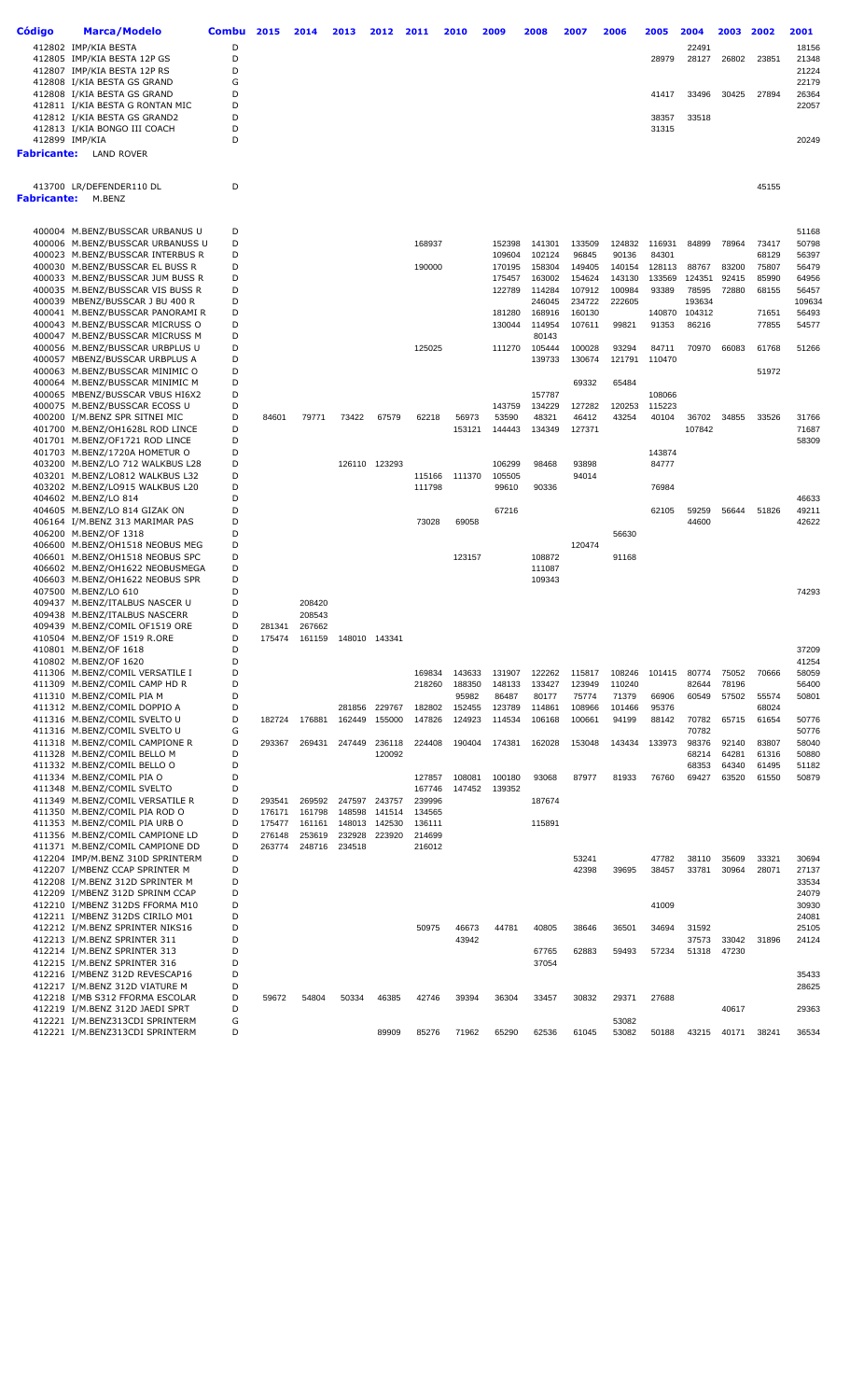| Código | Marca/Modelo                                                        | <b>Combu</b> | 2015   | 2014           | 2013   | 2012           | 2011             | 2010            | 2009            | 2008            | 2007           | 2006           | 2005           | 2004           | 2003           | 2002  | 2001           |
|--------|---------------------------------------------------------------------|--------------|--------|----------------|--------|----------------|------------------|-----------------|-----------------|-----------------|----------------|----------------|----------------|----------------|----------------|-------|----------------|
|        | 412222 I/M.BENZ311CDI SPRINTERM                                     | D            |        |                |        | 64726          | 60769            | 55500           | 52711           |                 | 49216          | 46246          | 43534          | 40226          | 36704          | 34213 | 31572          |
|        | 412225 I/M.BENZ SPRINT VIATUREM                                     | D            |        |                |        |                |                  |                 |                 |                 |                |                |                |                |                |       | 31507          |
|        | 412226 I/MBENZ 311 SPR CIRILO 8                                     | D            |        |                |        | 64070          | 63192            | 59013           | 55334           |                 |                |                |                | 39727          | 37163          | 35418 | 33857          |
|        | 412227 I/M.BENZ SPRINT VIATUREX                                     | D            |        |                |        |                |                  |                 |                 |                 |                |                |                |                | 37044          |       | 31549          |
|        | 412228 I/M.BENZ311CDI REVESCAP<br>412229 I/M.BENZ CDI JAEDI SPRT    | D<br>D       | 107471 | 98702          | 90649  | 86334          | 80138            | 74816           | 67118           | 57777           | 53738          |                | 48955          | 38557          | 36064          | 34248 | 33465<br>35598 |
|        | 412230 I/M.BENZ 311 CDI FFBM 27                                     | D            | 90511  | 85345          | 79315  | 73713          | 69931            | 62123           | 60590           | 56573           |                | 49835          |                | 45018<br>40333 | 40754<br>39713 | 37520 | 36716          |
|        | 412231 I/M.BENZ 313 CDI FFBM 28                                     | D            |        |                |        |                | 66240            | 59313           | 52816           | 50342           | 47431          | 39695          | 37184          | 35256          | 31758          |       |                |
|        | 412232 I/M.BENZ313CDI REVESCAP                                      | D            |        |                |        |                | 78738            | 74768           | 69100           | 63425           | 59753          | 55475          | 50796          | 45153          | 41989          |       | 37726          |
|        | 412233 I/M.BENZ413CDI REVESCAPM                                     | D            |        |                |        |                | 62209            | 57331           | 51805           | 46652           | 44498          | 42166          | 38052          | 36097          | 32821          |       |                |
|        | 412234 I/M.BENZ413CDI CIRILO A4                                     | D            |        |                |        |                | 76237            | 66770           | 62456           | 58738           | 55588          | 51553          | 47313          | 41584          | 39849          |       |                |
|        | 412235 I/M.BENZ413CDI SPRINTERM                                     | D            |        |                |        |                | 74978            | 66775           | 61714           | 57133           | 54875          | 50526          | 46466          | 42652          | 39824          |       |                |
|        | 412236 I/M.BENZ SPRINTER THTUR1                                     | D            |        | 68662          |        | 62279          | 61142            |                 | 55000           | 52799           | 49982          | 47224          | 44005          |                |                |       | 30959          |
|        | 412237 I/M.BENZ313CDI CIRILO A5<br>412238 I/M.BENZ313C EMBRAFI 16   | D<br>D       |        |                |        |                | 58827            | 49335           | 45784           | 42915           | 37719          | 36319          | 32280          | 29863          | 28280          |       |                |
|        | 412239 I/M.BENZ413C EMBRAFI 19                                      | D            |        |                |        | 60628<br>62362 | 53875<br>60843   | 50896<br>57499  | 49972<br>51931  | 48207<br>46777  | 45494<br>44625 | 40469<br>42294 | 38896<br>38156 |                |                |       |                |
|        | 412241 I/M.BENZ 313 MARTICAR 16                                     | D            |        |                |        |                | 79462            | 71871           | 64619           | 59943           | 55038          | 52095          | 50750          | 46973          | 43521          |       |                |
|        | 412242 I/M.BENZ413CDI CIRILO A5                                     | D            |        |                |        |                | 72177            | 69823           | 65325           | 62692           | 55248          | 51240          |                |                | 39592          |       |                |
|        | 412243 I/M.BENZ SPTR TECFORM TP                                     | D            | 97455  | 92658          | 88097  |                |                  |                 |                 |                 |                |                |                |                |                |       |                |
|        | 412244 I/M.BENZ SPRT SITNEI LU                                      | D            | 78487  | 74751          | 71133  | 67094          | 65713            | 61310           | 58284           | 56859           | 53219          | 48767          | 46594          |                | 38652          |       |                |
|        | 412245 I/M.BENZ NIKS MIC 20                                         | D            | 103472 | 95030          | 87276  | 78396          | 73661            | 71266           | 67731           | 63154           | 58837          | 54892          | 50770          |                | 47173          |       |                |
|        | 412246 I/M.BENZ GUERRA MIC 20                                       | D<br>D       | 113172 | 103939         | 95459  | 90722          | 86530<br>75501   | 76032<br>66205  | 71785<br>62432  | 62654<br>55653  | 59710<br>50532 | 55899<br>46551 | 50910<br>44584 | 48144<br>42104 | 45668<br>40148 |       |                |
|        | 412247 I/M.BENZ GUERRA MIC 16<br>412248 I/M.BENZ313CDI GRIFVAN M    | D            |        |                |        |                | 70301            | 63560           | 57457           | 55059           | 50277          | 48326          | 47287          | 43766          |                |       |                |
|        | 412250 I/M.BENZ413CDI GRIFVAN M                                     | D            |        |                |        |                | 64504            | 59294           | 56986           | 53508           | 50848          | 47342          | 42787          |                |                |       |                |
|        | 412251 I/M.BENZ CDI SPR TCA MIC                                     | D            | 86272  | 79233          | 72768  | 65690          | 61499            | 55312           | 53076           | 51348           |                |                |                |                |                |       | 31925          |
|        | 412253 I/M.BENZSPRINT GCASAMIC1                                     | D            | 118865 | 113010         | 99217  | 87108          | 78226            | 76561           | 68903           | 67483           | 62492          |                |                |                |                |       |                |
|        | 412254 I/M.BENZ313CDI BOATA MI                                      | D            |        |                | 76037  | 68245          | 63807            | 60705           | 56115           | 51864           | 49546          | 44590          | 41857          |                |                |       |                |
|        | 412255 I/M.BENZ TRANSFORM MICRO                                     | D            | 102499 |                | 93817  |                |                  | 83010           | 77996           |                 |                | 65108          | 62008          |                |                |       |                |
|        | 412256 I/M.BENZ SPRI RIBEIRO MI                                     | D            |        |                |        |                | 67178            | 63310           | 55588           | 53234           | 48711          | 45593          | 42442          | 41101          |                | 37246 |                |
|        | 412257 I/M.BENZ SPRI RIBEIRO M2                                     | D<br>D       | 119123 | 105369         | 96773  | 92165          | 87414<br>79562   | 76594           | 72018           | 66523           | 62671          | 55795          |                |                | 46798          |       |                |
|        | 412259 I/M.BENZ 314 SPRINTER<br>412260 I/M.BENZ413CDI CIRILO A6     | D            |        |                |        |                | 69271            | 60671           | 57682           |                 |                |                |                |                |                |       |                |
|        | 412262 I/M.BENZ311 RIBEIRO MO18                                     | D            | 75349  | 73561          | 71815  | 67179          | 61905            | 57865           | 54357           | 50353           |                |                |                | 41107          | 38760          |       | 35557          |
|        | 412263 I/M.BENZ SPRINTER FFORMA                                     | D            | 118688 | 109004         | 100111 | 97939          | 87514            | 76503           | 70840           | 64828           |                |                |                |                | 50564          |       |                |
|        | 412265 I/M.BENZ 313 MARIMAR AMB                                     | D            | 78526  |                |        |                |                  |                 |                 |                 | 68731          |                |                |                |                |       |                |
|        | 412266 I/M.BENZ 413CDI MARTI ON                                     | D            |        |                |        |                | 58200            |                 |                 | 56215           |                |                |                |                |                |       |                |
|        | 412267 I/M.BENZ413SPRI TRANS MO                                     | D            |        |                |        |                | 63222            | 59635           |                 |                 |                |                |                |                | 35944          |       |                |
|        | 412270 I/M.BENZ313CDI TRANS ESC                                     | D            |        |                |        |                | 84294            |                 | 75168           |                 | 71098          |                | 66113          |                |                |       |                |
|        | 412271 I/M.BENZ 311CDI MARTION<br>412272 I/M.BENZ 415CDISPRINTERM   | D<br>G       | 95318  | 88379<br>95638 | 82457  | 74583          | 71189            | 64995           | 60235           |                 |                |                |                |                |                |       | 40285          |
|        | 412272 I/M.BENZ 415CDISPRINTERM                                     | D            | 97082  | 95638          | 90849  | 87299          |                  |                 |                 |                 |                |                |                |                |                |       |                |
|        | 412274 I/M.BENZ 515CDISPRINTERM                                     | D            | 110113 | 102218         | 95522  | 89535          |                  |                 |                 |                 |                |                |                |                |                |       |                |
|        | 412274 I/M.BENZ 515CDISPRINTERM                                     | G            |        | 102218         |        |                |                  |                 |                 |                 |                |                |                |                |                |       |                |
|        | 412275 I/M.BENZ 311 NIKS PAS                                        | D            |        | 82351          | 75633  | 69462          |                  |                 |                 |                 |                |                |                |                |                |       |                |
|        | 412276 I/M.BENZ 515 NIKS CAP P                                      | D            | 127362 | 116972         | 107429 | 98665          |                  |                 |                 |                 |                |                |                |                |                |       |                |
|        | 412278 I/M.BENZ SPRINTER CLASSY                                     | D            | 109470 | 104791         | 100312 |                |                  |                 |                 |                 |                |                |                |                |                |       |                |
|        | 412279 I/M.BENZ 415SPRINTE VIPK<br>412280 I/M.BENZ 415 PANICIO 17   | D<br>D       |        | 75818<br>78568 |        | 64402          |                  |                 |                 |                 |                |                |                |                |                |       |                |
|        | 412281 I/M.BENZ 415 REVESC PAS                                      | D            |        | 85251          |        |                |                  |                 |                 |                 |                |                |                |                |                |       |                |
|        | 412285 I/M.BENZ 415 MARIMAR P                                       | D            | 83912  | 75312          |        |                |                  |                 |                 |                 |                |                |                |                |                |       |                |
|        | 412287 I/M.BENZ 415 BOATA 16 P                                      | D            |        | 75747          |        |                |                  |                 |                 |                 |                |                |                |                |                |       |                |
|        | 412604 M.BENZ/O 400 RSE PL                                          | D            |        |                |        |                |                  |                 |                 |                 |                |                |                |                |                |       | 116063         |
|        | 412609 M.BENZ/O 400 RSD PL                                          | D            |        |                |        |                |                  |                 |                 |                 |                |                |                |                |                |       | 123298         |
|        | 415202 MBENZ/VITORIA SUPREMA 16                                     | D<br>D       |        |                |        |                |                  |                 |                 |                 |                |                |                | 70262          | 65509          | 61092 |                |
|        | 415209 M.BENZ/VITORIA REGIA 621<br>415219 MBENZ/VITORIA STAR 914    | D            |        |                |        |                |                  |                 |                 |                 |                |                |                |                | 58670          | 54014 | 50900          |
|        | 415220 I/M.BENZ 415 TRANSF PAS                                      | D            | 82593  | 78991          | 76582  | 71427          |                  |                 |                 |                 |                |                |                |                |                |       |                |
|        | 415411 M.BENZ/CIFERAL PCID U                                        | D            |        |                |        |                |                  |                 |                 |                 |                |                |                |                |                |       | 50871          |
|        | 415422 M.BENZ/CIFERAL PCID U                                        | D            |        |                |        |                |                  |                 |                 |                 |                |                |                |                |                |       | 49160          |
|        | 415425 M.BENZ/CIFERAL TURQUESA U                                    | D            |        |                |        |                |                  |                 |                 |                 |                |                |                |                |                | 61380 | 50907          |
|        | 415427 M.BENZ/CIFERAL CITMAX U                                      | D            |        |                |        |                |                  |                 |                 | 114895          | 107465         | 99862          | 91618          | 86189          | 81250          | 77611 | 71300          |
|        | 415427 M.BENZ/CIFERAL CITMAX U                                      | G            |        |                |        |                |                  |                 |                 |                 |                | 99802          |                |                |                |       |                |
|        | 415429 M.BENZ/CIFERAL MINIMAXON<br>415430 M.BENZ/CIFERAL MINIMAXMO  | D<br>D       |        |                |        |                |                  |                 |                 |                 |                | 99708<br>99592 | 94550<br>91420 | 86204<br>86253 |                |       |                |
|        | 415505 M.BENZ/MAXIBUS MCO814                                        | D            |        |                |        |                |                  |                 |                 |                 |                | 63885          |                |                |                |       | 47577          |
|        | 415507 M.BENZ/MAXIBUS URB1417                                       | D            |        |                |        |                |                  |                 |                 |                 |                |                | 61781          |                |                |       | 55577          |
|        | 415508 M.BENZ/MAXIBUS URB1721                                       | D            |        |                |        |                |                  |                 |                 |                 |                |                |                |                |                |       | 59569          |
|        | 415510 M.BENZ/MAXIBUS URB1621L                                      | D            |        |                |        |                |                  |                 |                 |                 |                |                |                |                |                |       | 52251          |
|        | 415512 M.BENZ/LO610 MC MAXIBUS                                      | D            |        |                |        |                |                  |                 |                 |                 |                |                |                |                |                |       | 71301          |
|        | 415518 M.BENZ/OF1418 MAXIBUS UR                                     | D            |        |                |        |                | 163219           | 135167          | 116168          | 109537          |                |                |                |                | 87521          |       |                |
|        | 415519 M.BENZ/LO712 MAXIBUS MC                                      | D            |        |                |        |                |                  |                 | 83531           | 77000           |                |                |                |                |                |       |                |
|        | 415520 M.BENZ/OF1722 MAXIBUS UR<br>415521 M.BENZ/LO915 MAXIBUS MC   | D<br>D       |        |                |        |                | 168112<br>102480 | 154909<br>90073 | 145874<br>80967 | 121773<br>76228 | 70143          | 66136          |                |                |                |       |                |
|        | 415524 M.BENZ/MAXIBUS DOLPHIN                                       | D            |        |                | 208164 |                |                  | 173365          |                 |                 |                |                |                |                |                |       |                |
|        | 415526 M.BENZ/MAXIBUS LINCE                                         | D            |        |                |        | 205418 194738  |                  |                 | 171964          |                 |                |                |                |                |                |       |                |
|        | 415527 M.BENZ/MAXIBUS ASTOR                                         | D            |        |                |        | 219435         | 209542           |                 |                 |                 |                |                |                |                |                |       |                |
|        | 415701 M.BENZ/NEOBUS MEGA OF                                        | D            |        |                |        | 145639         |                  |                 |                 |                 | 103819         | 97985          | 81286          | 77893          | 68886          | 64140 | 50516          |
|        | 415704 M.BENZ/NEOBUS THUNDER LO                                     | D            | 131423 | 120701         |        | 110855 107356  |                  |                 |                 |                 |                | 67619          | 63219          | 57490          | 54500          | 52910 | 48393          |
|        | 415708 M.BENZ/OH1621 NEOBUS EVO                                     | D            |        |                |        |                |                  |                 |                 |                 |                |                |                | 79201          | 77059          | 69748 | 51818          |
|        | 415711 M.BENZ/OH 1621 L HOBBY M<br>415714 M.BENZ/OH1628 NEOBUS MEGA | D<br>D       |        |                |        |                |                  |                 |                 |                 |                |                | 102891         | 97032          |                |       | 52992<br>63677 |
|        | 415720 M.BENZ/610 NEOBUS TBOYMIC                                    | D            |        |                |        |                |                  |                 |                 |                 |                |                |                |                |                | 56514 | 54404          |
|        | 415727 M.BENZ/1417 NEOBUS SPECTRUM                                  | D            |        |                |        |                |                  |                 |                 |                 |                |                |                | 61378          | 59315          | 54474 |                |
|        |                                                                     |              |        |                |        |                |                  |                 |                 |                 |                |                |                |                |                |       |                |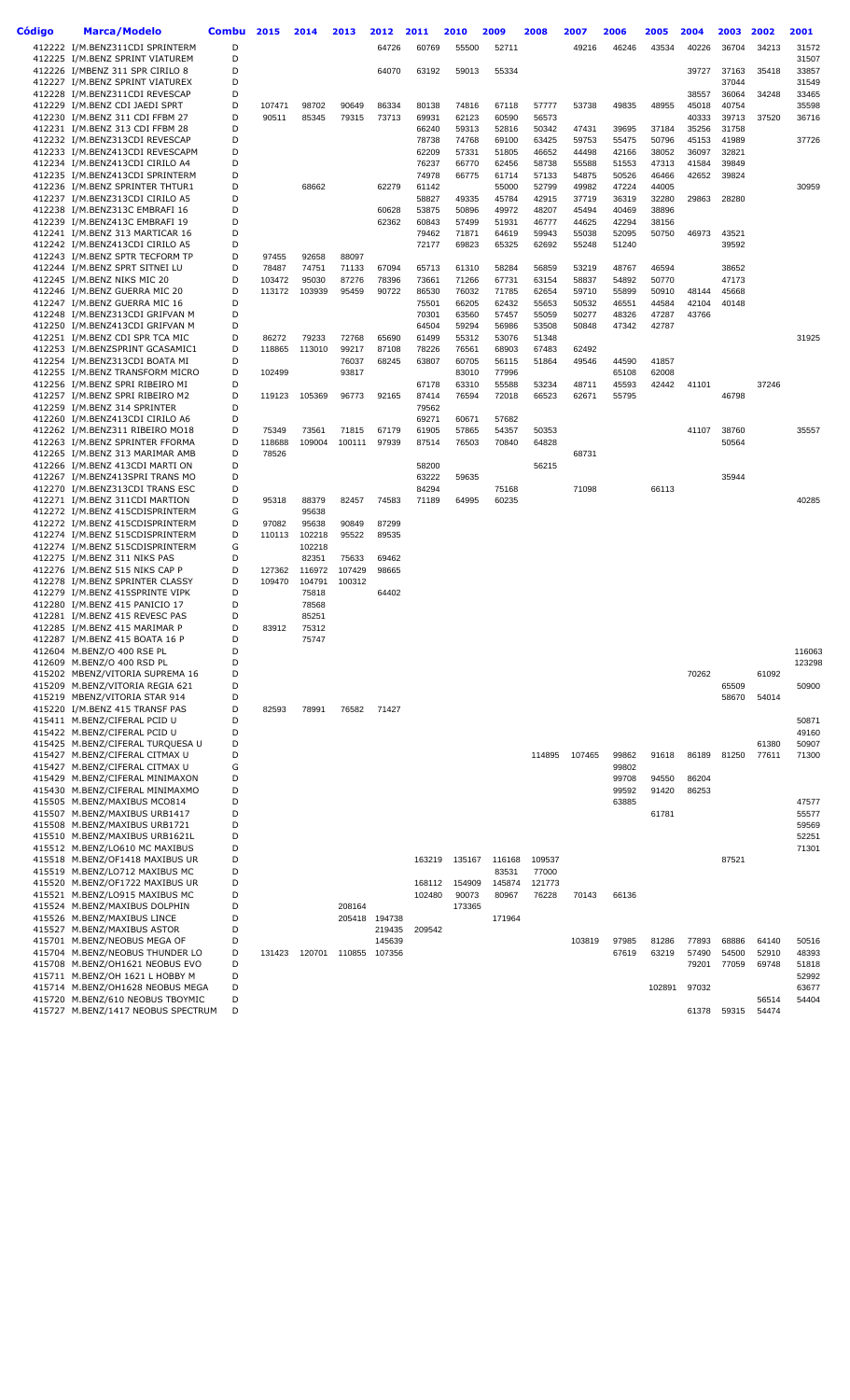| Código | <b>Marca/Modelo</b>                                                 | Combu            | 2015             | 2014             | 2013             | 2012             | 2011             | 2010             | 2009             | 2008             | 2007             | 2006            | 2005            | 2004           | 2003           | 2002           | 2001           |
|--------|---------------------------------------------------------------------|------------------|------------------|------------------|------------------|------------------|------------------|------------------|------------------|------------------|------------------|-----------------|-----------------|----------------|----------------|----------------|----------------|
|        | 415730 M.BENZ/1721 NEOBUS SPECTRUM                                  | D                | 147499           | 135464           | 124411           | 120487           |                  |                  |                  |                  |                  |                 |                 | 72652          | 66357          | 62524          | 56872          |
|        | 415737 M.BENZ/O500 NEOBUS MEGA<br>415738 MBENZ/OF1418 NEOBUS MEGA   | D<br>D           |                  |                  |                  | 190853           | 167622           | 162865<br>103334 | 146820<br>92678  | 143890<br>90427  |                  | 109426<br>68727 |                 |                |                |                |                |
|        | 415739 MBENZ/OF1418 NEOBUS SPEC                                     | D                |                  |                  |                  |                  | 114718<br>129671 | 114828           | 103005           | 95447            | 78647<br>87387   | 76356           | 60770<br>67523  | 56061<br>62316 |                |                |                |
|        | 415740 M.BENZ/915 INDUST STAR                                       | D                |                  |                  |                  |                  |                  |                  |                  |                  |                  |                 | 62336           | 59216          |                |                |                |
|        | 415745 M.BENZ/LO812 NEOBUS WAY                                      | D                |                  |                  |                  |                  | 121018           | 104637           | 96345            | 93032            | 82971            | 73342           | 64597           | 61176          |                |                |                |
|        | 415746 M.BENZ/OH1418 NOBUS SPE<br>415747 M.BENZ/OH1418 NEOBUS MEG   | D<br>D           |                  |                  |                  |                  | 145649           | 103398           |                  |                  |                  | 83032<br>88063  | 77616           | 72991          |                |                |                |
|        | 415749 M.BENZ/OF1722M NEOBUS SP                                     | D                |                  |                  |                  |                  | 121015           | 107277           | 96311            | 92973            | 83010            | 73987           | 65977           | 61431          |                |                |                |
|        | 415750 M.BENZ/OF1722M NEOBUS MA                                     | D                |                  |                  |                  |                  |                  |                  | 96996            |                  |                  |                 |                 |                |                |                |                |
|        | 415751 M.BENZ/OF1722M NEOBUS MG                                     | D                |                  |                  |                  |                  | 121020           | 107296           | 96330            | 93045            | 83958            | 74989           | 66944           | 62308          |                |                |                |
|        | 415764 M.BENZ/0500M INDUST SUP<br>415773 M.BENZ/LO812 NEOBUS TH     | D<br>$\mathsf D$ |                  |                  |                  |                  |                  | 114338           | 106852           | 95288            | 90640            | 84183           |                 | 130863         |                |                |                |
|        | 415777 M.BENZ/O500R NEOBUS SROD                                     | D                |                  |                  |                  |                  |                  | 161364           | 151700           | 143173           |                  | 114512          |                 |                |                |                |                |
|        | 415790 M.BENZ/OF1218 NEOBUS SPC                                     | D                |                  |                  |                  |                  | 145855           | 134360           | 126326           | 111760           |                  |                 |                 |                |                |                |                |
|        | 415791 M.BENZ/O500RS NEOBUS SRD                                     | D                |                  |                  |                  |                  |                  | 252284           | 237008           | 221202           |                  | 199729          |                 |                |                |                |                |
|        | 415792 M.BENZ/O500M NEOBUS SROD<br>415793 M.BENZ/O500D NEOBUS SPR   | D<br>D           |                  |                  |                  |                  |                  | 174610           | 164118<br>171523 | 157263           | 147602           |                 |                 |                |                |                |                |
|        | 416501 M.BENZ/MPOLO TORINO GVU                                      | D                |                  |                  |                  |                  |                  |                  |                  | 102000           | 96367            | 90249           | 84313           | 71724          | 66977          | 61088          | 50947          |
|        | 416511 M.BENZ/MPOLO ANDARE R                                        | D                |                  |                  |                  |                  | 145789           | 136943           | 125826           | 116734           | 110404           | 103246          | 96663           | 78397          | 72745          | 68491          | 56407          |
|        | 416532 M.BENZ/MPOLO TORINO GVA<br>416534 M.BENZ/MPOLO VIALE U       | D<br>D           | 189964           | 174466           | 160232           | 152458           | 145154           | 122565           | 112821           | 104654           | 99147            | 91783           | 84846           | 70747          | 65531<br>65742 | 61691<br>61351 | 50900<br>50927 |
|        | 416539 M.BENZ/MPOLO VIALE A                                         | D                |                  | 129227           | 116871           | 111988           | 108588           | 101039           |                  |                  |                  |                 | 75764           |                |                |                |                |
|        | 416542 M.BENZ/MPOLO SENIOR GVM                                      | D                |                  |                  |                  |                  |                  |                  |                  |                  |                  | 71338           | 66816           | 60621          | 57568          | 55490          | 50741          |
|        | 416545 M.BENZ/MPOLO SENIOR GVO                                      | D                |                  |                  |                  |                  |                  |                  |                  |                  |                  | 90731           | 85099           | 71230          | 66106          | 60833          | 50808          |
|        | 416545 M.BENZ/MPOLO SENIOR GVO<br>416551 M.BENZ/MPOLO VIAGGIO R     | G<br>D           | 226602           | 208115           | 191135           | 181579           | 172391           | 146167           | 133997           | 124019           | 117379           | 109114          | 99750           | 80752          | 74928          | 60833<br>69873 | 57986          |
|        | 416555 M.BENZ/MPOLO PARADISO R                                      | D                | 360530           | 302109           | 277461           | 264252           | 252368           | 211196           | 198400           | 184849           | 175069           | 158364          | 140667          | 113891         | 104917         | 85991          | 72877          |
|        | 416559 M.BENZ/MPOLO TORINO ART                                      | D                |                  |                  |                  |                  |                  |                  |                  |                  | 70077            | 66177           | 61040           | 56245          | 52697          |                |                |
|        | 416561 M.BENZ/MPOLO ALLEGRO R                                       | D                |                  |                  |                  |                  |                  |                  |                  |                  | 162326           | 143689          | 128817          | 104517         | 77084          | 72057          | 56516          |
|        | 416569 M.BENZ/MPOLO PARADISO LDR<br>416570 M.BENZ/MPOLO FRATELLO MO | D<br>D           |                  |                  |                  |                  | 240939           | 206152           | 193587           | 180748           | 171173           | 156278          | 139459          | 87181          | 78998          | 72995          | 57739<br>50787 |
|        | 416571 M.BENZ/MPOLO FRATELLO ON                                     | D                |                  |                  |                  |                  |                  |                  |                  |                  |                  |                 |                 |                |                |                | 50767          |
|        | 416573 M.BENZ/MPOLO PARADISO DDR                                    | D                |                  |                  |                  |                  | 338707           | 285178           | 258496           | 217298           | 182673           |                 | 144350          |                | 116680 101188  | 85750          | 68624          |
|        | 416576 M.BENZ/MPOLO VIALE ART                                       | D                |                  |                  | 206879           | 196878           | 193027           | 189139           | 172187           | 160852           | 153206           | 143645          | 133928          | 118640         |                |                |                |
|        | 416578 M.BENZ/MPOLO VICINO ON<br>416579 MBENZ/MPOLO VICINO ESC      | D<br>D           |                  |                  |                  |                  |                  | 126149           | 97691<br>113125  | 101855           | 88094<br>92832   | 82280           | 76816           | 70015          | 65200          | 61292          | 50768          |
|        | 416580 M.BENZ/MPOLO VICINO MO                                       | D                |                  |                  |                  |                  |                  |                  |                  |                  | 88734            | 82781           | 77569           | 70404          | 65413          | 61478          | 50936          |
|        | 416585 M.BENZ/MPOLO SEN MIDI ON                                     | D                | 225363           | 206977           | 190091           | 181348           | 172397           | 151843           | 142813           | 126463           | 117968           | 109826          | 100704          | 94800          |                |                |                |
|        | 416586 M.BENZ/MPOLO SEN MIDI MO                                     | D<br>D           |                  |                  |                  | 182115<br>222786 |                  |                  | 143933           |                  | 126920           | 119967          |                 |                |                |                |                |
|        | 416587 M.BENZ/MPOLO IDEALE R<br>416598 M.BENZ/MPOLO SENIOR ON       | D                | 277673<br>204758 | 255019<br>188053 | 234213<br>172711 | 164602           | 212550<br>156830 | 187298<br>138010 | 176558<br>130024 | 164247<br>114763 | 155752<br>107505 | 145196<br>99619 | 138321<br>91380 | 131561         |                |                |                |
|        | 416600 M.BENZ/MPOLO SENIOR MO                                       | D                | 148382           | 130383           | 114567           | 109007           | 103792           | 95847            | 90286            | 84331            | 79451            | 75178           | 57701           |                |                |                |                |
|        | 416605 I/MBENZ MPOLO FRATELLO M                                     | D                |                  |                  |                  |                  |                  |                  |                  |                  |                  |                 |                 |                | 56858          |                |                |
|        | 416608 I/MBENZ MPOLO VICINO ON<br>416621 M.BENZ/MPOLO TORINO U      | D<br>D           | 217569           | 180143           | 166251           | 148924           | 141612           | 124833           | 117321           | 109480           | 103605           | 98419           |                 |                |                | 61574          | 50827          |
|        | 416636 M.BENZ/MPOLO SITNEI SEN                                      | D                |                  |                  |                  |                  |                  |                  |                  |                  |                  |                 |                 | 68064          | 64411          |                | 56326          |
|        | 416638 M.BENZ/MPOLO PARADISO DD                                     | D                | 665792           | 611474           | 561588           | 540411           | 497337           |                  |                  |                  |                  |                 |                 |                |                |                |                |
|        | 416640 M.BENZ/MPOLO PARADISO LD                                     | D                | 664154           | 609970           | 560207           | 538134           | 493804           |                  |                  |                  |                  |                 |                 |                |                |                |                |
|        | 416640 M.BENZ/MPOLO PARADISO LD<br>416648 M.BENZ/MPOLO AUDACE R     | G<br>D           | 219096           | 609970<br>201222 |                  | 184806 172831    |                  |                  |                  |                  |                  |                 |                 |                |                |                |                |
|        | 417542 M.BENZ/OF1418 NEOBUS SP1                                     | D                |                  |                  |                  |                  | 116243           | 108686           | 97583            | 89502            | 84083            |                 | 66808           | 62209          |                |                |                |
|        | 417545 M.BENZ/LO712 NEOBUS TH                                       | D                |                  |                  |                  |                  |                  |                  | 82427            | 75368            | 71373            | 68022           |                 |                |                |                |                |
|        | 417546 M.BENZ/LO712 NEOBUS TWAY                                     | D                |                  |                  |                  |                  | 114876           | 107702           | 96712            | 93397            | 83294            |                 | 66200           |                |                |                |                |
|        | 417547 M.BENZ/LO915 NEOBUS TH<br>417548 M.BENZ/OF1418NEOBUS SROD    | D<br>D           |                  |                  |                  |                  | 125423<br>161107 | 115367<br>148423 | 102970<br>139527 | 93587<br>131610  | 83990<br>129242  | 73484<br>123044 | 65025           |                |                |                |                |
|        | 417550 M.BENZ/OF1722NEOBUS SROD                                     | D                |                  |                  |                  |                  | 176764           | 162860           | 153102           | 144469           | 142801           | 130314          |                 |                |                |                |                |
|        | 417556 M.BENZ/NEOBUS MEGABRT U                                      | D                |                  |                  | 508993           | 467467           | 429803           | 395195           |                  |                  |                  |                 |                 |                |                |                |                |
|        | 417557 M.BENZ/NEOBUS MEGABRT A                                      | D                |                  | 588449           | 560428           | 533119           | 507455           | 432447           | 410824           |                  |                  |                 |                 |                |                |                |                |
|        | 417561 M.BENZ/NEOBUS SP U<br>417562 M.BENZ/NEOBUS MEGA U            | D<br>D           | 193812<br>225065 | 178001<br>206703 | 163480<br>189840 | 158321<br>169370 | 151573           |                  |                  |                  |                  |                 |                 |                |                |                |                |
|        | 417570 M.BENZ/NEOBUS ROAD R                                         | D                | 398231           | 379233           | 361141           | 355170           | 309203           |                  |                  |                  |                  |                 |                 |                |                |                |                |
|        | 462003 M.BENZ/IRIZAR CENTURY E                                      | D                |                  |                  |                  |                  |                  | 188488           | 182545           | 160401           | 152763           | 141066          | 132260          | 100763         | 70672          | 65276          | 56555          |
|        | 462005 M.BENZ/IRIZAR CENTURY S                                      | D<br>D           |                  |                  |                  | 251586           | 238891           | 201820           | 189759           | 176773           | 167015           | 154589          | 144852          |                | 77600          | 71960          | 56456          |
|        | 462012 M.BENZ/0500 RS IRIZAR PB<br>462013 M.BENZ/0500 IRIZAR PB     | D                | 315815           |                  | 289065           |                  |                  | 279141<br>231504 | 218060           |                  |                  |                 |                 |                |                |                |                |
|        | 462020 M.BENZ/IRIZAR PB R                                           | D                | 391940           | 369935           | 339754           | 323114           | 308544           | 262279           |                  |                  |                  |                 |                 |                |                |                |                |
|        | 463001 M.BENZ/CAIO ALPHA OF1721                                     | D                |                  |                  |                  |                  |                  |                  |                  |                  |                  |                 |                 |                |                | 60904          | 58212          |
|        | 463004 M.BENZ/CAIO CAROLV LO814<br>463005 M.BENZ/CAIO PICCOLO O     | D<br>D           |                  |                  |                  |                  |                  |                  |                  |                  |                  |                 | 63245           |                | 57573          | 55615          | 50540          |
|        | 463007 M.BENZ/CAIO MILLENNIUM U                                     | D                |                  |                  |                  | 166758           | 158599           | 134260           | 115778           | 107608           | 101707           | 93664           | 86831           | 70789          | 65878          |                | 50865          |
|        | 463013 M.BENZ/CAIO ALPHA OF1417                                     | D                |                  |                  |                  |                  |                  |                  |                  |                  |                  |                 |                 |                |                |                | 52637          |
|        | 463055 M.BENZ/CAIO APACHES21 U                                      | D                |                  |                  |                  |                  |                  |                  |                  |                  |                  |                 | 76912           |                | 66157          | 61773          | 50844          |
|        | 463059 M.BENZ/CAIO APACHES21 A<br>463064 M.BENZ/CAIO PICCOLINO O    | D<br>D           |                  |                  |                  |                  |                  |                  |                  |                  |                  |                 |                 |                | 57642          | 61544<br>55665 | 50781<br>50812 |
|        | 463101 M.BENZ/INDUSCAR APACHE U                                     | D                |                  |                  |                  |                  | 110430           | 99944            | 91946            | 87735            | 80887            |                 |                 |                |                |                | 50823          |
|        | 463106 M.BENZ/INDUSCAR APACHE A                                     | D                |                  |                  |                  |                  |                  |                  |                  | 104848           | 99036            | 92978           | 87043           | 70330          | 64911          | 61423          |                |
|        | 463106 M.BENZ/INDUSCAR APACHE A                                     | G                |                  |                  |                  |                  |                  |                  |                  |                  |                  |                 |                 | 70276          |                |                |                |
|        | 463109 M.BENZ/INDUSCAR PICCOL O<br>463120 M.BENZ/INDUSCAR PICCO O   | D<br>D           |                  |                  |                  |                  |                  |                  |                  |                  | 107366           | 99590<br>83354  | 91399<br>78189  | 86189<br>70367 | 81001<br>65144 |                | 67551<br>50910 |
|        | 463133 M.BENZ/INDUSCAR GIR 141                                      | D                |                  |                  |                  |                  |                  |                  |                  |                  | 131282           | 124539          | 118788          | 108594         |                |                |                |
|        | 463134 M.BENZ/INDUSCAR GIR 147                                      | D                |                  |                  |                  |                  |                  |                  |                  |                  |                  |                 |                 |                | 138656 130948  |                |                |
|        | 463135 M.BENZ/INDUSCAR GIR 161<br>463136 M.BENZ/INDUSCAR GIR 168    | D<br>D           |                  |                  |                  |                  |                  |                  |                  |                  |                  |                 |                 | 75303          | 70073          | 60884          |                |
|        |                                                                     |                  |                  |                  |                  |                  |                  |                  |                  |                  |                  |                 |                 |                |                |                |                |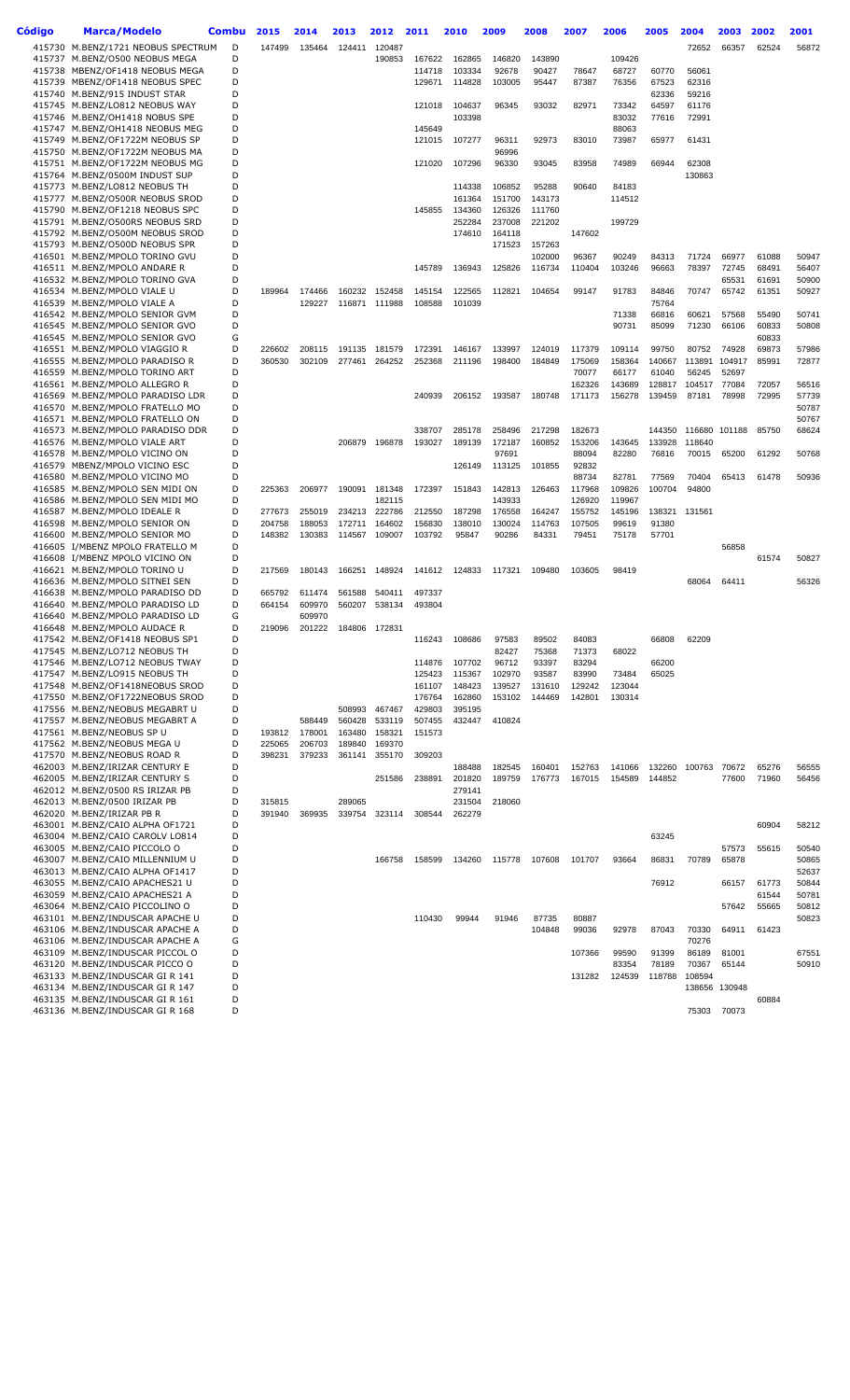| Código      | <b>Marca/Modelo</b>                                                | <b>Combu</b> | 2015             | 2014             | 2013             | 2012             | 2011             | 2010             | 2009             | 2008             | 2007             | 2006            | 2005            | 2004           | 2003            | 2002           | 2001           |
|-------------|--------------------------------------------------------------------|--------------|------------------|------------------|------------------|------------------|------------------|------------------|------------------|------------------|------------------|-----------------|-----------------|----------------|-----------------|----------------|----------------|
|             | 463137 M.BENZ/INDUSCAR GIR 171                                     | D            |                  |                  |                  |                  |                  |                  | 94441            | 86009            | 79007            | 74095           | 69083           | 65816          | 62268           | 59568          |                |
|             | 463138 M.BENZ/INDUSCAR GIR 400                                     | D            |                  |                  |                  |                  |                  |                  |                  |                  |                  |                 | 141958          | 118884         | 113620          |                |                |
|             | 463139 M.BENZ/INDUSCAR GIR 500<br>463143 M.BENZ/INDUSCAR FOZ O LO  | D<br>D       | 145864           | 138919           | 132304           | 126070           | 152698<br>120174 | 147977<br>108223 | 127856<br>96822  | 118361<br>86267  | 112283<br>76893  | 104112<br>71800 | 98184<br>64792  | 76858          | 71022<br>54948  |                |                |
|             | 463145 M.BENZ/INDUSCAR MONDEG A                                    | D            |                  |                  |                  | 396152           | 376824           | 348011           |                  | 280271           | 266603           | 219794          |                 |                |                 |                |                |
|             | 463146 M.BENZ/INDUSCAR ATILIS O                                    | D            | 175577           |                  | 158891           | 151326           | 143792           | 126710           | 113418           | 100040           | 91789            | 84796           | 77653           |                |                 |                |                |
|             | 463150 M.BENZ/INDUSCAR FOZ U<br>463152 M.BENZ/INDUSCAR PICCOL U    | D<br>D       | 123844           | 113739           | 104459           | 99518            | 94871            | 83549            | 76921            | 71288            | 64942<br>83231   |                 |                 |                | 59508           |                |                |
|             | 463155 M.BENZ/INDUSCAR MILLEN U                                    | D            | 201765           | 185303           | 170185           | 164565           | 155002           | 148567           |                  |                  |                  | 112823          |                 |                |                 |                |                |
|             | 463156 M.BENZ/INDUSCAR MONDEG U                                    | D            |                  |                  |                  | 289776           |                  |                  |                  |                  | 229528           |                 |                 |                |                 |                |                |
|             | 463158 M.BENZ/INDUSCAR APACHE U<br>463161 M.BENZ/INDUSCAR SOLAR R  | D<br>D       | 155424<br>324024 | 142744<br>297589 | 131098<br>273310 | 124956<br>260334 | 110430<br>248177 | 99944<br>236584  |                  | 87735<br>180412  |                  | 151702          |                 |                |                 |                |                |
|             | 463163 M.BENZ/INDUSCAR MILLEN A                                    | D            | 189975           | 179410           | 163202           | 156176           | 149878           |                  |                  |                  |                  |                 |                 |                |                 |                |                |
|             | 463301 MBENZ/KM ALFA 12000                                         | D            |                  |                  |                  |                  |                  |                  |                  |                  |                  |                 |                 |                |                 | 61695          | 50799          |
|             | 463303 M.BENZ/KM ALFA 8000<br>463408 M.BENZ/O500R HOBBY MONAR      | D<br>D       |                  |                  |                  |                  |                  |                  |                  |                  |                  |                 |                 |                | 60449           | 167130         | 48741          |
|             | 463411 M.BENZ/0500                                                 | D            |                  |                  |                  |                  |                  |                  |                  |                  | 101967           |                 |                 |                |                 |                |                |
|             | 463501 I/M.BENZ TAKO SPRINM 16                                     | D            | 77439            | 72136            | 64856            | 61100            | 56039            | 53858            | 51684            | 46841            | 44793            | 40458           | 35673           | 34205          | 33215           | 32232          | 30262          |
|             | 464200 M.BENZ/ANCAR PRINCIPALLE<br>464406 M.BENZ/MASCA GRANMINI M  | D<br>D       | 123344           | 116304           |                  |                  | 102592           | 96245            | 86559            | 80102            | 75651            | 71409           |                 |                | 140274<br>57433 | 132324         |                |
|             | 464407 M.BENZ/MASCA GRANMINI O                                     | D            | 115922           |                  | 105167           | 100074           | 95410            | 92874            |                  | 80151            |                  | 71274           | 66951           | 60389          | 57574           |                |                |
|             | 464408 M.BENZ/MASCA GRANMICRO O                                    | D            | 144281           | 136687           | 129493           | 123126           | 117174           | 108152           | 96570            | 89471            | 83439            | 78515           | 73153           | 67650          | 63283           | 60925          |                |
|             | 464411 M.BENZ/MASC GRANMINI O<br>464411 M.BENZ/MASC GRANMINI O     | G<br>D       | 153608           |                  |                  |                  | 97384            | 85895            | 79186<br>79186   | 73448            | 66902            | 63826           |                 | 54634          |                 |                |                |
|             | 464414 M.BENZ/MASCA GRAVIA O                                       | D            | 160585           | 147483           | 135450           | 129336           | 122996           | 108272           | 96587            | 89748            | 83429            | 78546           | 73074           | 67687          |                 |                | 54876          |
|             | 464415 M.BENZ/MASCA GRANVIA L O                                    | D            |                  |                  |                  |                  |                  |                  |                  |                  |                  | 92903           | 88257           |                |                 |                |                |
|             | 464422 M.BENZ/MASCA GRANMIDI O<br>464423 M.BENZ/MASCA GRANFLEX O   | D<br>D       | 204643           | 187947           | 172614           | 163151<br>160402 | 156545           | 137294           | 126050<br>137895 | 114762<br>128376 | 105244<br>121994 | 97956<br>113975 | 92407<br>109491 | 86504          |                 |                |                |
|             | 464425 M.BENZ/MASCA GRANMIDI M                                     | D            |                  |                  |                  |                  |                  | 148643           | 140541           |                  |                  |                 |                 |                |                 |                |                |
|             | 464434 M.BENZ/MASCA ROMA 350R O                                    | D            |                  |                  |                  |                  | 244413           | 215284           | 202594           | 188599           | 178619           |                 |                 |                |                 |                |                |
|             | 464435 M.BENZX/M MODIFICAR TP                                      | D            | 145026           | 138121           | 131545           | 125207           | 119392           | 113009           | 109685           | 104830           | 98553            |                 |                 |                |                 |                |                |
|             | 464437 M.BENZ/MASCA GRANFLEX EO<br>464443 M.BENZ/MASCA VMIDI 14180 | D<br>D       |                  |                  |                  | 147341           | 142962           | 134505           | 158127<br>126894 |                  |                  |                 |                 |                |                 |                |                |
|             | 464445 M.BENZ/MASCA VMIDI 17220                                    | D            |                  | 236844           |                  | 203968           | 194133           | 175655           | 167240           |                  |                  |                 |                 |                |                 |                |                |
|             | 464448 M.BENZ/MASCA ROMAMD17220                                    | D            |                  |                  |                  |                  | 248280           | 218283           |                  |                  |                  |                 |                 |                |                 |                |                |
|             | 464468 M.BENZ/MASCA ROMA R<br>800178 I/M.BENZ MAR MCA03.CM         | D<br>D       | 321449<br>143150 | 275715<br>136334 | 253220           | 245234           | 234781           |                  |                  |                  |                  |                 |                 |                |                 |                |                |
| Fabricante: | MARCOPOLO                                                          |              |                  |                  |                  |                  |                  |                  |                  |                  |                  |                 |                 |                |                 |                |                |
|             |                                                                    |              |                  |                  |                  |                  |                  |                  |                  |                  |                  |                 |                 |                |                 |                |                |
|             | 400100 MARCOPOLO/VOLARE ESCOLAR                                    | D            |                  |                  |                  |                  |                  |                  |                  |                  |                  | 53745           |                 |                | 43822           | 40183          | 39227          |
|             | 400101 MARCOPOLO/VOLARE LOTACAO                                    | D            |                  |                  |                  |                  |                  |                  |                  |                  |                  |                 |                 |                | 48795           | 44686          | 43525          |
|             | 400101 MARCOPOLO/VOLARE LOTACAO<br>400102 MARCOPOLO/VOLARE         | G<br>D       |                  |                  |                  |                  |                  |                  |                  | 70389            |                  |                 |                 |                | 44858           | 42308          | 40742          |
|             | 400103 MARCOPOLO/VOLARE A8 ESC                                     | D            |                  |                  |                  |                  |                  |                  |                  |                  |                  |                 |                 | 60880          | 59052           | 57339          | 48137          |
|             | 400104 MARCOPOLO/VOLARE A8 MO                                      | G            |                  |                  |                  |                  |                  |                  |                  |                  |                  |                 |                 |                |                 | 57203          | 47176          |
|             | 400104 MARCOPOLO/VOLARE A8 MO<br>400105 MARCOPOLO/VOLARE A8 ON     | D<br>G       |                  |                  |                  |                  |                  |                  |                  |                  |                  |                 | 65777           | 60582          | 59189<br>59195  | 57203<br>57216 | 47176<br>47290 |
|             | 400105 MARCOPOLO/VOLARE A8 ON                                      | D            |                  |                  |                  |                  |                  |                  | 98412            |                  |                  |                 | 65805           | 60577          | 59195           | 57216          | 47290          |
|             | 400106 MARCOPOLO/VOLARE A5 ESON                                    | D            |                  |                  |                  |                  |                  |                  |                  |                  |                  |                 |                 | 46807          | 46188           | 39649          |                |
|             | 400107 MARCOPOLO/VOLARE A5 ESMO<br>400108 MARCOPOLO/VOLARE A5 MO   | D<br>D       |                  |                  |                  |                  |                  |                  |                  |                  |                  |                 | 50793           | 47480<br>46804 | 44501<br>46201  | 40217<br>39665 |                |
|             | 400109 MARCOPOLO/VOLARE A5 ON                                      | D            |                  |                  |                  |                  |                  |                  |                  |                  |                  |                 |                 | 47463          | 44498           | 40229          |                |
|             | 400111 MARCOPOLO/VOLARE W8 ESC                                     | D            | 136403           | 129975           | 125824           | 123139           | 115801           | 95193            | 86521            | 78064            | 68975            | 65096           | 61202           | 53346          | 50165           |                |                |
|             | 400112 MARCOPOLO/VOLARE W8 ON<br>400112 MARCOPOLO/VOLARE W8 ON     | D<br>G       | 164756<br>164756 | 151314           | 138968           | 131882           | 121664           | 119307           | 106495           | 95378            | 83963            | 75160           | 67464<br>67464  | 60024          | 56618           | 55590          |                |
|             | 400113 MARCOPOLO/VOLARE W8 MO                                      | G            |                  |                  |                  |                  |                  | 117893           |                  |                  |                  |                 |                 |                |                 |                |                |
|             | 400113 MARCOPOLO/VOLARE W8 MO                                      | D            | 164143           | 150751           |                  | 138452 131391    | 121211           | 118858           | 105630           | 95018            | 83620            | 74910           | 67198           | 59788          | 56415           |                |                |
|             | 400114 MARCOPOLO/VOLARE A6 ON<br>400115 MARCOPOLO/VOLARE A6 MO     | D<br>D       |                  |                  |                  |                  |                  |                  |                  | 76305<br>69203   |                  | 60944           | 55378<br>52927  | 53679<br>51330 | 49697<br>47528  |                |                |
|             | 400116 MARCOPOLO/VOLARE A6 ESC                                     | D            |                  |                  |                  |                  |                  |                  |                  |                  |                  |                 | 51930           | 49116          | 45663           | 42444          |                |
|             | 400117 MARCOPOLO/VOLARE A5HD ON                                    | D            |                  |                  |                  |                  |                  |                  |                  |                  |                  |                 | 50773           |                |                 |                |                |
|             | 400118 MARCOPOLO/VOLARE A5HD MO<br>400120 MARCOPOLO/VOLARE A5HD EM | D<br>D       |                  |                  |                  |                  |                  |                  |                  |                  |                  |                 |                 | 47455<br>47465 |                 |                |                |
|             | 400121 MARCOPOLO/VOLARE V8 MO                                      | D            | 125437           |                  | 113226           | 109674           | 102204           | 95829            | 82929            | 75260            | 72307            | 65588           | 58991           |                |                 |                |                |
|             | 400122 MARCOPOLO/VOLARE V8 ON                                      | D            | 125436           |                  | 113223           | 109671           | 102200           | 95853            | 82930            | 75270            | 72291            | 65583           | 59009           |                |                 |                |                |
|             | 400123 MARCOPOLO/VOLARE V8 ESC                                     | D<br>D       | 125437           |                  | 113224           | 109672           | 102201           | 95834            | 87275            | 79196            | 72306            | 65571           | 59028           |                |                 |                |                |
|             | 400124 MARCOPOLO/VOLARE V5HD MO<br>400125 MARCOPOLO/VOLARE V5HD EO | D            | 111138           |                  | 93801            | 85567            | 79168            | 72634            | 67423<br>67996   | 63962<br>64502   | 56005            | 52823<br>53252  | 47328<br>47725  |                |                 |                |                |
|             | 400126 MARCOPOLO/VOLARE V5HD ON                                    | D            |                  |                  |                  |                  |                  | 73273            | 67994            | 64504            | 56477            | 53269           | 47740           |                |                 |                |                |
|             | 400129 MARCOPOLO/VOLARE V6 ON                                      | D            | 118620           |                  |                  | 106077 104320    | 94860            | 86569            | 83851            | 74564            | 62483            | 59207           | 54136           |                |                 |                |                |
|             | 400131 MARCOPOLO/VOLARE V5HD EM<br>400132 MARCOPOLO/VOLARE V6 ESC  | D<br>D       | 118617           |                  |                  | 106074 104317    | 79166<br>94857   | 72640<br>91119   | 67424<br>83834   | 63959<br>74572   | 55995<br>62525   | 52800<br>59206  | 47319<br>54122  |                |                 |                |                |
|             | 400132 MARCOPOLO/VOLARE V6 ESC                                     | G            |                  |                  |                  |                  |                  |                  |                  | 74572            |                  |                 |                 |                |                 |                |                |
|             | 400133 MARCOPOLO/VOLARE V6 MO                                      | G            |                  |                  |                  |                  |                  |                  |                  |                  |                  | 59192           |                 |                |                 |                |                |
|             | 400133 MARCOPOLO/VOLARE V6 MO<br>400136 MARCOPOLO/VOLARE W9 ON     | D<br>G       | 118618           |                  | 106075           | 104318           | 94858<br>122766  | 86571            | 83852            | 74579            | 62492            | 59192           | 54121           |                |                 |                |                |
|             | 400136 MARCOPOLO/VOLARE W9 ON                                      | D            | 170510           | 156599           | 143823           | 136488           | 125911           | 116643           | 106542           | 93371            | 88028            | 77197           |                 |                |                 |                |                |
|             | 400137 MARCOPOLO/VOLARE W9 ESC                                     | D            | 144062           | 141125           | 138249           | 134822           | 119290           | 107529           | 93938            | 85685            | 80494            | 70668           |                 |                |                 |                |                |
|             | 400138 MARCOPOLO/VOLARE W9 MO<br>400139 MARCOPOLO/VOL UNIVIDA MC   | D<br>D       | 170512           | 156601           | 143825           | 136489           | 125913           | 116658           | 106502           | 93383            | 88012<br>88531   | 77229           |                 |                |                 |                |                |
|             | 400140 MARCOPOLO/VOLARE DELTA M                                    | D            |                  |                  |                  |                  |                  |                  |                  | 76390            | 67342            |                 |                 |                |                 |                |                |
|             | 400143 MARCOPOLO/VOLARE W12 ON                                     | D            |                  |                  |                  |                  |                  |                  | 109962           | 96331            |                  |                 |                 |                |                 |                |                |
|             | 400145 MARCOPOLO/VOLARE DW9 MO<br>400146 MARCOPOLO/VOLARE DW9 ESC  | D<br>D       |                  |                  | 164587           |                  | 161186<br>169391 |                  |                  |                  |                  |                 |                 |                |                 |                |                |
|             |                                                                    |              |                  |                  |                  |                  |                  |                  |                  |                  |                  |                 |                 |                |                 |                |                |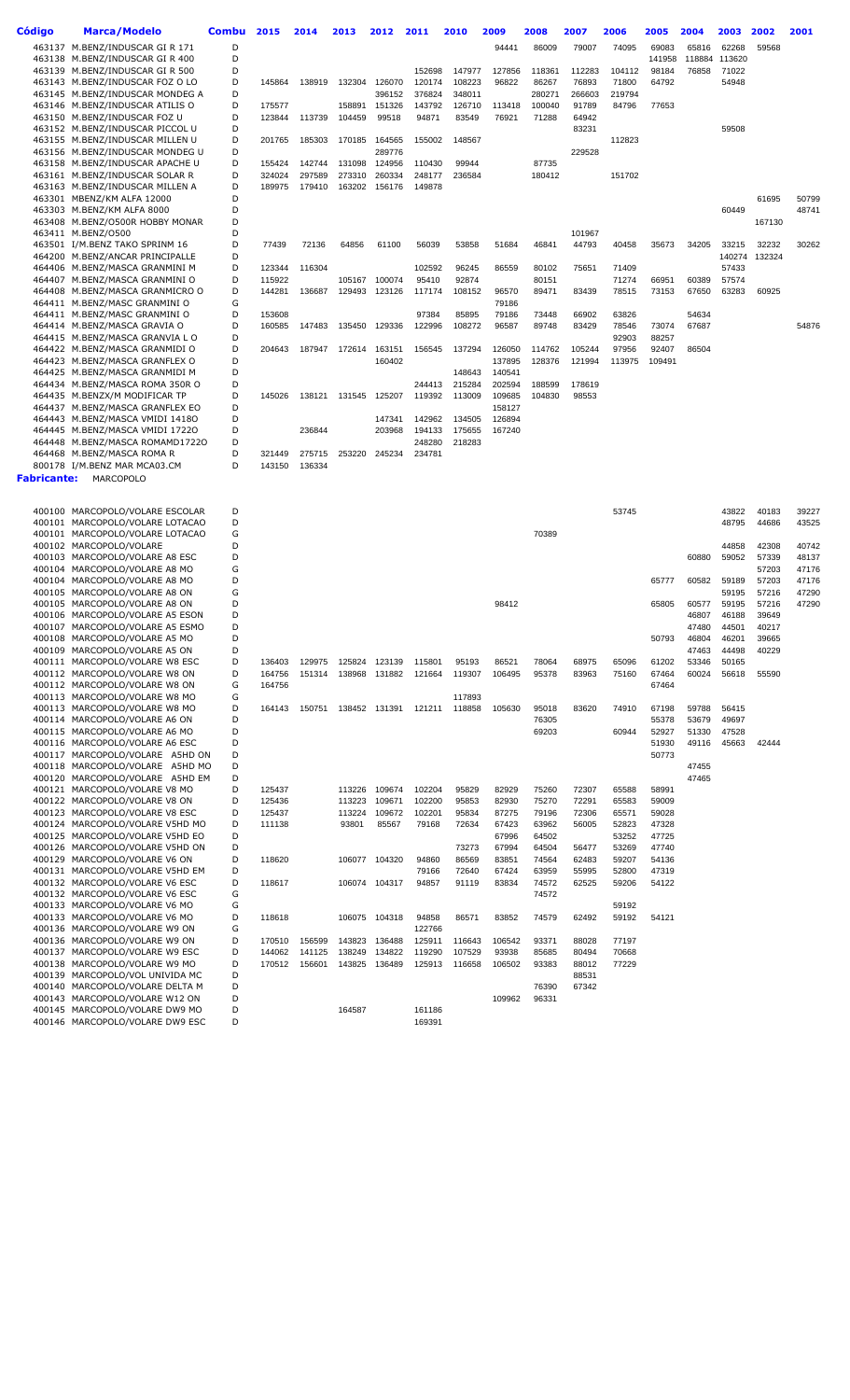| Código             | <b>Marca/Modelo</b>                                               | <b>Combu</b> | 2015           | 2014   | 2013             | 2012           | 2011           | 2010           | 2009           | 2008           | 2007           | 2006           | 2005           | 2004  | 2003  | 2002  | 2001  |
|--------------------|-------------------------------------------------------------------|--------------|----------------|--------|------------------|----------------|----------------|----------------|----------------|----------------|----------------|----------------|----------------|-------|-------|-------|-------|
|                    | 400147 MARCOPOLO/VOLARE DW9 ON                                    | D            | 197054         | 180978 | 166213           | 151890         | 149247         | 147423         |                |                |                |                |                |       |       |       |       |
|                    | 400148 MPOLO/VOLARE V8 TFTEC TP                                   | D            |                |        |                  |                |                | 85373          |                |                |                |                |                |       |       |       |       |
|                    | 400149 MARCOPOLO/VOLARE V5 EO                                     | D            |                |        |                  | 91859          |                |                |                |                |                |                |                |       |       |       |       |
|                    | 400151 MARCOPOLO/VOLARE SITNE A                                   | D            |                |        |                  | 93154          |                |                |                |                |                |                |                |       |       |       |       |
|                    | 400153 MARCOPOLO/VOLARE DW9 EO                                    | D            | 200957         | 184563 | 169506           |                |                |                |                |                |                |                |                |       |       |       |       |
|                    | 400154 MPOLO/VOLARE V8L 4X4 EO                                    | G            |                | 121777 |                  |                |                |                |                |                |                |                |                |       |       |       |       |
|                    | 400154 MPOLO/VOLARE V8L 4X4 EO                                    | D            | 132594         | 121777 | 111842           | 108314         |                |                |                |                |                |                |                |       |       |       |       |
|                    | 400156 MPOLO/VOLARE V8L 4X4 MO                                    | D            | 143049         | 131378 | 120660           |                |                |                |                |                |                |                |                |       |       |       |       |
|                    | 400157 MPOLO/VOLARE V8L 4X4 ON                                    | D            | 187283         |        |                  |                |                |                |                |                |                |                |                |       |       |       |       |
|                    | 400159 MARCOPOLO/VOLARE W6 MO<br>400160 MARCOPOLO/VOLARE W6 EO    | D            | 164689         |        | 150739           | 143202         |                |                |                |                |                |                |                |       |       |       |       |
|                    | 400161 MARCOPOLO/VOLARE W6 ON                                     | D<br>D       | 163088         | 157392 | 149228<br>141189 |                |                |                |                |                |                |                |                |       |       |       |       |
|                    | 400162 MARCOPOLO/VOLARE W7 EO                                     | D            | 189038         | 173615 | 159450           |                |                |                |                |                |                |                |                |       |       |       |       |
|                    | 400163 MARCOPOLO/VOLARE W7 ON                                     | G            | 180650         |        |                  |                |                |                |                |                |                |                |                |       |       |       |       |
|                    | 400163 MARCOPOLO/VOLARE W7 ON                                     | D            | 180650         | 165912 | 152376           | 142475         |                |                |                |                |                |                |                |       |       |       |       |
|                    | 400164 MARCOPOLO/VOLARE W7 MO                                     | D            | 190216         | 174698 | 160445           |                |                |                |                |                |                |                |                |       |       |       |       |
|                    | 400165 MARCOPOLO/VOLARE W7 EM                                     | D            |                |        | 162139           |                |                |                |                |                |                |                |                |       |       |       |       |
|                    | 400166 MARCOPOLO/VOLARE WL EO                                     | D            | 153411         |        |                  |                |                |                |                |                |                |                |                |       |       |       |       |
|                    | 400167 MARCOPOLO/VOLARE V6L EO                                    | D            | 142099         | 133988 |                  |                |                |                |                |                |                |                |                |       |       |       |       |
|                    | 400169 MARCOPOLO/VOLARE V6L EM                                    | D            | 143372         | 135900 | 129292           |                |                |                |                |                |                |                |                |       |       |       |       |
|                    | 400170 MARCOPOLO/VOLARE V6L MO                                    | D            | 140104         | 133433 | 126338           |                |                |                |                |                |                |                |                |       |       |       |       |
|                    | 400171 MARCOPOLO/VOLARE W8C ON                                    | D<br>D       | 226227         |        | 202733           |                |                |                |                |                |                |                |                |       |       |       |       |
|                    | 400174 MARCOPOLO/VOLARE W8C EO<br>416583 TBUS/MPOLO PARADISO R    | D            | 191119         | 182019 |                  |                |                |                |                |                |                |                | 168246         |       |       |       |       |
|                    | 416611 I/IVECO MPOLO SENIOR GVO                                   | D            |                |        |                  |                |                |                |                |                |                |                |                |       |       |       | 57432 |
|                    | 416614 VW/MPOLO SENIOR ON                                         | D            | 134152         | 123206 |                  | 113154 101084  | 98946          | 93362          | 88337          | 77809          | 73603          | 71543          |                | 60248 |       |       |       |
|                    | 416618 IVECO/MPOLO VIALE U                                        | D            |                |        |                  |                |                |                |                | 111945         | 106715         | 94573          |                |       |       |       |       |
|                    | 416629 MARCOPOLO/VOLARE V8L MO                                    | D            | 147268         | 138861 |                  |                | 85715          |                |                |                |                |                |                |       |       |       |       |
|                    | 416630 MARCOPOLO/VOLARE V8L 0N                                    | D            | 116217         | 106734 | 98025            |                |                | 81538          |                | 71710          |                |                |                |       |       |       |       |
|                    | 416631 MARCOPOLO/VOLARE V8L ESC                                   | D            |                |        |                  |                | 103900         | 97998          | 89918          | 83157          |                |                |                |       |       |       |       |
|                    | 416645 MARCOPOLO/VOLARE V8L EM                                    | D            | 133482         | 122592 | 112591           | 110898         |                |                |                |                |                |                |                |       |       |       |       |
|                    | 416646 MARCOPOLO/VOLARE V8L EO                                    | D            | 103982         | 95500  | 87709            | 84941          |                |                |                |                |                |                |                |       |       |       |       |
|                    | 416650 MARCOPOLO/VOLARE WL ON                                     | D            | 227402         | 208849 | 191810           |                |                |                |                |                |                |                |                |       |       |       |       |
|                    | 416652 MARCOPOLO/VOLARE WL MO                                     | D            | 232623         | 209849 |                  |                |                |                |                |                |                |                |                |       |       |       |       |
|                    | 416658 MARCOPOLO/VOLARE W-L ON                                    | D            | 149883         | 142388 |                  |                |                |                |                |                |                |                |                |       |       |       |       |
|                    | 416663 MPOLO/VOLARE ACCESS ON                                     | D            | 148732         |        |                  |                |                |                |                |                |                |                |                |       |       |       |       |
| <b>Fabricante:</b> | MINI                                                              |              |                |        |                  |                |                |                |                |                |                |                |                |       |       |       |       |
|                    |                                                                   |              |                |        |                  |                |                |                |                |                |                |                |                |       |       |       |       |
|                    | 416073 IVECO/DAILY 50C17MINIBUS                                   | D            | 123955         |        |                  |                |                |                |                |                |                |                |                |       |       |       |       |
|                    | 416074 IVECO/DAILY 45S17MINIBUS                                   | D            | 115846         |        | 104827           | 99588          |                |                |                |                |                |                |                |       |       |       |       |
| <b>Fabricante:</b> | <b>MON</b>                                                        |              |                |        |                  |                |                |                |                |                |                |                |                |       |       |       |       |
|                    |                                                                   |              |                |        |                  |                |                |                |                |                |                |                |                |       |       |       |       |
|                    | 499999 MON/PROTOTIPO                                              | D            |                |        |                  |                |                |                |                |                |                |                |                |       |       |       |       |
|                    |                                                                   |              |                |        |                  |                |                |                |                | 81600          |                |                |                |       |       |       |       |
| Fabricante:        | MULTIEIXO                                                         |              |                |        |                  |                |                |                |                |                |                |                |                |       |       |       |       |
|                    |                                                                   |              |                |        |                  |                |                |                |                |                |                |                |                |       |       |       |       |
|                    | 464800 MULTIEIXO/ELETRA MB LE12                                   | D            |                |        |                  |                |                |                |                |                |                |                | 160295         |       |       |       |       |
| <b>Fabricante:</b> | PEUGEOT                                                           |              |                |        |                  |                |                |                |                |                |                |                |                |       |       |       |       |
|                    |                                                                   |              |                |        |                  |                |                |                |                |                |                |                |                |       |       |       |       |
|                    | 414709 I/PEUGEOT BOXER 320M 28                                    | D            |                |        |                  |                |                |                |                |                | 41488          | 38106          |                |       |       | 22375 | 21557 |
|                    | 414711 I/PEUGEOT BOXER 16LUG                                      | D            |                |        |                  |                |                |                |                |                | 45308          |                | 39573          |       | 34588 |       |       |
|                    | 414714 PEUGEOT/BOXER EMBRAFI 16                                   | D            |                |        |                  | 60344          | 55775          | 51784          | 49341          | 47053          | 44978          | 42862          | 36429          | 34086 |       |       |       |
|                    | 414715 PEUGEOT/BOXER C320M HDI                                    | D            |                |        |                  |                |                |                |                |                |                |                |                |       |       |       | 26422 |
|                    | 414717 PEUGEOT/BOXER M350L HDI                                    | D            |                |        |                  |                |                | 75665          |                | 66112          | 60340          | 57765          | 52284          |       |       |       |       |
|                    | 414719 PEUGEOT/BOXER C330M HDI                                    | D            |                |        |                  |                |                |                |                |                |                |                | 36446          |       |       |       |       |
|                    | 414721 PEUGEOT/BOXER HDI TCA MC                                   | D            | 66607          | 62983  | 59557            | 55257          | 53761          | 49931          | 46354          | 44130          | 41906          |                |                |       |       |       |       |
|                    | 414722 PEUGEOT/BOXER M350LH 23S                                   | D            | 67932          |        | 62178            | 59069          |                | 54535          | 52574          | 47270          |                | 40454          | 36908          |       |       |       |       |
|                    | 414724 PEUGEOT/BOXER TRANS ESC                                    | D            | 79148          | 74629  | 71416            | 68341          | 67227          | 64912          |                | 60133          | 57283          |                | 52431          |       |       |       |       |
|                    | 414725 PEUGEOT/BOXER EUROLAF E                                    | D            |                |        | 60897            | 57542          | 52401          | 51450          |                |                |                |                |                |       |       |       |       |
|                    | 414726 PEUGEOT/BOXER NIKS CAP P                                   | D            | 79812          | 76611  | 73539            | 69420          |                |                |                |                |                |                |                |       |       |       |       |
|                    | 414727 PEUGEOT/BOXER M350LH 2.3<br>416114 PEUGEOT/BOXER M330M 23S | D<br>D       | 72031<br>80372 | 67919  | 72898            | 69424          | 66119          | 60770          | 54472          |                | 46125          |                |                |       |       |       |       |
|                    | 416122 PEUGEOT/BOXER M330M 2.3                                    | D            | 67647          | 63785  |                  |                |                |                |                |                |                |                |                |       |       |       |       |
|                    | 416200 PEUGEOT/BOXER 10 LUG                                       | D            |                |        |                  |                |                |                |                |                |                |                |                | 29296 | 25648 | 24481 |       |
|                    | 416201 PEUGEOT/BOXER 15 LUG                                       | D            |                |        |                  |                |                |                |                |                |                |                |                |       |       |       | 26780 |
|                    | 416202 PEUGEOT/BOXER 16 LUG                                       | G            |                |        |                  |                |                |                |                |                |                |                |                | 34584 |       |       |       |
|                    | 416202 PEUGEOT/BOXER 16 LUG                                       | D            |                |        |                  |                | 56409          | 54630          | 48155          | 46248          | 45092          | 43082          | 37112          | 34584 | 32266 | 27951 | 26582 |
|                    | 416203 PEUGEOT/BOXER FFBM 32                                      | D            | 64453          | 63104  | 61783            | 60342          | 55773          | 51800          | 49356          | 47029          | 44980          | 42839          | 36420          | 34090 | 31289 |       | 26152 |
|                    | 416204 PEUGEOT/BOXER NIKS 16                                      | D            |                |        |                  | 59484          | 56653          | 51869          | 46405          | 44037          | 42785          | 39501          | 36443          | 31954 |       |       |       |
|                    | 416205 PEUGEOT/BOXER C320M D                                      | D            |                |        |                  |                |                |                |                |                |                |                |                | 29808 |       |       |       |
|                    | 416208 PEUGEOT/BOXER M330M HDI                                    | D            |                |        |                  |                |                |                | 47179          | 44764          | 43454          | 38134          | 37019          |       |       |       |       |
|                    | 416208 PEUGEOT/BOXER M330M HDI                                    | G            |                |        |                  |                |                |                |                |                | 43454          |                |                |       |       |       |       |
|                    | 416209 PEUGEOT/BOXER REVESCAP17<br>416210 PEUGEOT/BOXER JAEDI TUR | D<br>D       | 75245<br>73553 | 69107  | 63470<br>66399   | 60447<br>64849 | 57568<br>59942 | 52713<br>52995 | 47155<br>51554 | 44764<br>47692 | 43465<br>44966 | 38138<br>42853 | 37012<br>38672 |       |       |       |       |
|                    | 416211 PEUGEOT/BOX GREENCAR MO2                                   | D            | 80012          | 76203  | 72575            | 69117          | 65827          | 58551          | 51642          | 48419          | 46300          | 43168          | 40455          |       |       |       |       |
|                    | 416213 PEUGEOT/BOXER THB MICRO                                    | D            |                |        |                  |                |                | 53625          |                | 44002          | 42356          |                | 36141          |       |       |       |       |
|                    | 416214 PEUGEOT/BOXER SITNEI MIC                                   | D            |                | 74186  | 72067            |                |                | 57016          | 52045          | 47936          |                | 42421          | 39710          |       |       |       |       |
|                    | 416215 PEUGEOT/TRANSFORM MICRO                                    | D            |                |        | 62633            | 58751          | 56466          | 50621          | 48407          | 46086          | 43759          |                |                |       |       |       |       |
|                    | 416216 PEUGEOT/BOXER MARTICAR16                                   | D            |                | 68000  | 62452            | 59478          | 56647          | 51885          | 46411          | 44059          | 42777          |                | 36435          | 31951 |       |       |       |
|                    | 416217 PEUGEOT/BOX GUERRA MIC20                                   | D            | 90990          | 83566  | 76748            | 73094          | 69614          | 60715          | 55908          | 52100          |                | 47895          | 43774          | 39066 |       |       | 29557 |
|                    | 416218 PEUGEOT/BOXER CIRILO M                                     | D            | 68267          | 66992  | 65742            | 62071          |                | 51913          |                | 43682          | 42349          |                | 37520          |       |       |       |       |
|                    | 416219 PEUGEOT/BOXER GCASA MIC1                                   | D            |                |        | 62286            | 57204          | 54511          | 52790          |                | 45467          |                |                |                |       |       |       |       |
|                    | 416220 PEUGEOT/BOX MODIFICAR TP                                   | D            |                |        |                  | 65673          | 63648          | 58455          |                | 48364          | 46286          |                |                |       |       |       |       |
|                    | 416221 PEUGEOT/BOXER ALLTECH MI                                   | D            |                |        |                  |                |                |                |                | 47245          | 45198          | 42885          |                |       |       |       |       |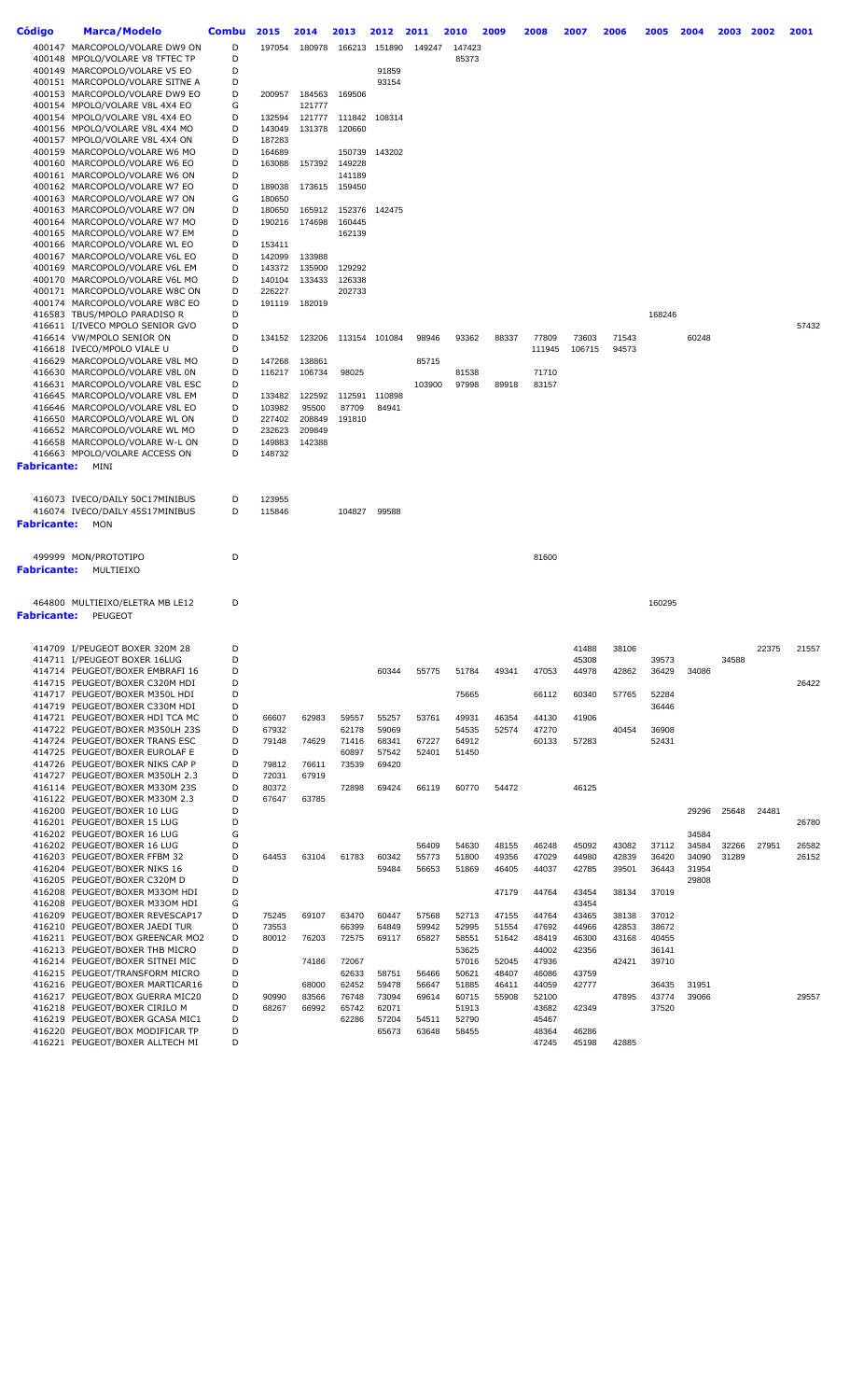| <b>Código</b>      | <b>Marca/Modelo</b>                                                | Combu  | 2015           | 2014   | 2013           | 2012             | 2011             | 2010             | 2009             | 2008             | 2007             | 2006             | 2005             | 2004            | 2003          | 2002                                  | 2001           |
|--------------------|--------------------------------------------------------------------|--------|----------------|--------|----------------|------------------|------------------|------------------|------------------|------------------|------------------|------------------|------------------|-----------------|---------------|---------------------------------------|----------------|
|                    |                                                                    |        |                |        |                |                  |                  |                  |                  |                  |                  |                  |                  |                 |               |                                       |                |
|                    | 416222 PEUGEOT/BOXER NIKS MO20<br>416223 PEUGEOT/BOXER TECFORM     | D<br>D | 91092          | 85892  | 81803          | 77908            | 74197            | 64712            | 58189<br>46940   | 53394<br>42639   | 49596            |                  |                  |                 |               | 22505                                 |                |
|                    | 416224 PEUGEOT/BOX MARIMAR PASS                                    | D      | 70629          |        |                |                  |                  |                  |                  |                  |                  | 42692            |                  |                 |               |                                       |                |
|                    | 416225 PEUGEOT/BOXER CLASSY VAN                                    | D      | 77182          | 72516  | 68133          | 65202            | 64137            | 55732            | 53388            | 48691            |                  |                  |                  |                 |               |                                       |                |
|                    | 416227 PEUGEOT/BOX MARIMAR PASS                                    | D      | 99425          | 93749  |                | 77855            | 74148            | 64655            | 56384            |                  |                  |                  | 40737            |                 |               |                                       |                |
| <b>Fabricante:</b> | <b>RENAULT</b>                                                     |        |                |        |                |                  |                  |                  |                  |                  |                  |                  |                  |                 |               |                                       |                |
|                    |                                                                    |        |                |        |                |                  |                  |                  |                  |                  |                  |                  |                  |                 |               |                                       |                |
|                    |                                                                    |        |                |        |                |                  |                  |                  |                  |                  |                  |                  |                  |                 |               |                                       |                |
|                    | 415302 I/RENAULT TF RONTAN MIC                                     | D<br>G |                |        |                |                  |                  |                  |                  |                  |                  |                  |                  | 18063           |               | 15572                                 | 14885          |
|                    | 415303 I/RENAULT TF ENGESIG PAS<br>463800 RENAULT/MASTER MINIBUS16 | D      | 87770          | 82759  |                | 78993            | 60897            |                  |                  | 52128            | 45018            | 43385            | 41784            | 39236           | 38180         | 36636                                 |                |
|                    | 463801 RENAULT/MASTER JAEDI TUR                                    | D      | 100681         | 92565  | 80132          | 77454            | 71946            | 61625            | 57460            | 52472            | 50672            | 47823            | 45098            | 38616           |               | 35879                                 |                |
|                    | 463802 RENAULT/MASTER RONTANESC                                    | D      |                |        |                |                  |                  |                  |                  |                  |                  |                  | 40023            | 37919           | 37069         |                                       |                |
|                    | 463803 RENAULT/MASTER BUS16 DTI                                    | D      | 77556          |        | 70144          | 66804            | 63440            | 58543            | 55020            | 49836            | 46949            | 45752            | 42444            | 39684           | 37084         | 35182                                 |                |
|                    | 463804 RENAULT/MASTER BUS12 DCI                                    | D      | 72426          |        | 66291          | 60648            |                  |                  | 48778            | 47943            | 45384            | 43011            | 37163            |                 |               |                                       |                |
|                    | 463805 RENAULT/MASTER RONTAN TE                                    | D      |                |        |                |                  |                  |                  |                  | 50150            | 47470            | 44995            |                  |                 |               |                                       |                |
|                    | 463806 RENAULT/M REVESCAP TE                                       | D      |                |        |                |                  |                  |                  |                  |                  | 39276            | 35039            |                  |                 |               |                                       |                |
|                    | 463808 RENAULT/M REVESCAP L3H2                                     | D      | 71292          | 68711  | 66224          | 63195            | 56545            | 53281            | 49078            | 46625            | 44293            | 42369            |                  |                 |               |                                       |                |
|                    | 463809 RENAULT/MAST MARTICAR 19                                    | D      | 101677         | 92734  | 81018          | 77595            | 72079            | 61728            | 58617            | 57229            | 51202            | 47013            | 45142            |                 |               |                                       |                |
|                    | 463810 RENAULT/MASTER ALLTECH<br>463811 RENAULT/MASTER THB VA      | D<br>D |                |        |                |                  | 70346            | 63593            |                  | 59276            | 54320<br>51101   | 49047            |                  |                 |               |                                       |                |
|                    | 463813 RENAULT/MASTER NIKS MO20                                    | D      | 86107          | 79082  | 72630          | 69170            | 65688            | 60990<br>58317   | 58475<br>54818   | 56678<br>52983   | 50162            | 47241            |                  |                 |               |                                       |                |
|                    | 463814 RENAULT/ALLTECH ESCOLAR                                     | D      |                |        |                |                  | 56757            | 53802            |                  |                  |                  | 50297            |                  |                 |               |                                       |                |
|                    | 463815 RENAULT/MASTER SITNEI MA                                    | D      | 102215         | 90678  | 80444          | 75877            | 70479            | 60986            | 56863            | 52472            |                  | 46604            |                  |                 |               |                                       |                |
|                    | 463816 RENAULT/MASTER TCA MIC                                      | D      | 82193          | 74379  | 67307          | 64987            | 61210            | 56181            | 52927            | 50785            | 48078            | 45556            | 42012            | 39155           |               |                                       |                |
|                    | 463817 RENAULT/MASTER ALLTECHMC                                    | D      |                |        |                |                  |                  |                  |                  | 39878            |                  |                  |                  |                 |               |                                       |                |
|                    | 463818 RENAULT/MASTER ALLT PASS                                    | D      |                |        |                | 83770            | 76177            | 71091            |                  |                  |                  |                  |                  |                 |               |                                       |                |
|                    | 463819 RENAULT/MASTER EUROLAF P                                    | D      | 73139          | 69294  | 65651          | 60545            | 57024            | 53724            | 49561            | 48630            | 43873            | 42733            |                  |                 |               |                                       |                |
|                    | 463820 RENAULT/MASTER GCASAMIC1                                    | D      |                | 92997  | 87449          | 82232            | 79024            | 73198            |                  |                  |                  |                  |                  |                 |               |                                       |                |
|                    | 463821 RENAULT/MASTER CLASSYVAN                                    | D      | 106348         | 97672  | 89703          | 82430            | 74960            | 69954            |                  |                  | 59301            | 57141            |                  |                 |               |                                       |                |
|                    | 463822 RENAULT/MASTER CAVENA400<br>463823 RENAULT/MASTER TRANS ESC | D<br>D | 64630<br>84177 | 77309  | 57222<br>71001 | 50799<br>68247   | 50233<br>66048   | 46029<br>63269   | 61310            | 42952            | 56508            | 54476            |                  |                 |               |                                       |                |
|                    | 463824 RENAULT/MASTER MBUS L3H2                                    | D      | 98212          | 93728  | 83780          |                  |                  |                  |                  |                  |                  |                  |                  |                 |               |                                       |                |
|                    | 463826 RENAULT/MASTER EUR STDL3                                    | D      | 80050          | 73519  | 67521          | 62225            |                  |                  |                  |                  |                  |                  |                  |                 |               |                                       |                |
|                    | 463827 RENAULT/MASTER EUR VIPL3                                    | D      | 95286          | 73158  | 67189          |                  |                  |                  |                  |                  |                  |                  |                  |                 |               |                                       |                |
|                    | 463829 RENAULT/MASTER MART L3                                      | D      | 93629          | 90813  | 88083          |                  |                  |                  |                  |                  |                  |                  |                  |                 |               |                                       |                |
|                    | 463830 RENAULT/MASTER FFORMA.ES                                    | D      | 91117          | 87131  | 83320          | 80064            |                  |                  |                  |                  |                  |                  |                  |                 |               |                                       |                |
|                    | 463831 RENAULT/MASTER MARIM PAS                                    | D      | 95964          | 91396  | 87044          |                  |                  |                  |                  |                  |                  |                  |                  |                 |               |                                       |                |
|                    | 463832 RENAULT/MASTER NIKS 16 P                                    | D<br>D | 77748          | 75752  | 73806          |                  | 70064            |                  |                  |                  |                  |                  |                  |                 |               |                                       |                |
|                    | 463835 RENAULT/MASTER SOBERANA                                     |        |                |        |                | 77564            |                  |                  |                  |                  |                  |                  |                  |                 |               |                                       |                |
| <b>Fabricante:</b> | <b>SCANIA</b>                                                      |        |                |        |                |                  |                  |                  |                  |                  |                  |                  |                  |                 |               |                                       |                |
|                    |                                                                    |        |                |        |                |                  |                  |                  |                  |                  |                  |                  |                  |                 |               |                                       |                |
|                    | 400008 SCANIA/BUSSCAR JUM BUS R                                    | D      |                |        |                |                  |                  |                  | 269082           | 244398           | 235413           | 217199           | 198814           |                 | 174176 167444 | 125279                                | 89903          |
|                    | 400009 IMP/SCANIA BUSSCAR JB R                                     | D      |                |        |                |                  |                  |                  |                  |                  |                  |                  | 133335           |                 |               |                                       | 89601          |
|                    | 400012 SCANIA/BUSSCAR URBANUS U                                    | D      |                |        |                |                  |                  |                  |                  |                  | 175404           | 166458           | 152432           | 138869          | 127620        | 120042                                | 81474          |
|                    | 400031 SCANIA/BUSSCAR EL BUSS R<br>400034 SCANIA/BUSSCAR VI BUSS R | D<br>D |                |        |                |                  | 329159           | 305232           | 271814           | 260830           | 133331<br>247154 | 232050           | 70489<br>206291  | 68264<br>189189 |               | 126002                                | 65114<br>90281 |
|                    | 400037 SCANIA/BUSSCAR J B 400 R                                    | D      |                |        |                | 236190           |                  |                  |                  |                  |                  |                  |                  |                 |               |                                       |                |
|                    | 400040 SCANIA/BUSSCAR PANORAM R                                    | D      |                |        |                | 235563           | 227859           | 219961           | 200479           | 188150           | 176287           | 166668           | 152991           | 133469          |               | 110443                                | 90012          |
|                    | 400055 SCANIA/BUSSCAR URBPLUS U                                    | D      |                |        |                |                  |                  |                  | 132623           | 127604           |                  |                  |                  |                 |               |                                       | 81563          |
|                    | 400070 SCANIA/BUSSCAR URBANUS A                                    | D      |                |        |                |                  |                  |                  |                  | 121719           | 113284           |                  |                  |                 | 86873         |                                       |                |
|                    | 401302 SCANIA/MASCA ROMA 350R O                                    | D      |                | 336514 |                |                  |                  | 223064           | 209445           | 200757           | 189239           |                  | 170321           |                 |               |                                       |                |
|                    | 409102 SCANIA/CMA COMETA                                           | D      |                |        |                |                  |                  |                  |                  |                  |                  |                  |                  |                 |               |                                       | 90270          |
|                    | 411304 SCANIA/COMIL VERSATILE I                                    | D      |                |        |                |                  | 241500           | 221798           |                  |                  |                  |                  |                  |                 |               |                                       |                |
|                    | 411311 SCANIA/COMIL CAMP HD R<br>411314 SCANIA/COMIL SVELTO U      | D<br>D |                |        |                |                  | 183157           |                  |                  | 166264           | 150133           |                  | 130844           |                 |               | 118257 110479 100775<br>117579 110300 | 90327<br>90438 |
|                    | 411319 SCANIA/COMIL CAMPIONE R                                     | D      | 316386         | 271393 |                | 249252 237267    | 225917           | 199293           | 184551           | 173306           | 162065           | 151141           | 139791           |                 |               | 131836 123456 113699                  | 92805          |
|                    | 411345 SCANIA/COMIL DOPPIO A                                       | D      |                |        | 440059         |                  | 417506           |                  | 292348           |                  | 250515           |                  |                  |                 |               |                                       |                |
|                    | 411355 SCANIA/COMIL CAMPIONE LD                                    | D      | 349292         | 320795 | 294623         | 285326           | 269977           |                  |                  |                  |                  |                  |                  |                 |               |                                       |                |
|                    | 411372 SCANIA/COMIL SVELTO U                                       | D      |                |        | 186107         | 175354           |                  |                  |                  |                  |                  |                  |                  |                 |               |                                       |                |
|                    | 411373 SCANIA/COMIL CAMPIONE DD                                    | D      | 413993         | 382031 | 350863         | 336650           | 322754           |                  |                  |                  |                  |                  |                  |                 |               |                                       |                |
|                    | 412910 SCANIA/BUSSCAR VBUSS ELE                                    | D      |                |        |                | 216029           | 205862           |                  |                  |                  |                  |                  |                  |                 |               |                                       |                |
|                    | 415756 SCANIA/K94 INDUST SUPREM                                    | D      |                |        |                |                  |                  |                  |                  |                  | 191941           | 182343           |                  |                 |               |                                       |                |
|                    | 415778 SCANIA/K270 NEOBUS SROAD                                    | D<br>D |                |        |                |                  |                  |                  |                  |                  |                  | 132664           |                  |                 |               |                                       |                |
|                    | 415783 SCANIA/K310 NEOBUS SROAD<br>415794 SCANIA/NEOBUS SP         | D      |                |        | 211462         | 206951           | 245781<br>180918 | 225011<br>153087 | 212009<br>148240 | 202646           | 190259           |                  |                  |                 |               |                                       |                |
|                    | 415797 SCANIA/NEOBUS MEGA                                          | D      |                |        | 169441         | 161374           | 146035           | 136153           | 127871           |                  |                  |                  |                  |                 |               |                                       |                |
|                    | 416505 SCANIA/MPOLO TORINO GVU                                     | D      |                |        |                |                  |                  |                  |                  |                  |                  |                  |                  | 116733          |               | 99775                                 | 81377          |
|                    | 416512 SCANIA/MPOLO ANDARE R                                       | D      |                |        |                |                  |                  |                  | 320365           |                  |                  |                  |                  | 188822 141878   |               |                                       | 89904          |
|                    | 416522 SCANIA/MPOLO PARAD GVR                                      | D      |                |        |                |                  |                  |                  |                  |                  |                  |                  |                  |                 |               |                                       | 90253          |
|                    | 416536 SCANIA/MPOLO VIALE U                                        | D      | 196068         | 184875 |                | 165374           | 158547           | 154035           | 143847           | 140079           |                  | 122271           | 110415           | 104792          | 95996         | 91213                                 | 81435          |
|                    | 416552 SCANIA/MPOLO VIAGGIO R                                      | D      | 303576         | 278808 | 256061         | 243830           | 231634           | 203943           | 188866           | 176639           | 165964           | 154543           | 142477           | 131904          |               | 123944 114161                         | 92506          |
|                    | 416557 SCANIA/MPOLO PARADISO R                                     | D      | 326382         | 269993 | 247966         | 236121           | 225462           | 197808           | 183343           | 172165           | 161121           | 150504           | 139081           | 131121          |               | 123047 114012                         | 92087          |
|                    | 416567 SCANIA/MPOLO PARADIS LDR<br>416575 SCANIA/MPOLO PARADIS DDR | D<br>D |                |        |                | 268334<br>324490 | 255753<br>308553 | 213730<br>264650 | 192197<br>248427 | 184444<br>238118 | 174504<br>224854 | 162658<br>188689 | 147275<br>155921 | 125598          | 117712        | 128615 120201 110569<br>105666        | 90308<br>81392 |
|                    | 416582 SCANIA/MPOLO VIALE A                                        | D      |                |        | 170406         |                  |                  | 138518           | 126291           | 114794           | 108850           | 102835           |                  |                 | 86491         |                                       |                |
|                    | 416626 SCANIA/MPOLO TORINO U                                       | D      |                | 206494 | 189648         | 180859           | 172019           | 149886           | 141182           |                  |                  |                  |                  |                 |               |                                       |                |
|                    | 416639 SCANIA/MPOLO PARADISO DD                                    | D      | 687718         | 631610 | 580080         | 557030           | 513173           | 487514           |                  |                  |                  |                  |                  |                 |               |                                       |                |
|                    | 416641 SCANIA/MPOLO PARADISO LD                                    | D      | 675032         | 619960 | 569381         | 546147           | 502963           |                  |                  |                  |                  |                  |                  |                 |               |                                       |                |
|                    | 417559 SCANIA/NEOBUS MEGABRT U                                     | D      |                |        | 409265         |                  | 369361           |                  |                  |                  |                  |                  |                  |                 |               |                                       |                |
|                    | 417567 SCANIA/NEOBUS ROAD R                                        | D      | 290728         | 230751 | 211924         | 199551           | 188258           |                  |                  |                  |                  |                  |                  |                 |               |                                       |                |
|                    | 462002 SCANIA/IRIZAR CENTURY S                                     | D      |                |        |                |                  | 223545           | 193819           | 176251           | 169231           | 159900           | 152043           | 136001           | 128269          | 119918        | 110405                                | 90506          |
|                    | 462004 SCANIA/IRIZAR CENTURY E<br>462010 SCANIA/K114IB IRIZAR PB   | D<br>D |                |        |                |                  |                  | 203500<br>273737 | 183713           | 176243           | 166863           | 158488           | 144284           |                 |               | 140774 120254 110296                  | 90311          |
|                    | 462014 SCANIA/K 380B IRIZAR PB                                     | D      |                |        |                |                  |                  | 253877           |                  | 239348 229280    |                  |                  |                  |                 |               |                                       |                |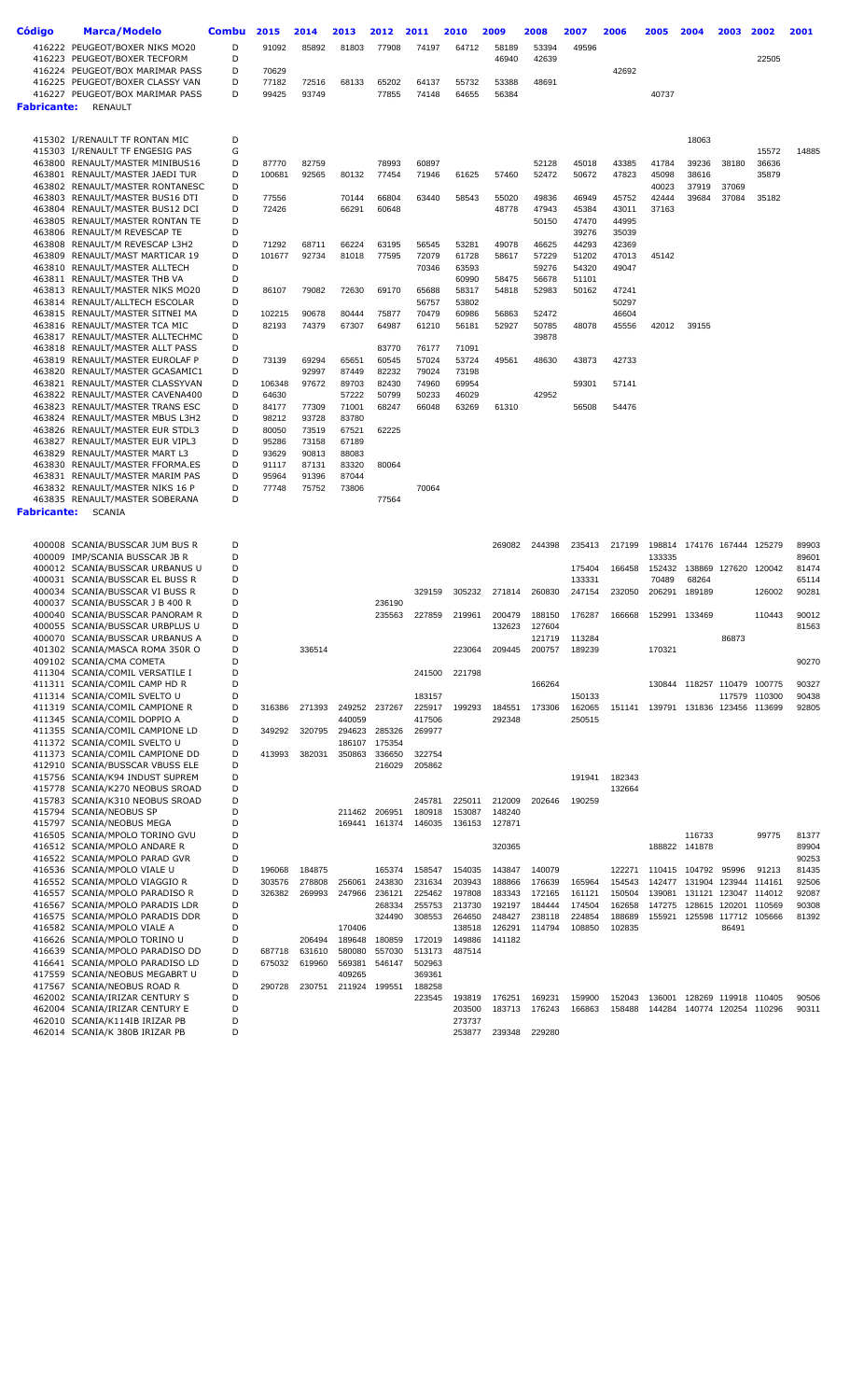| Código      | Marca/Modelo                                                       | <b>Combu</b> | 2015   | 2014             | 2013             | 2012            | 2011             | 2010             | 2009             | 2008             | 2007             | 2006             | 2005             | 2004                 | 2003           | 2002           | 2001           |
|-------------|--------------------------------------------------------------------|--------------|--------|------------------|------------------|-----------------|------------------|------------------|------------------|------------------|------------------|------------------|------------------|----------------------|----------------|----------------|----------------|
|             | 462019 SCANIA/IRIZAR PB R                                          | D            | 389438 | 368565           | 338496           | 321607          | 306193           | 263335           | 242680           |                  |                  |                  |                  |                      |                |                |                |
|             | 462021 SCANIA/IRIZAR CENTURY R                                     | D            | 285637 |                  | 258490           | 246321          | 233923           |                  |                  |                  |                  |                  |                  |                      |                |                |                |
|             | 463051 SCANIA/CAIO MILLE L94UB                                     | D            |        |                  |                  |                 |                  |                  |                  |                  |                  |                  |                  |                      |                |                | 79378          |
|             | 463060 SCANIA/CAIO APACHES21 A                                     | D<br>D       |        |                  | 214406           | 204222          |                  |                  |                  |                  |                  |                  |                  | 120227 112888 103191 |                | 99192          | 81469          |
|             | 463121 SCANIA/INDUSCAR MILLEN U<br>463122 SCANIA/INDUSCAR APACHE U | D            |        | 233452           | 206254           | 196548          | 193883<br>187361 | 169081<br>162401 | 154146<br>149869 | 147946           | 139815           | 130624<br>130408 |                  |                      | 107376         | 98143<br>99105 |                |
|             | 463129 SCANIA/INDUSCAR GIR                                         | D            |        |                  |                  |                 |                  |                  |                  |                  | 129006           |                  |                  |                      | 105937         |                |                |
|             | 463130 SCANIA/INDUSCAR GIRK94                                      | D            |        |                  |                  |                 |                  |                  |                  |                  |                  | 141621           |                  | 129792 115653        |                | 99002          |                |
|             | 463159 SCANIA/INDUSCAR MONDEG U                                    | D            |        | 225357           |                  |                 | 198788           |                  |                  |                  |                  |                  |                  |                      |                |                |                |
|             | 464454 SCANIA/MASCA ROMA F230ON                                    | D            |        |                  |                  | 284000          | 270313           | 260073           |                  |                  |                  |                  |                  |                      |                |                |                |
|             | 464467 SCANIA/MASCA ROMA R<br>465100 I/SCANIA MPOLO PARADIS R      | D<br>D       |        | 295760           | 271631           | 258696          |                  |                  | 259222           |                  |                  | 216328           |                  |                      |                |                |                |
|             | 465101 I/SCANIA MPOLO VIALE U                                      | D            |        |                  |                  |                 |                  |                  |                  |                  | 154492           |                  |                  |                      |                |                |                |
| Fabricante: | SSANGYONG                                                          |              |        |                  |                  |                 |                  |                  |                  |                  |                  |                  |                  |                      |                |                |                |
|             |                                                                    |              |        |                  |                  |                 |                  |                  |                  |                  |                  |                  |                  |                      |                |                |                |
|             | 463200 I/SSANGYONG ISTANA PRIME                                    | D            |        |                  |                  |                 |                  |                  |                  |                  |                  |                  |                  |                      |                |                | 15669          |
| Fabricante: | <b>TECNOBUS</b>                                                    |              |        |                  |                  |                 |                  |                  |                  |                  |                  |                  |                  |                      |                |                |                |
|             |                                                                    |              |        |                  |                  |                 |                  |                  |                  |                  |                  |                  |                  |                      |                |                |                |
|             | 412904 TECNOBUS/BUSSCAR VBUSS R                                    | D            |        |                  |                  |                 |                  |                  |                  |                  |                  |                  | 190952           |                      |                |                |                |
| Fabricante: | TOYOTA                                                             |              |        |                  |                  |                 |                  |                  |                  |                  |                  |                  |                  |                      |                |                |                |
|             |                                                                    |              |        |                  |                  |                 |                  |                  |                  |                  |                  |                  |                  |                      |                |                |                |
|             |                                                                    |              |        |                  |                  |                 |                  |                  |                  |                  |                  |                  |                  |                      |                |                |                |
| Fabricante: | 414102 TOYOTA/BAND MAX<br>TUTTO                                    | D            |        |                  |                  |                 |                  |                  |                  |                  |                  |                  |                  |                      |                |                | 30400          |
|             |                                                                    |              |        |                  |                  |                 |                  |                  |                  |                  |                  |                  |                  |                      |                |                |                |
|             |                                                                    |              |        |                  |                  |                 |                  |                  |                  |                  |                  |                  |                  |                      |                |                |                |
|             | 411800 TUTTO/M.POLO TORINO GV                                      | D            |        |                  |                  |                 |                  |                  |                  |                  |                  | 70489            |                  |                      |                |                |                |
|             | 411801 TUTTO/MPOLO ELETRA HPB15<br>411803 TUTTO/IBRAVA TROLEBUS.ON | D<br>D       |        |                  |                  |                 |                  |                  | 135691           |                  |                  |                  |                  |                      | 56772          |                |                |
| Fabricante: | VOLKSWAGEN                                                         |              |        |                  |                  |                 |                  |                  |                  |                  |                  |                  |                  |                      |                |                |                |
|             |                                                                    |              |        |                  |                  |                 |                  |                  |                  |                  |                  |                  |                  |                      |                |                |                |
|             |                                                                    |              |        |                  |                  |                 |                  |                  |                  |                  |                  |                  |                  |                      |                |                |                |
|             | 400007 VW/BUSSCAR EL BUSS R<br>400011 VW/BUSSCAR URBANUSS U        | D<br>D       |        |                  |                  | 192556          | 178679<br>158390 | 173260           | 160802           | 153244<br>132014 | 144872<br>126699 | 134811<br>112899 | 123224<br>102455 | 103888<br>83606      |                | 67977<br>60522 | 49863<br>53588 |
|             | 400021 VW/BUSSCAR INTERBUS R                                       | D            |        |                  |                  |                 |                  |                  |                  | 91351            | 87639            | 79172            |                  |                      |                | 58421          | 49636          |
|             | 400045 VW/BUSSCAR MICRUSS O                                        | D            |        |                  |                  | 83121           | 81460            |                  | 72123            | 67489            | 64475            | 59389            | 53892            | 49954                |                | 45595          | 44224          |
|             | 400048 VOLKS/BUSSCAR MINIMIC O                                     | D            |        |                  |                  |                 |                  |                  |                  |                  |                  |                  |                  |                      |                |                | 37770          |
|             | 400049 VW/BUSSCAR MINIMIC M                                        | D            |        |                  |                  |                 |                  |                  |                  | 78912            | 72271            | 68235            | 60903            |                      |                |                | 45918          |
|             | 400060 VW/BUSSCAR URBPLUSS U<br>400067 VW/BUSSCAR VBUS LO4X2       | D<br>D       |        |                  |                  |                 | 122620           |                  | 110527<br>110747 | 104752<br>104172 | 99473<br>99712   | 92472<br>90745   | 84176<br>82480   | 68052<br>74270       | 62164          | 57851<br>56803 | 49372<br>49725 |
|             | 400076 VW/BUSSCAR ECOSS U                                          | D            |        |                  |                  |                 | 155400           |                  | 140686           | 132769           | 127087           | 112836           | 108016           |                      |                | 92778          | 89330          |
|             | 404501 VW/7.90 S C.O.                                              | D            |        |                  |                  |                 |                  |                  |                  |                  |                  |                  |                  |                      | 66478          |                |                |
|             | 404505 VW/TRAILCAR COMMANDER SE                                    | D            |        |                  |                  |                 |                  |                  |                  |                  |                  | 75697            | 73300            |                      |                |                | 49648          |
|             | 408806 VW/16.210 ONIBUS                                            | D<br>D       |        |                  |                  |                 |                  |                  |                  |                  |                  |                  |                  |                      |                |                | 81887          |
|             | 409103 VW/17240 OT CMA RDV 12.0<br>409401 VW/KOMBI ESCOLAR         | G            | 37877  |                  | 34950            | 33388           | 32249            | 28072            | 23296            | 21058            | 19492            | 15681            | 14402            | 13363                | 12923          | 71732<br>12138 | 11791          |
|             | 409402 VW/KOMBI LOTACAO                                            | G            | 38935  |                  | 34126            | 32598           | 29911            | 26930            | 22708            | 20443            | 19492            | 15681            | 14405            | 13358                | 12919          | 12141          | 11791          |
|             | 409403 VW/KOMBI VIACAR 12                                          | G            |        |                  |                  |                 |                  |                  |                  |                  |                  | 15557            |                  |                      |                |                | 13100          |
|             | 409404 VW/KOMBI VIATURE E                                          | G            |        |                  |                  |                 |                  |                  |                  |                  |                  |                  |                  |                      |                | 13199          | 12906          |
|             | 409405 VW/9150 WALK WALKBUS L20<br>409406 VW/915 WALK WALKBUS L32  | D<br>D       |        |                  |                  | 126390          | 120541           |                  |                  | 99723            | 95754            | 82626<br>89196   | 76349<br>82034   | 76625                |                |                |                |
|             | 409407 VW/8150 WALK WALKBUS L20                                    | D            |        |                  |                  |                 |                  |                  |                  |                  |                  |                  | 92442            |                      |                |                |                |
|             | 409408 VW/8120 WALK WALKBUS L20                                    | D            |        |                  |                  |                 |                  |                  |                  |                  |                  |                  | 72339            |                      |                |                |                |
|             | 409409 VW/9.1500DM EL SCHEID DE                                    | D            |        |                  |                  |                 |                  |                  |                  |                  |                  |                  |                  |                      |                |                | 44589          |
|             | 409410 VW/KOMBI UNIVIDAS LOT                                       | G            |        |                  | 35812            | 34200           |                  | 28642            | 24669            | 23706            |                  |                  |                  |                      |                |                |                |
|             | 409411 VW/15190EOD UNISAUDE ATH<br>409416 VW/MDO 300 URBANO M      | D<br>D       |        |                  |                  |                 |                  |                  | 109848           | 105269<br>148769 | 100881<br>133160 |                  |                  |                      |                |                |                |
|             | 409417 VW/9150 ODM CICCOBUS 03                                     | D            |        |                  |                  |                 |                  |                  |                  |                  | 70725            |                  |                  |                      |                |                |                |
|             | 409420 VW/9.150 IBRAVA APOLLO                                      | D            |        |                  |                  |                 | 153372           | 133472           | 126858           | 119637           |                  |                  |                  |                      |                |                |                |
|             | 409421 VW/15.190 EOD ESCOLAR HD                                    | D            |        |                  |                  | 181663          | 172949           | 144400           | 125311           |                  |                  |                  |                  |                      |                |                |                |
|             | 409422 VW/15.190 EOD ESC.SUPER<br>409423 VW/KOMBI TRANSFORM PAS    | D<br>G       |        |                  | 28508            | 126266<br>27830 | 120206<br>25475  | 104516<br>23045  | 99737<br>22260   | 19980            | 18902            | 17279            | 16917            | 15777 14945          |                |                | 13567          |
|             | 409425 VW/15.190 EOD E.HD ORE                                      | D            | 170440 | 156536           | 143765           | 136742          | 130113           | 120844           |                  |                  |                  |                  |                  |                      |                |                |                |
|             | 409425 VW/15.190 EOD E.HD ORE                                      | G            |        |                  |                  | 136742          | 130113           |                  |                  |                  |                  |                  |                  |                      |                |                |                |
|             | 409426 VW/15.190 EOD ESC.POWER                                     | D            |        |                  |                  |                 | 122812           | 116608           |                  |                  |                  |                  |                  |                      |                |                |                |
|             | 409428 VW/IBRAVA APOLLO                                            | D<br>D       | 202939 | 181799           | 175755           | 167384          | 146543           |                  |                  |                  |                  |                  |                  |                      |                |                |                |
|             | 409430 VW/IBRAVA HERCULES<br>409434 VW/ITALBUS NASCERE R           | D            | 128105 | 222248<br>120792 | 200314<br>113896 | 191054          | 177567           |                  |                  |                  |                  |                  |                  |                      |                |                |                |
|             | 409436 VW/AMD SOLUM URBANA                                         | D            | 186109 | 176632           | 166370           |                 |                  |                  |                  |                  |                  |                  |                  |                      |                |                |                |
|             | 409499 VW/VOLKSWAGEN                                               | G            |        |                  |                  |                 |                  |                  |                  |                  |                  |                  |                  |                      |                | 50992          |                |
|             | 409499 VW/VOLKSWAGEN                                               | D            |        |                  |                  |                 |                  |                  |                  |                  |                  |                  |                  |                      | 53534          |                | 48282          |
|             | 409526 VW/15.190 EOD E.S.ORE                                       | D            | 160978 |                  | 146169           | 139488          | 132721           | 121896           | 115963           | 109664           |                  |                  |                  |                      |                |                |                |
|             | 411001 VW/16.180 CO<br>411001 VW/16.180 CO                         | G<br>D       |        |                  |                  |                 |                  |                  |                  |                  |                  |                  |                  |                      |                |                | 34726<br>34726 |
|             | 411302 VW/COMIL CAMPIONE R                                         | D            | 268522 | 246614           |                  | 226493 215436   | 204722           | 153604           | 143408           | 134069           | 129024           | 118104           | 107765           | 89090                | 83403          | 79539          | 56676          |
|             | 411303 VW/COMIL VERSATILE I                                        | D            |        |                  |                  |                 | 158148           | 132173           | 124072           | 116689           | 111831           | 102605           | 94075            | 78025                | 71010          | 66527          | 56745          |
|             | 411308 VW/COMIL PIA M                                              | D            |        |                  |                  |                 | 87792            | 80454            | 74898            | 69706            | 66987            |                  | 56429            | 52085                | 48794          | 44631          | 43964          |
|             | 411313 VW/COMIL SVELTO U                                           | D<br>D       | 174027 |                  |                  |                 | 132514           | 110873           | 103987<br>72119  | 97786<br>67504   | 93884<br>64504   | 86158<br>59386   | 79257<br>53901   | 67492<br>49964       | 62023<br>48673 | 57649<br>45317 | 49615<br>44231 |
|             | 411326 VW/COMIL BELLO M<br>411329 VW/COMIL DOPPIO A                | D            |        |                  | 132134           |                 |                  |                  | 102075           | 93090            | 86803            | 75968            | 67706            |                      | 60866          |                | 51665          |
|             | 411330 VW/COMIL SVELTO U                                           | D            | 152835 | 140364           |                  | 128912 124931   | 117324           |                  | 104913           | 98634            | 94835            | 87933            | 80529            | 67717                | 62067          | 57652          | 49634          |
|             | 411333 VW/COMIL PIA O                                              | D            |        |                  |                  |                 | 116071           | 96322            | 91688            | 86380            | 83686            | 72611            | 68687            | 62834                | 57470          | 54169          | 46204          |
|             | 411337 VW/COMIL BELLO O                                            | D            |        |                  |                  |                 |                  | 95434            | 89988            | 77042            | 74367            | 69299            | 62021            | 57863                | 55977          | 50757          | 48284          |
|             | 411341 VW/COMIL TH UM<br>411352 VW/COMIL PIA SAUDE R               | D<br>D       |        |                  |                  |                 | 186906           |                  |                  |                  |                  | 69078            | 68023            |                      |                | 53641          |                |
|             |                                                                    |              |        |                  |                  |                 |                  |                  |                  |                  |                  |                  |                  |                      |                |                |                |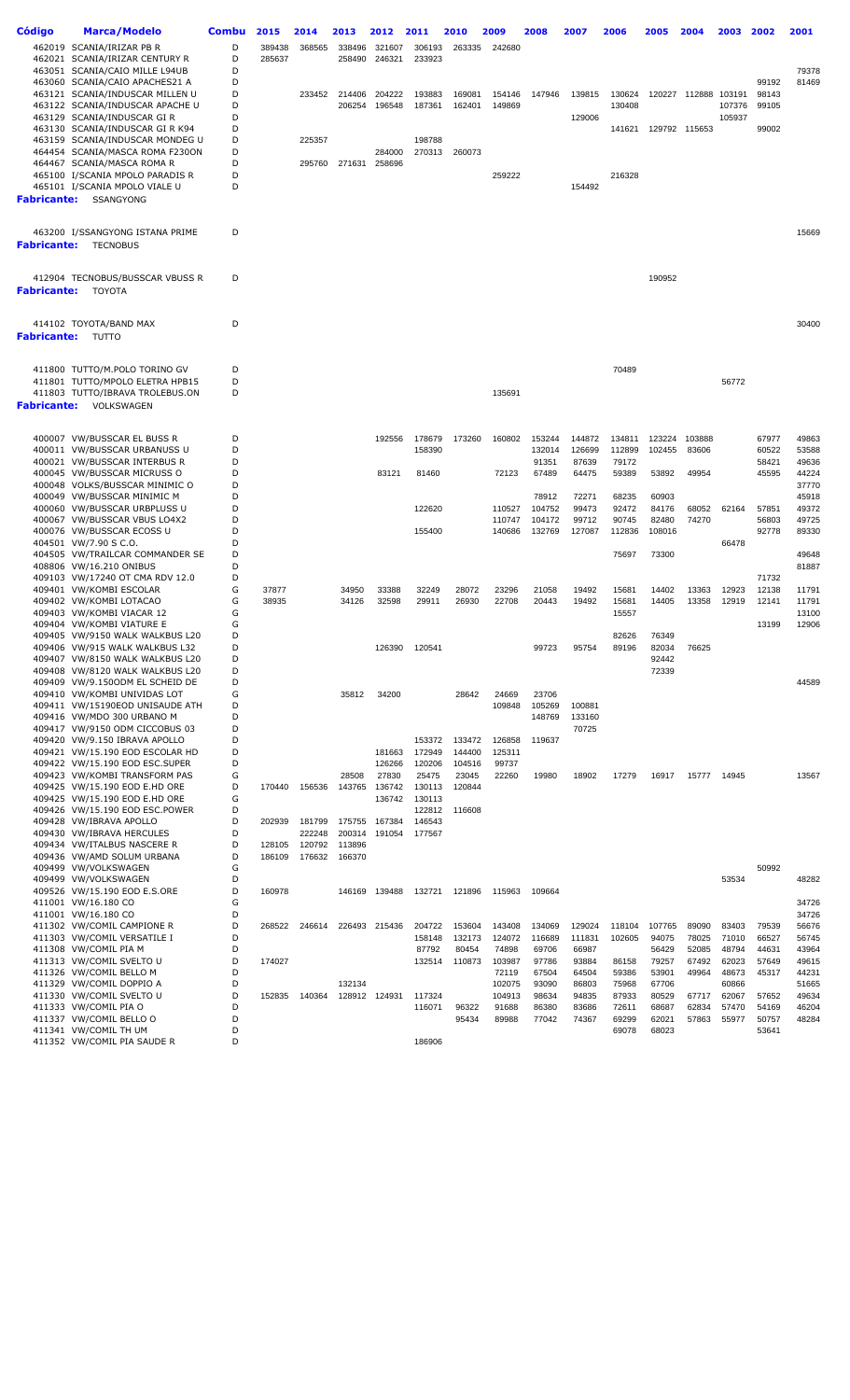| Código | <b>Marca/Modelo</b>                                                | <b>Combu</b> | 2015   | 2014             | 2013             | 2012             | 2011             | 2010             | 2009             | 2008             | 2007             | 2006             | 2005           | 2004           | 2003           | 2002           | 2001           |
|--------|--------------------------------------------------------------------|--------------|--------|------------------|------------------|------------------|------------------|------------------|------------------|------------------|------------------|------------------|----------------|----------------|----------------|----------------|----------------|
|        | 411354 VW/COMIL PIA URB O                                          | D            | 161802 | 148602           | 136478           | 129651           | 123826           | 110023           |                  |                  |                  |                  |                |                | 78179          |                |                |
|        | 411358 VW/COMIL PIA ROD O                                          | D            | 159231 | 146240           | 134308           | 129365           | 123611           |                  |                  |                  | 85863            |                  |                |                |                |                |                |
|        | 411364 VW/COMIL PIA ROD M                                          | D            |        |                  |                  | 143712           |                  |                  |                  |                  |                  |                  |                |                |                |                |                |
|        | 411368 VW/COMIL PIA URB M<br>411375 VW/COMIL VERSATILE R           | D<br>D       | 213814 | 149282<br>205433 | 188672           | 130722<br>181495 | 126888<br>173535 |                  |                  |                  |                  |                  |                |                |                |                |                |
|        | 412913 VW/BUSSCAR VISSTA HI                                        | D            |        |                  |                  |                  |                  |                  | 237548           | 223730           |                  |                  |                |                |                |                |                |
|        | 412914 VW/BUSSCAR VISSTA LO                                        | D            |        |                  |                  |                  | 161785           |                  |                  | 154935           |                  |                  |                |                |                |                |                |
|        | 412915 VW/BUSSCAR ELBUSS340                                        | D            |        |                  |                  |                  |                  |                  |                  |                  |                  |                  |                |                |                |                | 79069          |
|        | 412920 VW/BUSSCAR URBPLUSS LE                                      | D            |        |                  |                  |                  |                  | 110891           |                  |                  |                  |                  |                |                |                |                |                |
|        | 414601 IMP/VW CARAVELLE                                            | D            |        |                  |                  |                  |                  |                  |                  |                  |                  |                  |                |                | 32067          | 30742          |                |
|        | 414603 I/VW CARAVELLE TDI 2.5                                      | D            |        |                  |                  |                  |                  |                  |                  |                  |                  |                  |                |                | 39444          |                |                |
|        | 414605 I/VW SHUTTLE TDI                                            | D            |        |                  |                  |                  |                  |                  |                  |                  |                  |                  | 52512          |                |                |                |                |
|        | 415426 VW/CIFERAL TURQUESA U                                       | D            |        |                  |                  |                  |                  |                  |                  |                  |                  |                  |                |                | 63257          | 58029          | 49657          |
|        | 415428 VW/CIFERAL CITMAX U                                         | D            |        |                  |                  |                  |                  |                  |                  | 116887           | 110428           | 101657           | 92530          | 87280          | 82399          | 79077          |                |
|        | 415432 VW/CIFERAL MINIMAX ON                                       | D<br>D       |        |                  |                  |                  |                  |                  |                  |                  |                  |                  | 62835          | 59899          |                |                |                |
|        | 415433 VW/CIFERAL MINIMAX MO<br>415501 VW/MAXIBUS URB16210         | D            |        |                  |                  |                  |                  |                  |                  |                  |                  |                  | 62976          | 59983          |                | 57297          | 55639          |
|        | 415511 VW/9.150 MCO MAXIBUS                                        | D            |        |                  |                  |                  | 88672            |                  | 80525            | 73071            | 70023            | 65197            |                | 51773          |                | 45193          | 44035          |
|        | 415513 VW/9150 MAXIBUS MCO MC                                      | D            |        |                  |                  |                  |                  |                  |                  |                  |                  |                  |                |                | 65450          |                |                |
|        | 415514 VW/17.210 MAXIBUS URB                                       | D            |        |                  |                  |                  | 149920           | 130138           | 123911           | 116882           | 111939           | 105457           | 100053         | 86979          |                | 80211          | 76468          |
|        | 415515 VW/15.180 MAXIBUS URB                                       | D            |        |                  |                  |                  | 146438           | 139465           |                  | 125282           |                  |                  | 103487         |                |                |                |                |
|        | 415528 VW/MAXIBUS DOLPHIN                                          | D            |        |                  | 207201           | 200152           | 190622           | 175670           |                  |                  |                  |                  |                |                |                |                |                |
|        | 415530 VW/MAXIBUS LINCE                                            | D            | 211508 |                  | 191352           | 182114           | 173117           |                  |                  |                  |                  |                  |                |                |                |                |                |
|        | 415534 VW/MAXIBUS ASTOR                                            | D            |        |                  | 162473           |                  |                  |                  |                  |                  |                  |                  |                |                |                |                |                |
|        | 415702 VW/NEOBUS MEGA 16210                                        | D            |        |                  |                  |                  |                  |                  |                  |                  |                  |                  |                |                |                |                | 47751          |
|        | 415705 VW/NEOBUS THUNDER                                           | D            | 123062 | 113023           | 103803           | 100529           | 87486            | 82033            | 76465            | 71506            | 68496            | 62931            | 57070          | 53511          | 49950          | 47936          | 45404          |
|        | 415718 VW/8150 NEOBUS TBOY MIC                                     | D<br>D       |        |                  |                  |                  |                  |                  |                  |                  |                  |                  | 71232<br>70778 | 66420<br>65975 | 62486<br>62057 | 59092<br>58695 | 57330          |
|        | 415719 VW/8150NEOBUS THUNDERBOY<br>415721 VW/17210 NEOBUS MEGA     | D            |        |                  |                  |                  |                  |                  |                  |                  |                  | 79915<br>92097   | 85077          | 63639          | 58872          | 54605          | 56937<br>46112 |
|        | 415722 VW/17240 NEOBUS MEGA                                        | D            |        |                  |                  |                  |                  |                  |                  |                  |                  |                  |                |                | 57611          | 52526          | 49767          |
|        | 415725 VW/17.210 NEOBUS MEGA MGF                                   | D            |        |                  |                  |                  |                  |                  |                  |                  |                  |                  |                |                | 70339          | 65914          |                |
|        | 415726 VW/9150 NEOBUS TH THF                                       | D            |        |                  |                  |                  |                  |                  |                  |                  |                  |                  |                |                | 68707          | 62133          |                |
|        | 415728 VW/17240 NEOBUS SPECTRUM                                    | D            |        |                  |                  |                  |                  |                  |                  |                  |                  |                  |                |                | 78111          | 75072          | 66803          |
|        | 415731 VW/17210 NEOBUS SPECTRUM                                    | D            |        |                  |                  |                  |                  |                  |                  |                  |                  | 82581            | 77132          | 73585          | 65905          | 64980          |                |
|        | 415742 VW/8150 NEOBUS THUND WAY                                    | D            |        |                  |                  |                  |                  |                  |                  | 86920            | 79728            |                  | 64530          | 58451          |                |                |                |
|        | 415743 VW/9150 NEOBUS THUND WAY                                    | D            |        |                  |                  |                  |                  |                  |                  |                  |                  | 70262            | 65489          |                |                |                |                |
|        | 415753 VW/8150 UNISAUDE ATHENAS                                    | D            |        |                  |                  |                  |                  |                  |                  |                  | 71960            | 67229            | 61719          | 56875          | 53626          |                |                |
|        | 415754 VW/17260 EOT NEOBUS MEGA                                    | D<br>D       |        |                  |                  |                  |                  |                  | 118780           | 111898<br>77427  | 106099<br>71899  |                  | 88393          | 80524          | 53512          |                |                |
|        | 415757 VW/9150 UNISAUDE ATHENAS<br>415759 VW/15180 EOD NEOBUS SPEC | D            |        |                  |                  |                  |                  |                  |                  |                  |                  | 67375<br>92817   | 61577<br>88892 | 56975<br>80986 |                |                |                |
|        | 415761 VW/15180 EOD NEOBUS MEGA                                    | D            |        |                  |                  |                  |                  |                  |                  |                  |                  | 92213            | 88294          |                |                |                |                |
|        | 415762 VW/17260 EOT NEOBUS SPEC                                    | D            |        |                  |                  |                  |                  | 140113           | 137695           |                  |                  |                  | 103507         |                |                |                |                |
|        | 415765 VW/NEOBUS TH UM                                             | D            |        |                  |                  |                  |                  |                  |                  |                  |                  |                  | 67676          |                |                |                | 57315          |
|        | 415768 VW/9150 NEOBUS THUNDER                                      | D            |        |                  |                  |                  | 117961           | 106403           | 96059            | 94077            | 84814            | 74914            | 66348          |                |                |                | 52543          |
|        | 415769 VW/9150 NEOBUS TH WAY E                                     | D            |        |                  |                  |                  | 111383           |                  | 95699            | 93720            | 84507            | 74646            |                |                |                |                |                |
|        | 415774 VW/17210 NEOBUS SPEE E                                      | D            |        |                  |                  |                  |                  |                  |                  |                  |                  | 96946            |                |                |                |                |                |
|        | 415779 VW/17230EOD NEOBUS MEGA                                     | D            | 201884 | 192859           | 184238           | 175465           | 158789           | 144537           | 138861           | 130072           | 126945           |                  |                |                |                |                |                |
|        | 415780 VW/15190EOD NEOBUS SPEC                                     | D            | 187487 |                  | 156825           | 149357           | 131177           | 125987           | 114452           | 111017           | 107775           | 94356            |                |                |                |                |                |
|        | 415781 VW/17230EOD NEOBUS SPEC                                     | D            | 172699 | 169305           | 165978           | 158075           | 138834           | 133347           | 123132           | 120388           | 115983           |                  |                |                |                |                | 109588         |
|        | 415782 VW/17230EOD NEOBUS SROD<br>415784 VW/15190EOD NEOBUS MEGA   | D<br>D       | 253577 | 169450           | 218548<br>155625 | 208141<br>150716 | 188358<br>133763 | 171504<br>127902 | 162436<br>122370 | 157442<br>115519 | 155226<br>110815 | 139383           |                |                |                |                |                |
|        | 416514 VW/MPOLO ANDARE R                                           | D            |        |                  |                  |                  | 201855           | 193281           | 171132           | 153981           | 147402           | 135287           | 120293         | 93148          | 64347          | 59701          | 55109          |
|        | 416530 VW/MPOLO TORINO GVU                                         | D            |        |                  |                  |                  |                  |                  |                  |                  | 96823            | 88950            | 81678          | 67546          | 61815          | 58040          | 49594          |
|        | 416537 VW/MPOLO VIALE U                                            | D            | 154928 |                  | 143099           | 136494           | 132174           | 123428           | 107359           | 100754           | 96888            | 89771            | 82174          | 67216          | 61759          | 57946          | 49669          |
|        | 416543 VW/MPOLO SENIOR GVM                                         | D            |        |                  |                  |                  |                  |                  |                  |                  |                  |                  | 62924          | 58574          | 54895          | 52344          | 49552          |
|        | 416546 VW/MPOLO SENIOR GVO                                         | D            |        |                  |                  |                  |                  |                  |                  |                  |                  | 84338            | 77411          | 67676          | 62244          | 58553          | 49644          |
|        | 416548 VW/MPOLO FRATELLO MO                                        | D            |        |                  |                  |                  |                  |                  |                  |                  |                  |                  | 62901          | 58648          | 54923          | 52363          | 49723          |
|        | 416549 VW/MPOLO FRATELLO LOT                                       | D            |        |                  |                  |                  |                  |                  |                  |                  | 90733            | 84148            | 77366          | 67326          | 61623          | 57943          | 49538          |
|        | 416550 VW/MPOLO FRATELLO ESC<br>416553 VW/MPOLO VIAGGIO R          | D<br>D       |        |                  |                  | 182367 173386    |                  |                  |                  |                  |                  |                  |                |                |                |                | 49592          |
|        | 416558 VW/MPOLO TORINO A                                           | D            | 216206 | 198567           |                  |                  | 165882           | 138489           | 129571           | 121756<br>102789 | 116986<br>98442  | 105255           | 95592<br>86174 | 76160<br>69380 | 69972<br>65285 | 65277          | 56742<br>51784 |
|        | 416560 VW/MPOLO ALLEGRO R                                          | D            |        |                  |                  |                  |                  |                  |                  |                  |                  | 102699           | 92003          | 73920          | 67315          | 63095          | 55031          |
|        | 416577 VW/MPOLO VIALE ART                                          | D            |        |                  |                  | 148546           |                  |                  |                  | 81589            |                  | 71202            | 65531          |                |                | 52489          | 49718          |
|        | 416581 VW/MPOLO PARADISO R                                         | D            | 315438 | 301210           | 287624           | 274650           | 260920           | 218338           | 189759           | 179712           | 172128           | 160422           | 147310         |                | 125177 118011  |                |                |
|        | 416591 VW/MPOLO SEN MIDI ON                                        | D            | 254607 | 233836           |                  | 214759 204583    | 194471           | 177638           | 168830           | 159361           | 152720           | 143382           | 138277         |                |                |                |                |
|        | 416593 VW/MPOLO SEN MIDI E                                         | D            |        |                  |                  | 189418           | 180330           |                  |                  | 145914           |                  |                  |                |                |                |                |                |
|        | 416594 VW/MPOLO IDEALE R                                           | D            | 306406 | 228328           | 202952           | 198180           | 189009           | 164311           | 156137           | 139916           | 132077           | 121476           | 110808         |                |                |                |                |
|        | 416615 VW/MPOLO SENIOR MO                                          | D            | 175970 | 161613           | 148427           | 141362           | 134324           | 117134           | 109362           | 102674           | 95909            | 88219            |                |                |                |                |                |
|        | 416628 VW/MPOLO TORINO U                                           | D            | 210489 | 193318           | 177548           | 168989           | 161093           | 139875           | 132933           | 121721           | 113044           |                  |                |                |                | 107868         |                |
|        | 416647 VW/MPOLO AUDACE R                                           | D            | 200470 | 190924           | 181833           | 176097           |                  |                  |                  |                  |                  |                  |                |                |                |                |                |
|        | 417544 VW/8150 NEOBUS TH WAY E                                     | D<br>D       |        |                  |                  |                  |                  |                  |                  | 86209            | 81833            | 76076            | 67385          |                |                |                | 57980          |
|        | 417549 VW/17210EOD NEOBUS SROAD<br>417551 VW/18320EOT NEOBUS SROAD | D            |        |                  |                  |                  |                  |                  | 227075 215110    |                  | 195112           | 125174<br>182269 |                |                |                |                |                |
|        | 417563 VW/NEOBUS TH O                                              | D            | 191876 | 183957           |                  |                  |                  |                  |                  |                  |                  |                  |                |                |                |                |                |
|        | 417565 VW/NEOBUS MEGA U                                            | D            | 172695 | 162836           |                  | 156383 149436    |                  |                  |                  |                  |                  |                  |                |                |                |                |                |
|        | 417569 VW/NEOBUS ROAD R                                            | D            | 344935 | 328511           |                  | 312869 287342    |                  |                  |                  |                  |                  |                  |                |                |                |                |                |
|        | 462007 VW/IRIZAR INTERCENTURY                                      | D            |        |                  |                  |                  |                  |                  |                  | 96759            | 92518            | 86051            | 79204          | 73331          | 67092          | 63104          | 55042          |
|        | 462008 VW/IRIZAR CENTURY S1                                        | D            |        |                  |                  | 138729           | 130936           | 123802           | 117620           | 110951           |                  |                  |                |                |                | 80498          |                |
|        | 462009 VW/18.320 EOT IRIZAR PB                                     | D            | 294861 | 280110           |                  | 260883 248571    | 236762           | 205424           | 195049           | 184631           |                  |                  |                |                |                |                |                |
|        | 463024 VW/CAIO ALPHA U                                             | D            |        |                  |                  |                  |                  |                  |                  |                  |                  |                  |                |                |                |                | 57401          |
|        | 463038 VW/CAIO INTERCITY R                                         | D            |        |                  |                  |                  |                  |                  |                  | 175147           |                  |                  |                |                |                |                |                |
|        | 463053 VW/CAIO PICCO VW8140                                        | D            |        |                  |                  |                  |                  |                  |                  |                  |                  |                  |                |                |                |                | 53053          |
|        | 463054 VW/CAIO APACHES21 U<br>463063 VW/CAIO PICCOLINO O           | D<br>D       |        |                  |                  |                  |                  |                  |                  |                  |                  |                  |                |                | 61986<br>61646 | 58222<br>57873 | 49561<br>49715 |
|        |                                                                    |              |        |                  |                  |                  |                  |                  |                  |                  |                  |                  |                |                |                |                |                |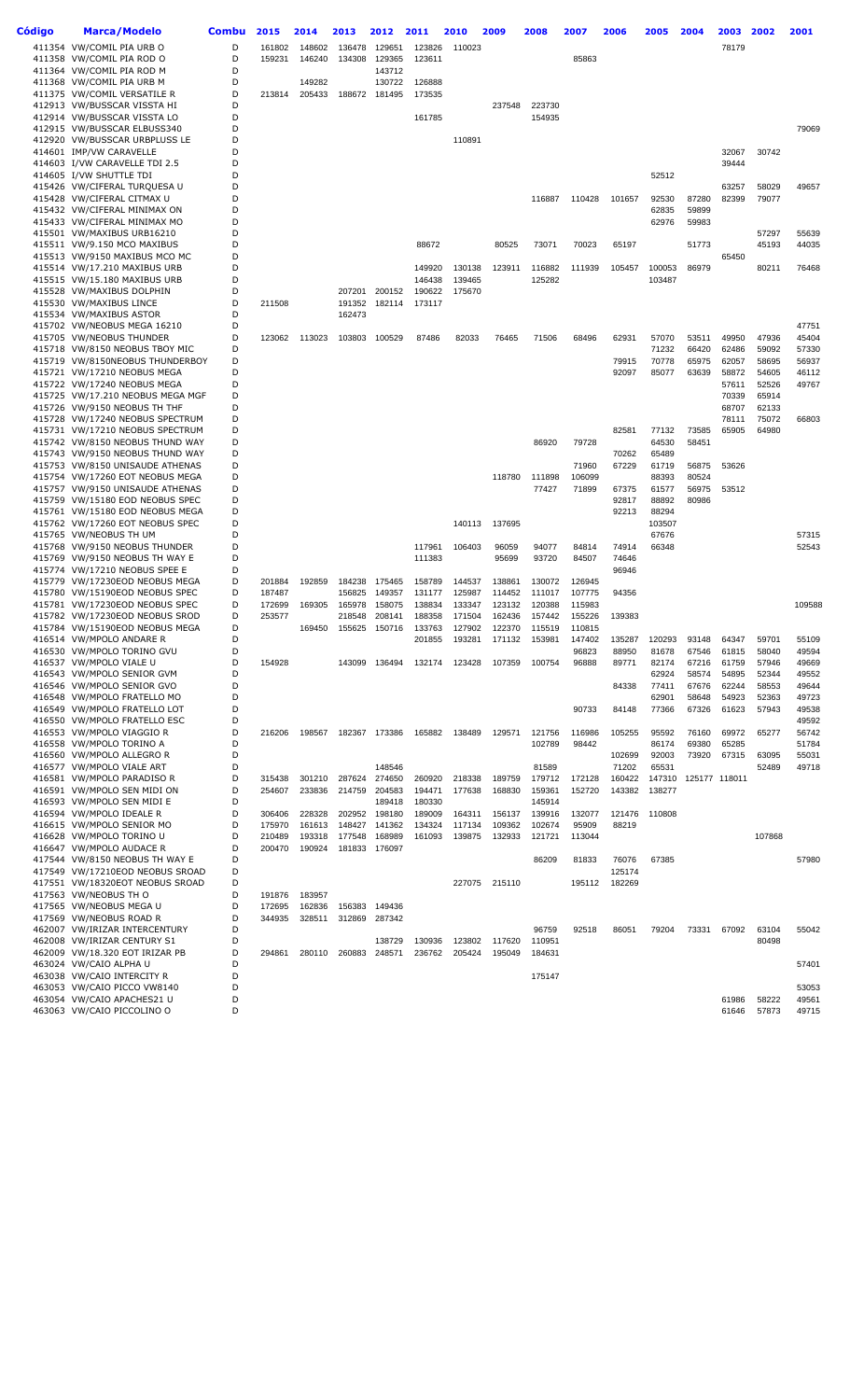| Código       | <b>Marca/Modelo</b>                                                | <b>Combu</b> | 2015             | 2014             | 2013             | 2012                    | 2011             | 2010             | 2009             | 2008             | 2007             | 2006            | 2005           | 2004                        | 2003           | 2002                 | 2001             |
|--------------|--------------------------------------------------------------------|--------------|------------------|------------------|------------------|-------------------------|------------------|------------------|------------------|------------------|------------------|-----------------|----------------|-----------------------------|----------------|----------------------|------------------|
|              | 463066 VW/CAIO PICCOLO O                                           | D            |                  |                  |                  |                         |                  |                  |                  |                  |                  |                 |                |                             | 60741          | 56609                | 49552            |
|              | 463105 VW/INDUSCAR APACHE U                                        | D            | 182982           | 168053           | 154343           | 146949                  | 139740           | 117123           | 109865           | 103158           | 99023            | 90899           | 83234          | 63596                       | 58370          | 54452                | 49544            |
|              | 463108 VW/INDUSCAR PICCO O                                         | D            |                  |                  |                  |                         |                  |                  |                  |                  | 110101           | 101377          | 92383          | 87046                       | 82488          |                      |                  |
|              | 463113 VW/INDUSCAR PICCOL O<br>463115 VW/INDUSCAR INTERC R         | D<br>D       |                  |                  |                  |                         |                  |                  |                  | 116928           | 110290           | 101537          | 92647          | 87227                       | 82681          | 65550                |                  |
|              | 463119 VW/INDUSCAR MIL U OT                                        | D            | 190840           | 175270           | 160970           | 153294                  | 141698           | 137323           | 130278           | 116900           | 110143           | 101283          | 92520          | 87124                       | 82685          | 78875                | 68891            |
|              | 463124 VW/INDUSCAR GI R 240                                        | D            |                  |                  |                  | 155145                  |                  | 128732           | 116074           | 103661           | 95975            | 88318           | 79888          | 75112                       |                | 67207                |                  |
|              | 463125 VW/INDUSCAR GI R 210                                        | D            |                  |                  |                  |                         |                  |                  |                  | 103726           | 96169            | 88065           | 80145          | 75008                       | 71089          | 67064                |                  |
|              | 463142 VW/INDUSCAR FOZ VWOD                                        | D<br>D       | 152740           | 140279           | 128834           | 118323                  | 114446           | 107873           | 96743            | 91113            | 85550            | 79971           | 73893          |                             |                |                      |                  |
|              | 463153 VW/INDUSCAR FOZ U<br>463162 VW/INDUSCAR SOLAR R             | D            | 189658<br>275133 | 180627<br>239231 | 172027<br>233099 | 163808<br>225687        | 156124<br>210426 | 135836           | 126564           | 120003           | 168350           | 109203          | 105979         |                             |                |                      |                  |
|              | 463300 VW/KM ALFA 8000                                             | D            |                  |                  |                  |                         |                  |                  |                  |                  | 85332            |                 | 72744          | 67088                       | 61689          | 56613                | 49587            |
|              | 463302 VW/KM ALFA 12000                                            | D            |                  |                  |                  |                         |                  |                  |                  |                  |                  | 79050           | 72585          | 67698                       | 62174          | 56599                | 49665            |
|              | 463401 VW/8150OD HOBBY PRINCIPE                                    | D            |                  |                  |                  |                         |                  |                  |                  |                  |                  |                 | 78587          |                             |                |                      | 63215            |
|              | 463402 VW/9150OD HOBBY PRINCIPE<br>463900 VW/LUHRS TROLLYBUS       | D<br>D       |                  |                  |                  |                         |                  |                  |                  |                  |                  | 79863           |                |                             | 65515          |                      | 52288<br>50168   |
|              | 464201 VW/17210OD ANCAR DOMINIO                                    | D            |                  |                  |                  |                         | 239555           |                  |                  |                  |                  |                 | 166436         |                             |                | 142067               | 134781           |
|              | 464403 VW/MASCA GRANMICRO O                                        | D            | 142014           | 130427           | 119785           | 114171                  | 108594           | 94504            | 89034            | 84190            | 80485            | 73916           | 68104          | 63023                       | 58171          | 53813                |                  |
|              | 464404 VW/MASCA GRANMINI O                                         | D            | 133859           | 122939           | 112909           | 107883                  | 102441           | 89904            | 83789            | 78416            | 75104            | 69061           | 62752          | 58698                       | 54922          |                      |                  |
|              | 464405 VW/MASCA GRANMINI W120 O                                    | D<br>D       | 108698           | 102493           |                  | 91336                   | 83885            | 81393            |                  |                  |                  |                 | 62972          | 60029                       | 57051          |                      |                  |
|              | 464409 VW/MASCA GRANMINI W120 M<br>464410 VW/MASCA GRANMINI M      | D            | 121837           | 115944           | 110336           | 105000                  | 104566<br>99786  | 90829<br>90974   | 85033            | 78758<br>78626   | 69266            | 67799<br>63562  | 62989<br>56814 | 60100<br>53761              | 57154<br>50390 |                      |                  |
|              | 464412 VW/MASCA GRANVIA O                                          | D            |                  |                  |                  |                         |                  |                  | 82927            | 76705            | 70988            | 66958           | 61114          | 57274                       | 54633          | 52217                |                  |
|              | 464417 VW/MASCA GRANVIA EOD O                                      | D            |                  |                  |                  |                         | 114730           | 106657           |                  |                  |                  | 84263           | 78542          |                             |                |                      |                  |
|              | 464418 VW/MASCA GRANMIDI O                                         | D            |                  |                  |                  |                         |                  |                  |                  |                  | 72820            | 67830           | 62869          | 59950                       |                |                      |                  |
|              | 464420 VW/MASCA GRANFLEX O<br>464426 VW/MASCA GRANMIDI M           | D<br>D       |                  |                  |                  |                         |                  | 158819           | 150515           | 142458<br>80284  | 136449<br>76770  | 126233<br>72617 | 105331         |                             |                |                      |                  |
|              | 464427 VW/MASCA TH UM                                              | D            |                  |                  |                  |                         |                  |                  |                  |                  |                  | 81444           |                |                             |                |                      |                  |
|              | 464429 VW/MASCA GRANMIDI EOD O                                     | D            | 180470           | 165747           | 152225           | 145332                  | 138087           | 120305           | 108495           | 96983            | 89959            |                 |                |                             |                |                      |                  |
|              | 464431 VW/MASCA GRANMICRO E O                                      | D            | 175393           | 166931           | 158878           | 151213                  | 144395           | 125500           | 116729           | 110503           |                  |                 |                |                             |                |                      |                  |
|              | 464432 VW/MASCA GRANMINI E M                                       | D            | 178645           | 162376           | 147589           |                         |                  | 98685            |                  | 87256            |                  |                 |                |                             |                |                      |                  |
|              | 464433 VW/MASCA GRANVIA E O<br>464441 VW/MASCA ROMA 350R O         | D<br>D       | 217025<br>335219 | 199319<br>316083 | 183058           | 173669                  | 165830           | 143902<br>212436 | 136775<br>202084 | 129572<br>190881 |                  |                 |                |                             |                |                      |                  |
|              | 464449 VW/MASCA VIAMIDI 17230 O                                    | D            | 209889           | 199895           | 190377           | 181555                  | 172748           | 150287           |                  |                  |                  |                 |                |                             |                |                      |                  |
|              | 464450 VW/MASCA VIAMIDI15190 O                                     | D            |                  | 205000           | 195569           | 186572                  | 177888           | 154289           |                  |                  |                  |                 |                |                             |                |                      |                  |
|              | 464455 VW/MASCA GFLEX 17230 ON                                     | D            |                  |                  |                  |                         |                  | 175856           |                  |                  |                  |                 |                |                             |                |                      |                  |
|              | 464459 VW/MASCA ROMA                                               | D<br>D       | 277315           | 267121           | 252297           | 240473                  | 227554           | 216819           | 202952           |                  |                  |                 |                |                             |                |                      |                  |
|              | 464461 VW/MASCA GRAN MIDI ESC<br>464462 VW/MASCA GRAN MIDI R       | D            | 226346           | 222281           | 218288           | 95504<br>213598         | 204656           | 188604           |                  |                  |                  |                 |                |                             |                |                      |                  |
|              | 464463 VW/MASCA GRAN MIDI U                                        | D            | 160172           | 147104           | 135103           | 128608                  | 122241           |                  | 111398           | 105039           |                  |                 |                |                             |                |                      |                  |
|              | 464600 VW/9150 FFORMA ONIX UB01                                    | D            |                  |                  |                  |                         |                  |                  |                  |                  |                  |                 | 75020          | 69861                       | 65291          |                      |                  |
|              | 464700 VW/9150 REFAM ATTUALE3                                      | D            |                  |                  |                  |                         |                  |                  |                  |                  | 88414            |                 | 74846          | 69979                       | 65294          |                      |                  |
| Fabricante:  | VOLVO                                                              |              |                  |                  |                  |                         |                  |                  |                  |                  |                  |                 |                |                             |                |                      |                  |
|              |                                                                    |              |                  |                  |                  |                         |                  |                  |                  |                  |                  |                 |                |                             |                |                      |                  |
|              | 400013 VOLVO/BUSSCAR URBANUSS U                                    | D            |                  |                  |                  |                         |                  |                  |                  |                  |                  |                 |                |                             |                |                      | 88525            |
|              | 400018 VOLVO/BUSSCAR URBANUSS A<br>400029 VOLVO/BUSSCAR EL BUSS R  | D<br>D       |                  |                  |                  |                         |                  |                  |                  |                  |                  |                 |                |                             |                | 105370               | 98344            |
|              | 400032 VOLVO/BUSSCAR JUM BUSS R                                    | D            |                  |                  |                  |                         |                  |                  |                  | 159310           | 149966           | 143280          | 129150         |                             |                | 107102               | 88691            |
|              | 400036 VOLVO/BUSSCAR VIS BUSS R                                    | D            |                  |                  |                  |                         |                  |                  |                  | 170043           | 161492           | 153300          | 140709         | 126900                      |                | 109428               | 92343            |
|              | 400038 VOLVO/BUSSCAR J BU 400 R                                    | D            |                  |                  |                  |                         |                  |                  | 195545           | 188643           | 178055           | 167028          | 152062         | 142169                      |                |                      | 98401            |
|              | 400042 VOLVO/BUSSCAR PANORAMI R<br>400052 VOLVO/BUSSCAR URBPLUS B  | D<br>D       |                  |                  |                  | 384293                  | 369172           | 360361           | 338463           | 325665           | 309249           | 275339          | 261572         |                             |                |                      | 100676           |
|              | 400053 VOLVO/BUSSCAR URBPLUS U                                     | D            |                  |                  |                  |                         |                  |                  | 157991           | 150036           | 143059           | 116816          |                |                             |                |                      | 88389            |
|              | 400054 VOLVO/BUSSCAR URBPLUS A                                     | D            |                  |                  |                  |                         |                  |                  |                  | 153100           | 146207           | 137768          | 126050         |                             |                | 108230               | 88487            |
| 401899 VOLVO |                                                                    | D            |                  |                  |                  |                         |                  |                  |                  |                  |                  |                 |                |                             |                |                      | 62571            |
|              | 411321 VOLVO/COMIL SVELTO U                                        | D            | 212728           | 195372           | 179433           | 170973                  | 163165           |                  |                  |                  |                  |                 |                |                             |                | 105175               | 88410            |
|              | 411323 VOLVO/COMIL CAMPIONE R<br>411342 VOLVO/COMIL DOPPIO A       | D<br>D       | 381789           | 332511           |                  | 305383 291059<br>175210 | 277049           | 228121           | 205749           | 196327           | 186616           |                 |                | 150547 134865 125455 119706 |                | 107182               | 101199           |
|              | 411359 VOLVO/COMIL CAMPIONE LD                                     | D            | 278832           | 247019           | 226867           | 216413                  | 206271           |                  |                  |                  |                  |                 |                |                             |                |                      |                  |
|              | 411367 VOLVO/COMIL VERSATILE R                                     | D            | 189048           | 166762           |                  | 153157 147079           | 140712           | 134463           |                  |                  |                  |                 |                |                             |                |                      |                  |
|              | 411370 VOLVO/COMIL CAMPIONE DD                                     | D            | 345302           | 311512           |                  | 286097 277071           | 262167           |                  |                  |                  |                  |                 |                |                             |                |                      |                  |
|              | 412701 VOLVO/B12 400 6X2                                           | D<br>D       |                  |                  |                  |                         |                  |                  |                  |                  |                  |                 |                |                             |                |                      | 119986           |
|              | 412702 VOLVO/B12 400 4X2<br>412911 VOLVO/BUSSCAR VBUSS ELE         | D            |                  |                  |                  | 208085                  | 198184           |                  |                  |                  |                  |                 |                |                             |                |                      | 116360           |
|              | 415517 VOLVO/B7R MAXIBUS ROD                                       | D            |                  |                  |                  | 146498                  | 141902           |                  |                  |                  |                  |                 | 92207          |                             |                |                      |                  |
|              | 415531 VOLVO/MAXIBUS DOLPHIN                                       | D            |                  |                  | 261059           | 251689                  | 240198           |                  |                  |                  |                  |                 |                |                             |                |                      |                  |
|              | 415533 VOLVO/MAXIBUS LINCE                                         | D            |                  |                  | 260949           | 250291                  |                  |                  |                  |                  |                  |                 |                |                             |                |                      |                  |
|              | 415709 VOLVO/B7R NEOBUS EVO2000<br>415710 VOLVO/B7R 285 INDUST REG | D<br>D       |                  |                  |                  |                         | 124172           | 122340           | 111374           | 106991           | 101111           |                 |                | 83711                       | 76512          |                      | 66633<br>72079   |
|              | 415733 VOLVO/B10M NEOBUS MEGART                                    | D            |                  |                  |                  |                         |                  |                  |                  |                  |                  |                 |                |                             | 76770          |                      |                  |
|              | 415796 VOLVO/NEOBUS MEGA                                           | D            | 197388           | 178565           | 163998           | 157755                  | 150357           | 137928           |                  |                  |                  |                 |                |                             |                |                      |                  |
|              | 416503 VOLVO/MPOLO TORINO GVU                                      | D            |                  |                  |                  |                         |                  |                  |                  |                  |                  |                 |                |                             |                | 108965 103794        | 88524            |
|              | 416504 VOLVO/MPOLO TORINO GVA                                      | D<br>D       |                  |                  |                  |                         |                  |                  |                  |                  |                  |                 |                |                             |                | 109299 105161        | 88558            |
|              | 416513 VOLVO/MPOLO ANDARE R<br>416533 VOLVO/MPOLO TORINO GVB       | D            |                  |                  |                  | 251896 232708           |                  |                  |                  |                  |                  |                 |                |                             | 110475 103070  | 116587               | 87191            |
|              | 416535 VOLVO/MPOLO VIALE U                                         | D            | 261795           |                  |                  | 213518                  | 203077           | 165144           | 155626           | 143374           | 136186           |                 |                |                             | 106573         | 101498               | 87073            |
|              | 416540 VOLVO/MPOLO VIALE A                                         | D            | 243391           | 219002           |                  | 201134 184725           | 174000           | 164833           | 155419           | 143443           | 136137           | 129372          |                |                             |                | 113855 106489 101111 |                  |
|              | 416541 VOLVO/MPOLO VIALE B                                         | D            |                  |                  |                  | 176239                  |                  |                  |                  |                  |                  |                 |                |                             |                |                      |                  |
|              | 416554 VOLVO/MPOLO VIAGGIO R<br>416556 VOLVO/MPOLO PARADISO R      | D<br>D       | 294634<br>309566 | 265158<br>276779 | 243525<br>254199 | 236786<br>241636        | 225090<br>230497 | 211086<br>197717 | 182207           | 192883<br>173608 | 184091<br>165242 | 156698          | 142665         | 146042 134313 125141        | 134175 124881  | 120881<br>118752     | 101185<br>100569 |
|              | 416568 VOLVO/MPOLO PARADISO LDR                                    | D            |                  |                  |                  |                         | 281300           | 231204           | 208541           | 198318           | 189389           | 176240          | 157925         |                             | 137042 127436  | 121802               | 100542           |
|              | 416574 VOLVO/MPOLO PARADISO DDR                                    | D            |                  |                  |                  | 295726                  | 281453           | 231290           | 208637           | 198429           | 189440           | 179046          |                | 163462 148124               |                | 121850               | 100618           |
|              | 416627 VOLVO/MPOLO TORINO U                                        | D            | 205876           |                  | 181183           | 172253                  | 164174           | 156411           |                  |                  |                  |                 |                |                             |                |                      |                  |
|              | 416637 VOLVO/MPOLO PARADISO DD                                     | D            | 439388           | 399009           | 366457           | 354895                  | 337994           |                  |                  |                  |                  |                 |                |                             |                |                      |                  |